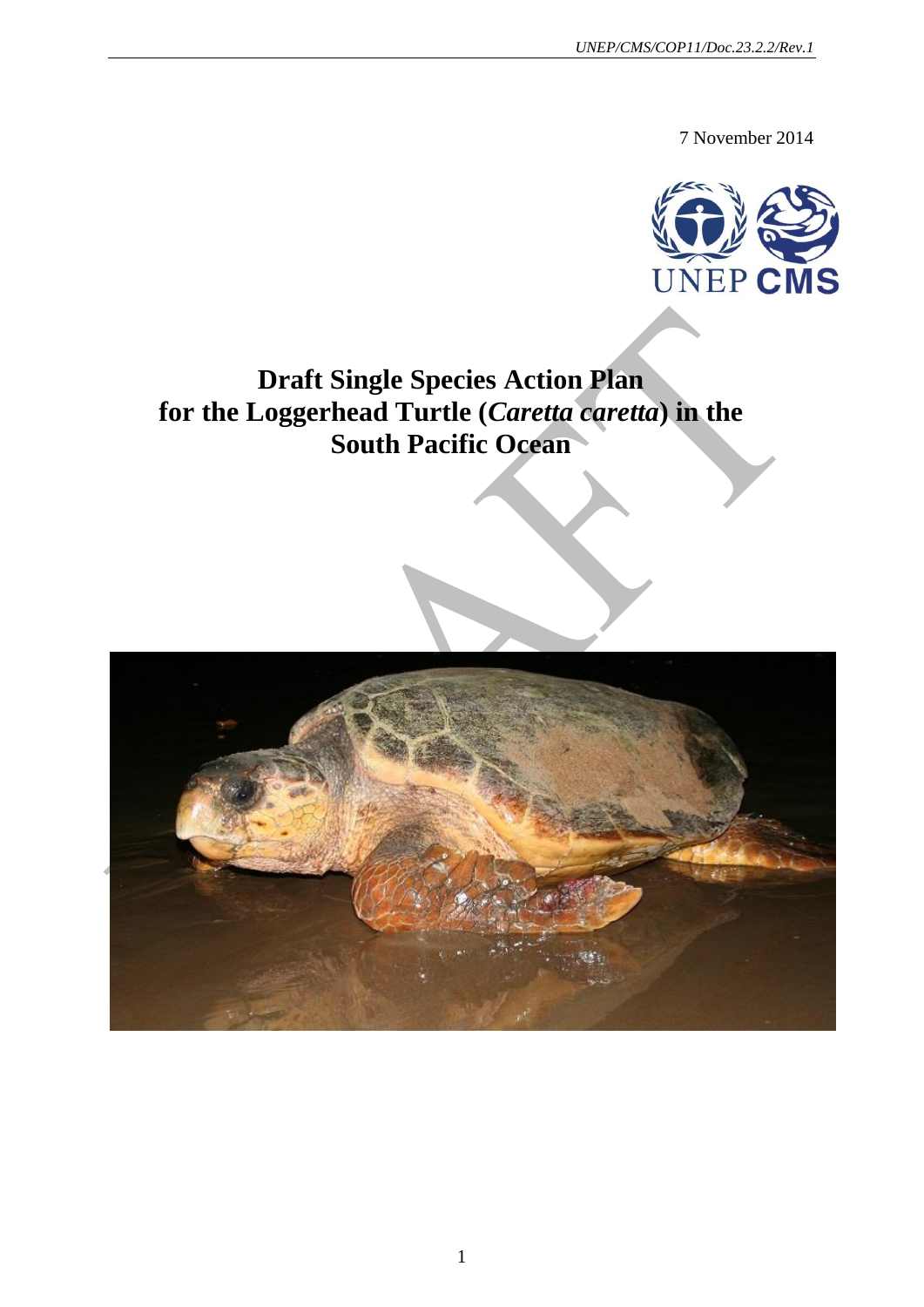*This Single Species Action Plan has been prepared to assist the fulfillment of obligations under:*

## Convention on the Conservation of Migratory Species of Wild Animals (CMS)

Single Species Action Plan for the Loggerhead Turtle (*Caretta caretta*) in the South Pacific Ocean

July 2014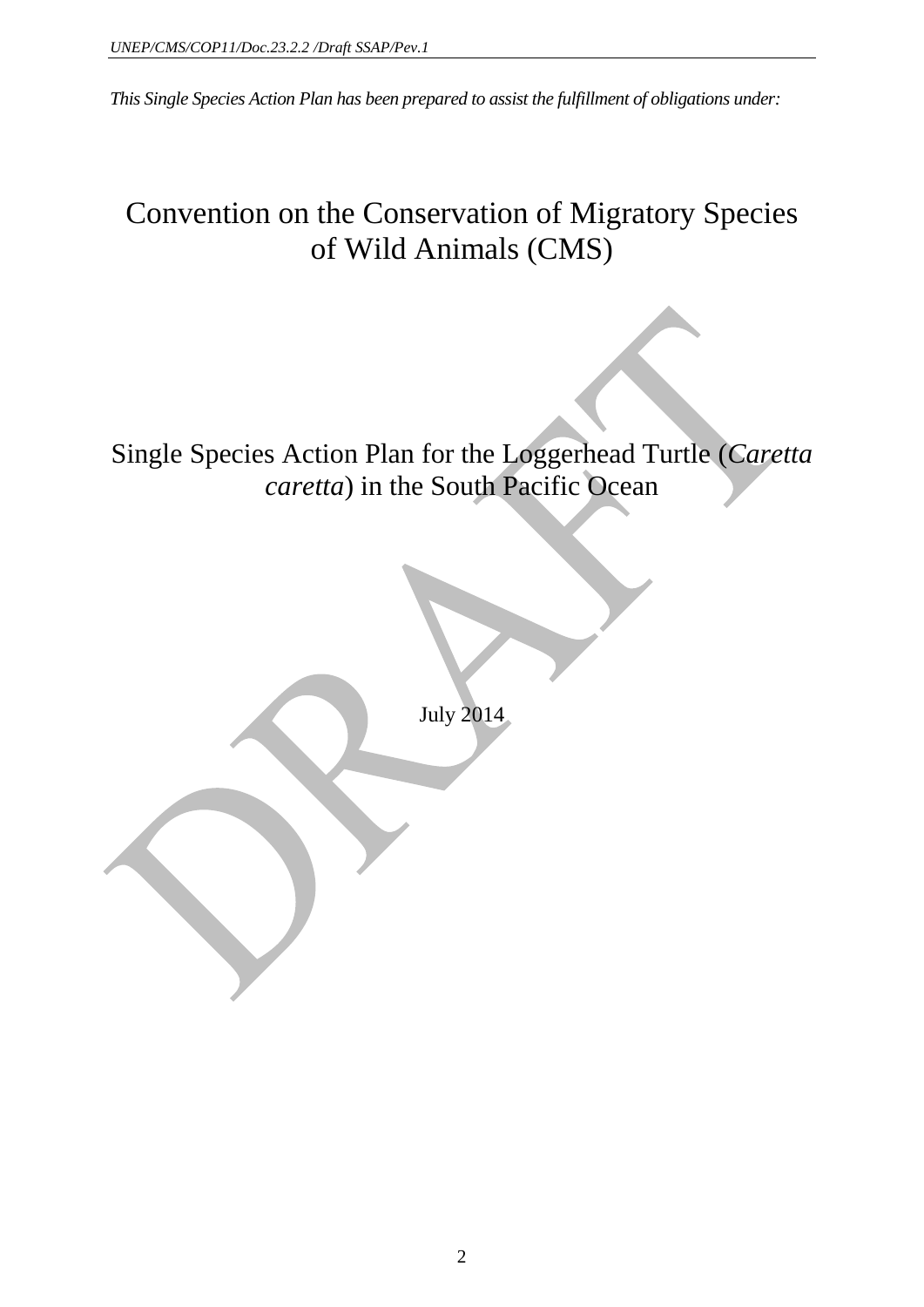### **1. BIOLOGICAL ASSESSMENT**

### *1.1 Taxonomy*

Loggerhead turtle, *Caretta caretta*.

### **Common names:**

|               | English $-$ Loggerhead                             |
|---------------|----------------------------------------------------|
|               | French – Tortue Caouanne, Caouanne                 |
|               | Spanish – Cayuma, Tortuga Boba, Cabezona, Amarilla |
|               |                                                    |
| CLASS:        | REPTILIA                                           |
| <b>ORDER:</b> | <b>TESTUDINES</b>                                  |

FAMILY: CHELONIIDAE

SPECIES: *Caretta caretta* (Linnaeus, 1758)

There is one extant species for the genus and there are no valid subspecies currently recognized.

### *1.2 Global Distribution*

The monospecific genus *Caretta* has a worldwide circumtropical and subtropical distribution (Dodd, 1988; Bolten and Witherington, 2003). *C. caretta* breeds primarily in subtropical to tropical regions of each ocean. In the Indian Ocean there are breeding aggregations in South Africa-Mozambique, Yemen-Oman-Pakistan, Sri Lanka and Western Australia (Baldwin *et al.* 2003) (Figure 1). In the Pacific Ocean there are breeding aggregations centred on Japan, south Queensland, Australia and New Caledonia (Limpus and Limpus, 2003) (Figure 1). There is no known *C. caretta* breeding in Papua New Guinea, Indonesia or Malaysia.

In response to local reports of an abundance of small immature *C. caretta* within its oceanic pelagic dispersal life history phase off the coast of Peru in the south eastern Pacific Ocean, a study funded by the CMS Small Grants Program provided the first evidence that *C. caretta* originating from nesting beaches in the Australian region migrate through Peruvian waters in the south east Pacific Ocean (Kalez *et al*. 2005).

### *1.3 South Pacific Ocean Distribution*

There is one genetic stock (management unit) for *C. caretta* in the South Pacific Ocean (Hatase et al. 2002; Dutton, 2007). Almost the entire breeding for *C. caretta* in the South Pacific Ocean occurs on beaches of the southern Great Barrier Reef islands and adjacent mainland of south Queensland and northern New South Wales of Australia and in New Caledonia (Limpus and Limpus, 2003; Limpus, 2008).

During summer months, breeding adult turtles migrate to their nesting beaches from their distant foraging areas up to 2,500km away. At the end of the breeding season, the adult turtles migrate back to their respective foraging areas (Limpus 2008).

Hatchlings from the eastern Australian nesting beaches disperse into the East Australian Current and are transported south and out past New Zealand. Young turtles (post-hatchlings) feed on zooplankton (including jellyfish, Portuguese man-o-war, ctenophores, salps, Spirula, Lepas barnacles growing off floating objects, janthid snails and planktonic crabs) (Limpus 2008).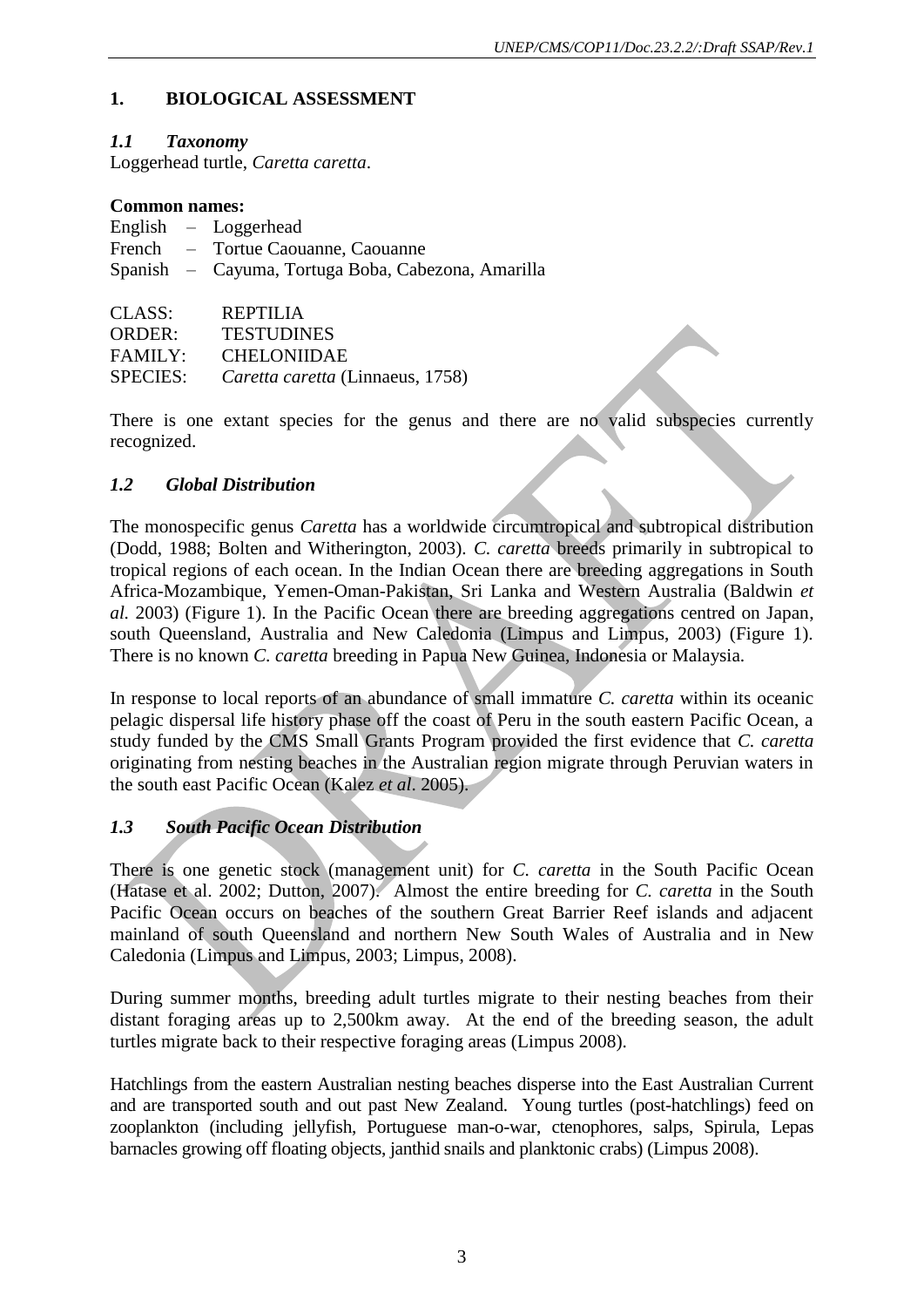There are sparse data on their distribution once they disperse past New Zealand into the broader Pacific Ocean until they reach the east coast of South America where small *C. caretta* occur in the oceanic waters of Peru and Chile and to a lesser extent off Ecuador (Alfaro et. Al., 2008; Donoso and Dutton, 2010; Kalez et al. 2005).

Large immature *C. caretta* return to the Coral Sea - Tasman Sea region of the southwest Pacific at an estimated 15 - 16 years of age (Snover 2002; C. Limpus, Environmental Sciences Division, Queensland, personal communication, 2014). At this time they change from feeding on plankton in surface waters to begin feeding in benthic waters for the rest of their lives.



**Figure 1.** Trans Pacific migration of *Caretta caretta* in the South Pacific Ocean.

Here they feed primarily on crabs and shellfish in shallow coastal water over the continental shelves and on remote reefs. Recently, a loggerhead turtle was documented foraging in Fiji and tracks have shown them to enter Fijian waters. On reaching maturity at approximately 29 years of age, the young adults make their first breeding migrations back to nest on beaches within the region of their birth.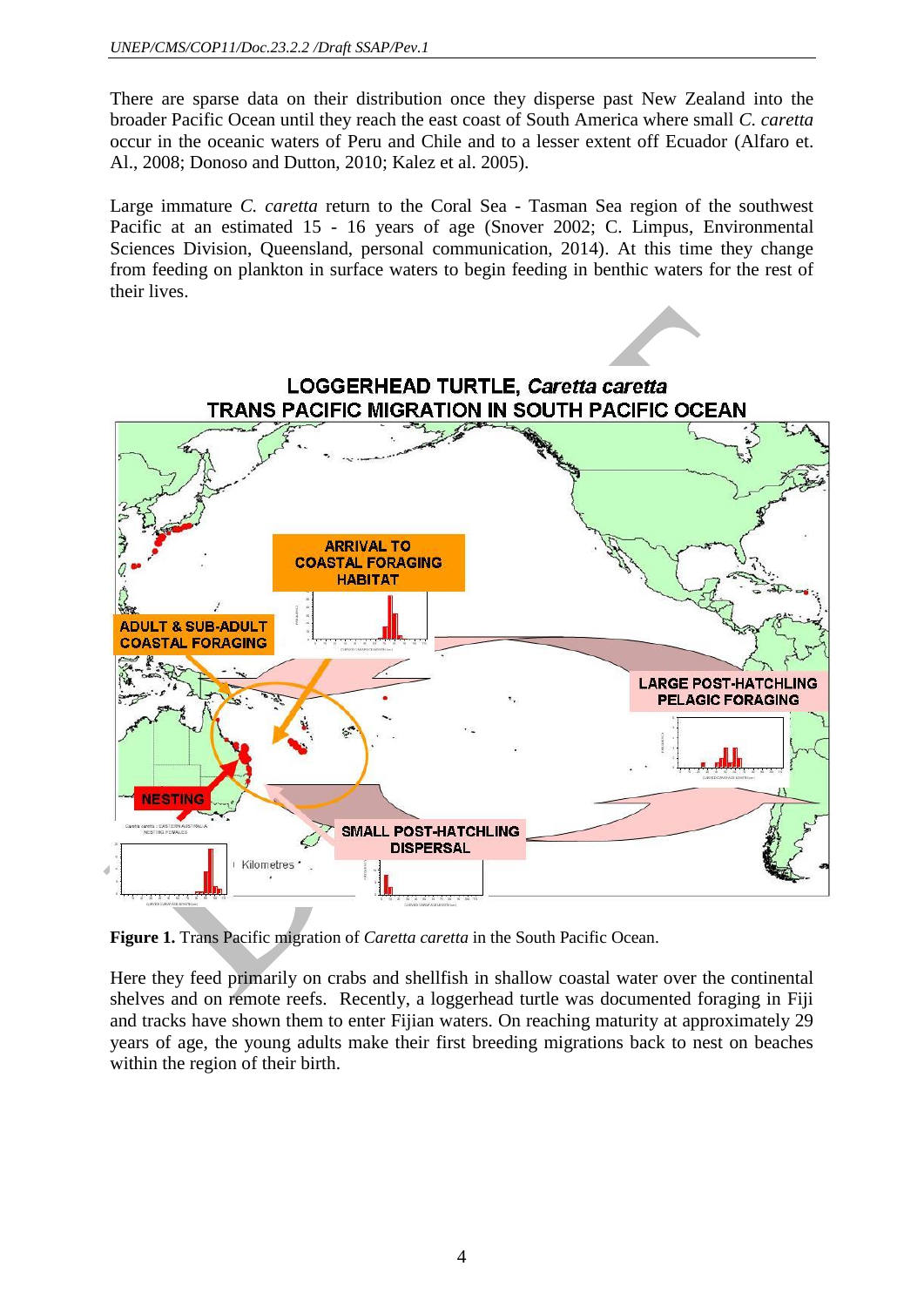

**Figure 2**: Loggerhead turtle (*Caretta caretta*) nesting sites in Australia and New Caledonia. Colours represent different genetic stocks and the size of the circle represents the relative number of nesting turtles. Known and likely species range is provided in dark and light blue respectively.

### *1.4 Population Productivity and Trend*

The best estimate of age from birth to first breeding for the eastern Australian *C. caretta* is 29 years on average. The estimated age at recruitment from the pelagic post-hatchling phase to coastal benthic feeding phase is 16 years.

There has been a general decline in the size of the annual *C. caretta* nesting population at all monitored rookeries in eastern Australia since the mid 1970s. Long-term census data are available for the eastern Australian index beaches but not from New Caledonia.

The eastern Australian nesting population declined from approximately 3,500 females per year in the mid-1970s to approximately 500 by the year 2000 (Limpus and Limpus 2003). The decline in breeding numbers was attributed primarily to by-catch mortality in otter trawl fisheries of northern and eastern Australia (Robins et al. 2002). Following the regulation of compulsory use of turtle excluder devices (TEDs) in the otter trawl fisheries of eastern and northern Australia in 2001, the decline in annual nesting numbers ceased and some recovery in the numbers of nesting females is in evidence (Limpus 2008).

Commencing in the late 1980s, Queensland Parks and Wildlife Service started a dual programme to reduce loss of eggs and increase hatchling production through:

 Fox baiting programmes along significant mainland nesting beaches to reduce predation of eggs by this feral predator.

 Rescuing of doomed eggs, those likely to be lost through natural erosion and flooding, and relocating them to safer incubation sites higher up the beach.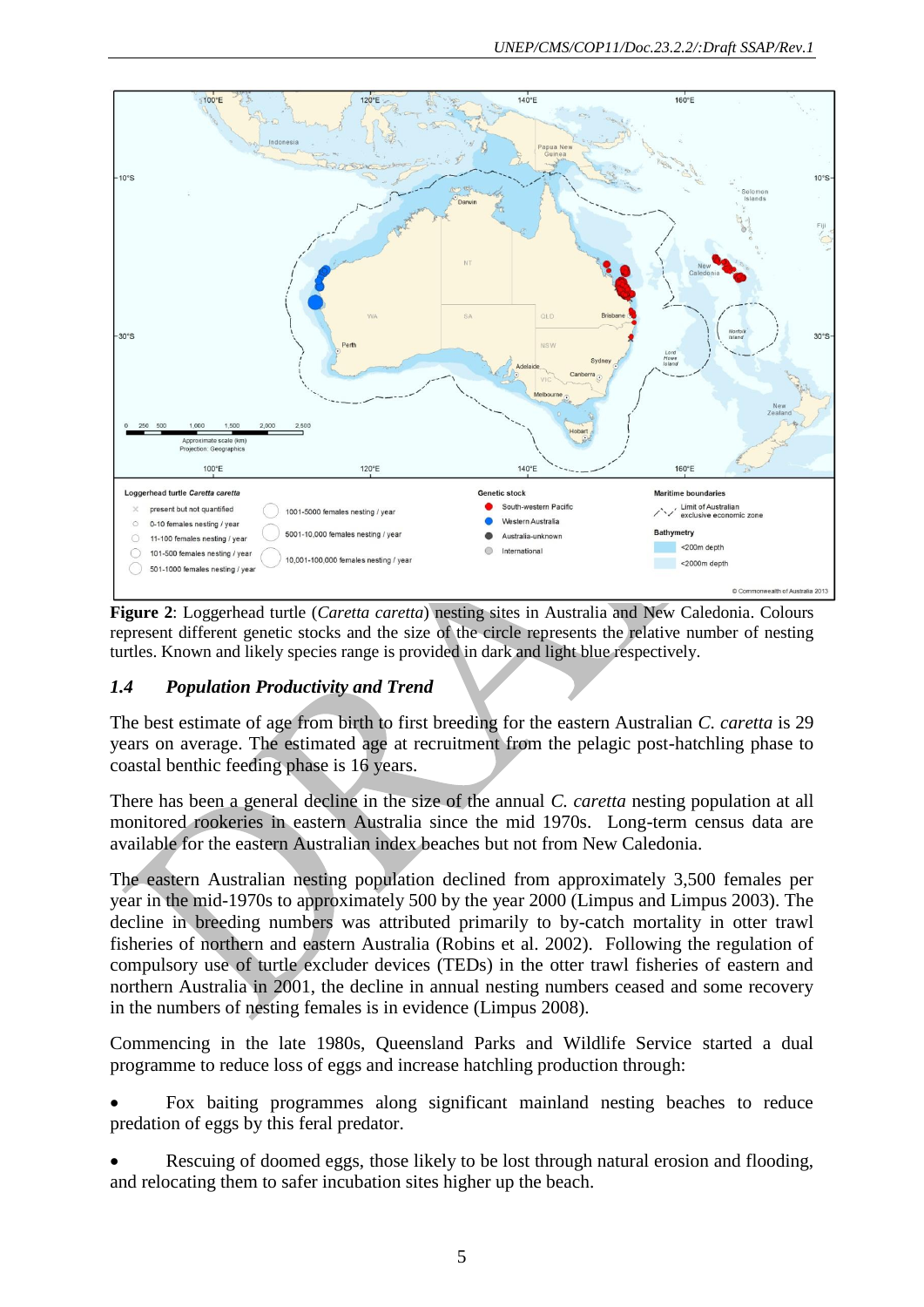These management interventions typically result in an extra 50,000 or more hatchlings leaving the south Queensland beaches each summer (Limpus and Limpus, 2003; C. Limpus, personal communication, 2014).

Commencing in 2006, the major nesting beach in New Caledonia (~140 nests/year on average) has been protected. Hatching has changed from 90% failure to 90% success (R. Farman, personal communication, 2014).

Monitoring the *C. caretta* foraging at index foraging areas in southern Queensland over recent decades has shown a marked decline in recruitment of young *C. caretta* to benthic foraging from the pelagic planktonic feeding phase over the last 20 years. Instead of increasing numbers of young *C. caretta* recruiting from the open ocean as was expected from the actions to increase hatchling production some 20 years ago, the recruitment of young loggerheads to Australian coastal waters is approaching zero percent of the resident population.

If this continues, it is expected that by the year 2020, there will be no new adults to replace the loss of older ones in the breeding population. This will have a significant impact on the population, contributing to substantial further declines in the already depleted *C. caretta* breeding population of the South Pacific.

### **2. THREATS TO SOUTH PACIFIC LOGGERHEAD TURTLES FROM ANTHROPOGENIC SOURCES**

Turtles in the marine environment face a number of threats. The following threats were identified as major threats to Loggerhead turtles in the South Pacific Ocean by a technical gathering convened in March 2014.

It should be noted that cumulative impacts from various sources of threats can significantly impact individuals or populations but each threat on its own does not necessarily lead to a significant decline or large impact on a population.

Many threats listed below are common to all marine turtles; however the significance of each threat will often vary based on the geographical range and specific life history traits of each population. Individual range states will need to assess these threats in the context of their local situation and variety of threats operating in the area.

### *THREATS*

### *2.1 Terrestrial predators*

Reduced hatchling production from predation by feral and native fauna predation is a major threat to many marine turtle populations. Excessive loss of both eggs and hatchlings on nesting beaches has been identified as an issue in both Australia and New Caledonia (in Limpus and Limpus, 2003; Limpus 2008).

- Feral (foxes, dogs, pigs) and native (varanid) predators on mainland beaches:
	- In Australia, predation is variable between beaches overall, there is a high probability of exceeding annual sustainable loss of ~30% of clutches (Limpus 2008; Limpus, C., personal communication 2014).
	- Feral dogs are the main issue in New Caledonia (Limpus et al. 2006).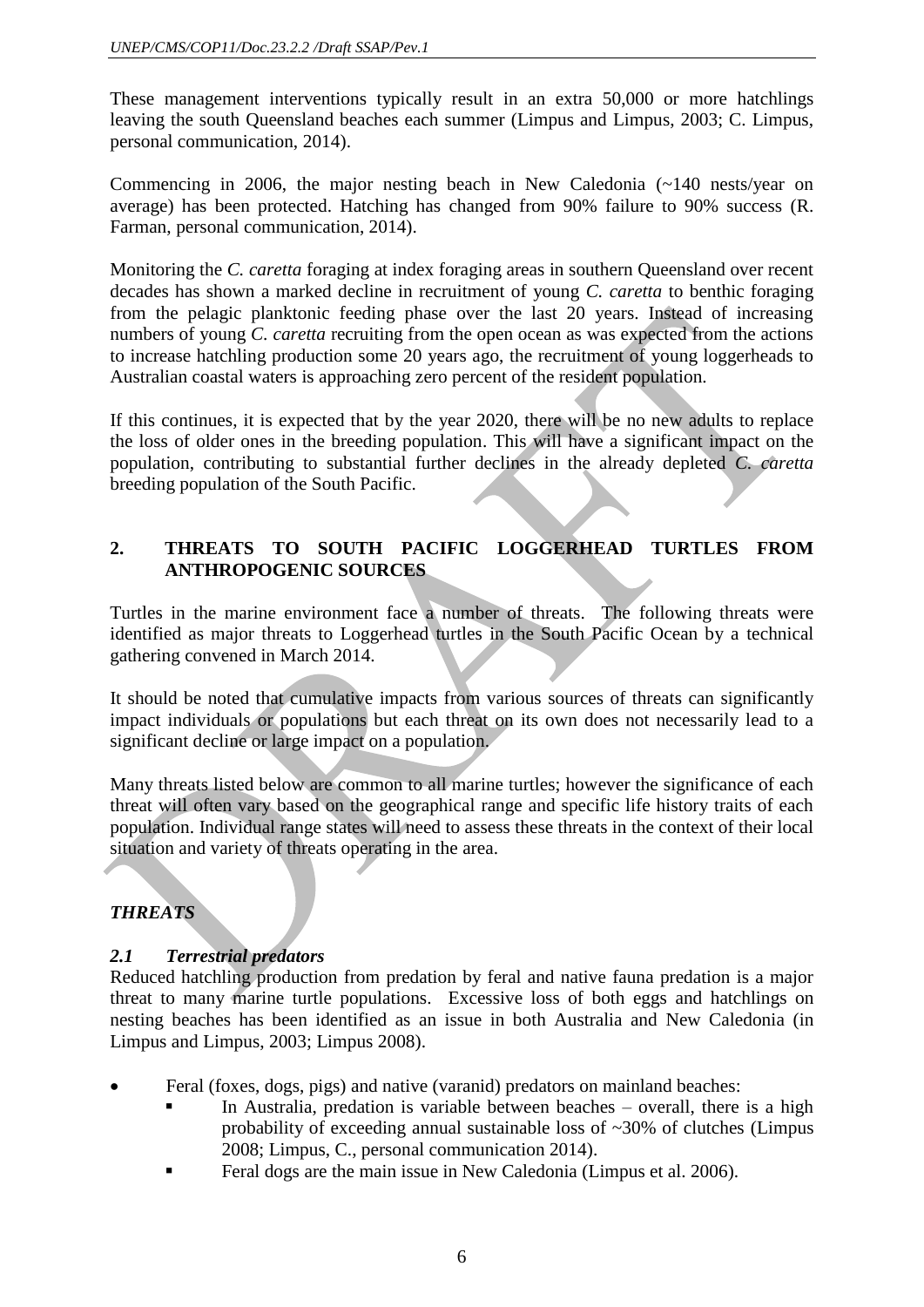### *2.2 Lower water table*

This problem is specific to Mon Repos beach in Queensland, Australia. Historically, there was a swamp located behind the nesting beach on Mon Repos which assisted in retaining moisture in both the soil and sand. This swamp was drained during the 1970s to allow for the expansion of cane fields. Since draining, there has been increased evidence of decreased hatching success in drought years due to the reduced retention of moisture in the soil and sand.

- Decreased hatching success of eggs resulting from lowering of water table in swamp lands adjacent to Mon Repos beach
	- Up to 20% reduction in hatchling emergence success from nests in drought years.

### *2.3 Changed light horizons*

Changed light horizons in marine turtle habitats can occur during the construction and operation phases of offshore and coastal developments. It can disrupt marine turtle nesting and hatchling dispersal as well as foraging behaviour. It has been well documented that landbased light pollution, in particular, deters nesting female marine turtles [\(Salmon 2003\)](#page-42-0) and disrupts the offshore dispersal of hatchlings [\(Philibosian 1976,](#page-42-1) [Witherington et al. 1991\)](#page-43-0). There is also evidence that the response to different wavelengths of light may be speciesspecific (Pendoley 2005).

- HATCHLINGS: Changed light horizons from coastal development are unquantified but an increasingly observed issue. The following includes known impacts to hatchlings from changed light horizons, as reviewed in other loggerhead recovery plans (e.g., NMFS and USFWS, 2008 and Limpus (2008)):
	- o Disruption of ocean finding behaviour by hatchlings, causing them to crawl inland which exposes them to increased terrestrial predator pressure, death following entrapment in terrestrial vegetation, road kill, etc.
	- o Slowing the speed of hatchlings swimming out to sea with associated presumed increased predator pressure on slow swimming turtles.
	- o Hatchlings already in the sea can be attracted back out of the water by bright coastal lighting.
	- o Hatchlings already in the sea can be entrapped in bright light "pools" around anchored vessels and platforms, creating feeding stations for fish and sharks.
- ADULTS: Changed light horizons from coastal development:
	- o Causing a reduction in adult nesting population at beaches with illuminated landward horizons
		- Largely unquantified but an observed response at Kellys Beach on Woongarra Coast, Queensland, Australia.

### *2.4 Armouring of beaches to prevent erosion of sand dunes*

A major impact of land-based construction on marine turtles is direct destruction and alteration of dunes and coastal vegetation on nesting beaches. This can reduce the suitability of beaches for nesting and incubation of eggs or cause the loss of nesting beaches through beach armouring.

- Beach armouring can reduce adult turtle access to prime nesting habitat above tidal/storm inundation with resulting reduced hatching success.
	- o Largely unquantified, but occurring on nesting beaches in New Caledonia and South-east Queensland, Australia.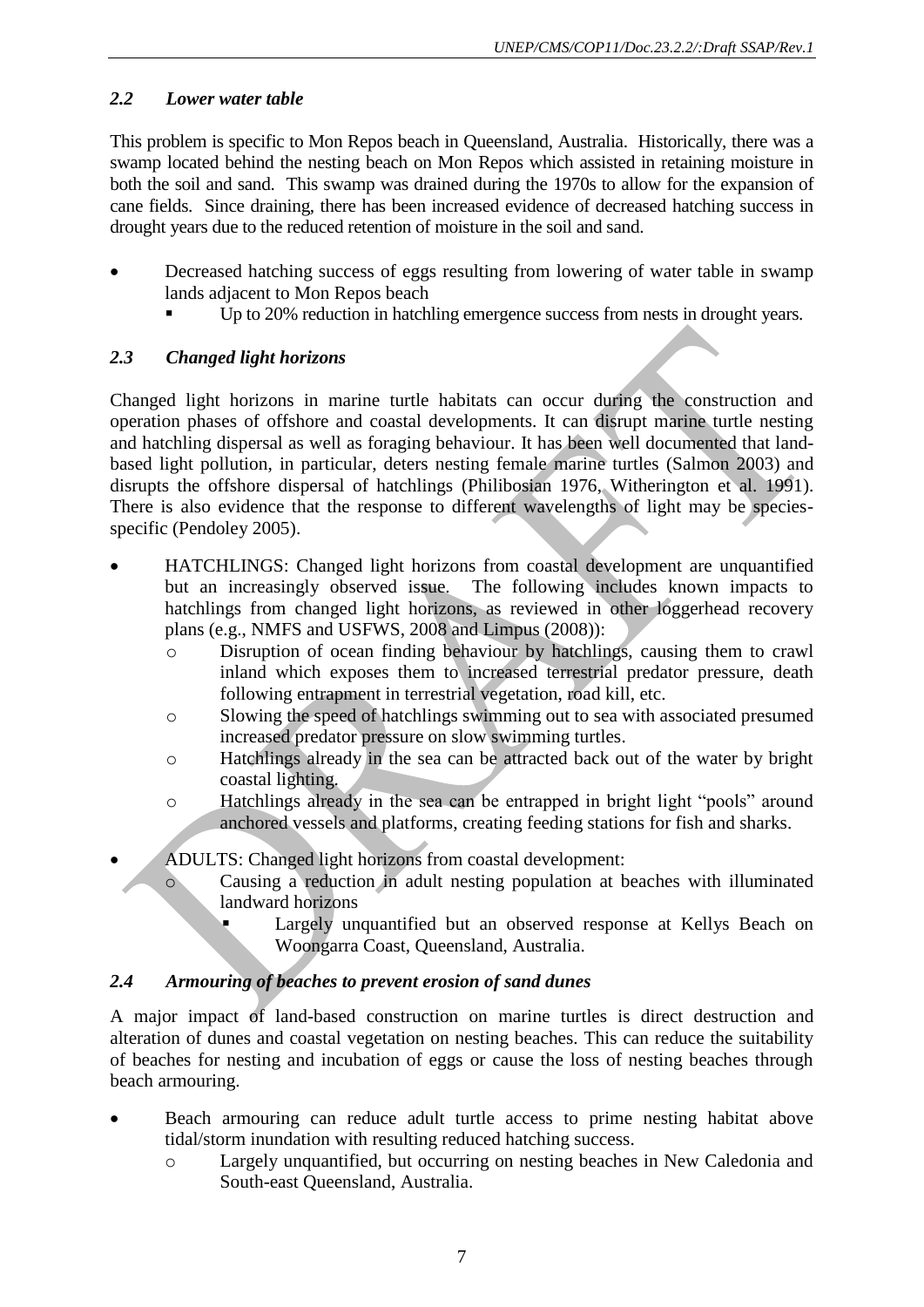### *2.5 Fisheries bycatch*

Interactions between fisheries and loggerhead turtles generally occur at juvenile, sub-adult and adult life cycle stages in coastal and pelagic foraging areas and along migration routes. Fisheries bycatch mostly involves incidental (non-targeted) capture through entanglement in fishing nets (e.g. mesh nets, crab pots) hooking or entangling in longlines or becoming trapped in trawl nets. Interactions can be with both large and small scale commercial and non-commercial fisheries, and includes shark control programs.

- ADULT and LARGE IMMATURE: Fisheries bycatch mortality in coastal foraging areas (*in* Limpus 2008):
	- o Entanglement/entrapment in crab-pots and crab traps and associated float lines:
		- 10s of dead adult and near adult turtles annually in Queensland, Australia.
	- o Ingestion of hooks and lines / entanglement in fishing line, mostly recreational fishing:
		- 10s of adult and near adult turtles annually in Queensland, Australia.
	- o Capture in Otter-trawl fisheries:
		- very minor mortality since the compulsory introduction of turtle excluder devices (TEDs) into eastern and Northern Australian prawn fisheries in 2001-2002.
	- o Hooking on drum lines and entanglement in shark nets with the Queensland and New South Wales Shark Safety Programmes:
		- 10s of adult and near adult loggerheads impacted annually in Queensland and New South Wales.
- POST-HATCHLING: Fisheries bycatch mortality of post-hatchling turtles across the South Pacific Ocean e.g., Robins et al. 2002; Limpus 2008; Dutton and Donoso 2010; Alfaro-Shigueto et al., 2011):
	- o Longline bycatch, Gill net bycatch, Purse seine bycatch:
		- These pelagic fisheries occur in all national waters in the South Pacific and in international waters.
			- Mortalities by individual fisheries have variable depth and quality of data.
		- Studies suggest that bycatch affects loggerheads throughout their distribution in foraging areas. Possibly many thousands of young pelagic loggerheads could be incidentally caught annually by multiple fishing fleets in international waters (e.g. distant water longline fleets), and those in Ecuador, Peru and Chile. There are a large number of fisheries that overlap with the range of loggerheads, with associated mortality which varies by fishery.
		- Captures in the Peruvian and Chilean longline fishery are usually nonlethal and turtles are regularly released alive with varying degrees of injury, including severe injuries (Donoso and Dutton 2010; Alfaro-Shigueto et al. 2011; Kalez et al. 2005).
		- In the South-west Pacific, the indications are that the longline by-catch is low and recorded mortality low.
		- In the eastern tropical Pacific Ocean (east of 150 degrees W longitude), the international fisheries managed by the Inter-American Tropical Tuna Commission places observers on 100% of large vessels (>364 metric tons capacity) targeting tuna with purse seine nets. Loggerheads are rarely encountered in either the net or the fishing aggregating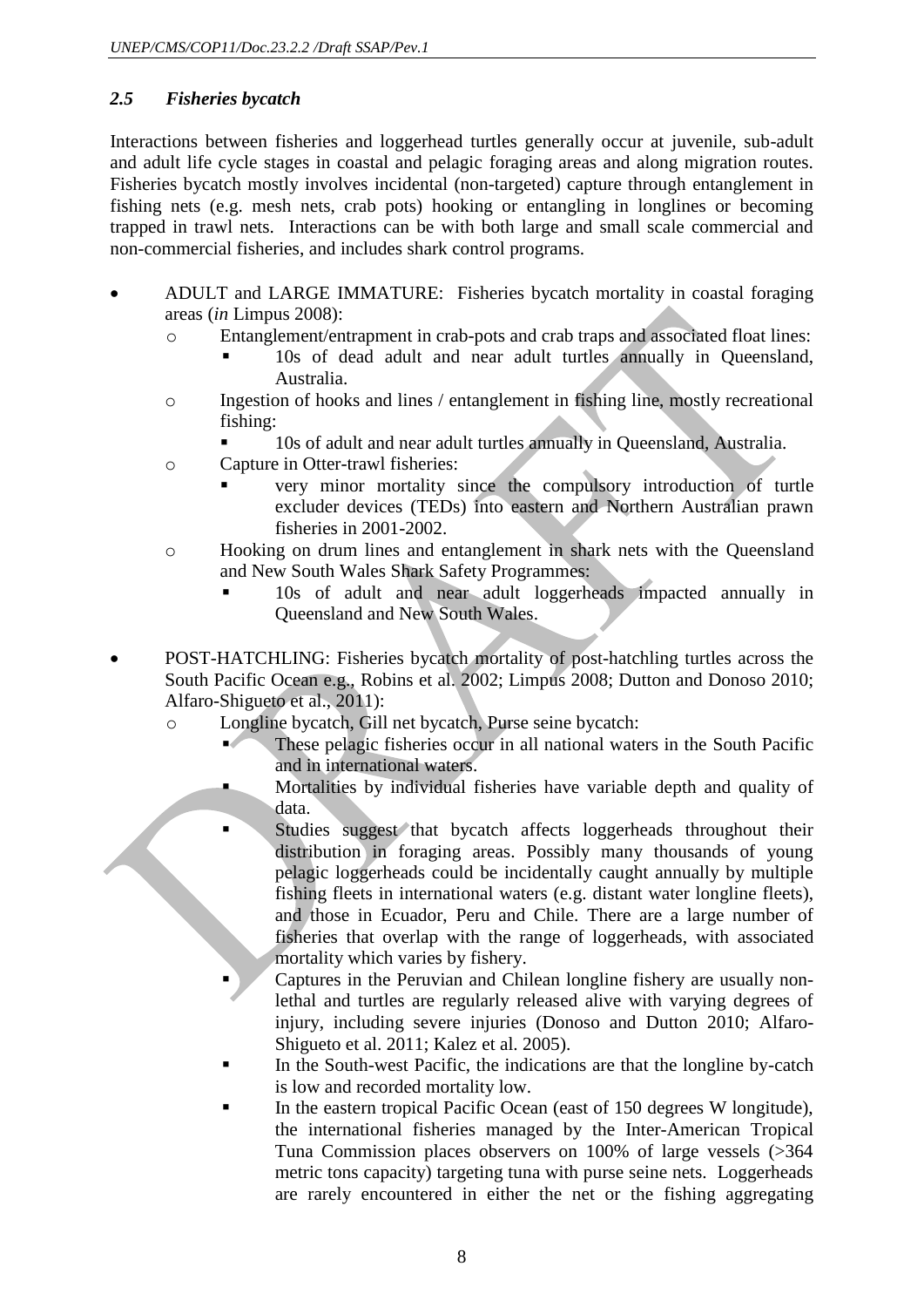devices (FADs), with less than one loggerhead entangled dead per year with 3,000-5,000 sets observed annually. Loggerheads have been observed entangled and alive in FADs at a higher level than previously mentioned. Due to the IATTC resolution passed in 2007, all vessels that encounter sea turtles entangled alive in FADs, whether or not it belongs to that vessel, are required to disentangle the animals. Skippers are also required to employ proper handling procedures for all sea turtles found entangled in purse seine gear, which is expected to increase the survival rates. Not all turtles with internal hooking have the hooks removed before release.

 Loggerhead turtles are sometimes taken incidentally (as a byproduct of fishing) and used as food (equivalent to marine bush-meat) (e.g., Alfaro-Shigueto et al. 2011). o Largely unquantified.

### *2.6 Ship Strike*

Impact from marine vessels, including commercial ships, fishing boats and recreational craft, can cause serious injury and/or death to marine turtles (Dobbs 2001). This is particularly an issue in shallow coastal foraging habitats and inter-nesting areas where there are high levels of recreational and commercial vessel traffic, (Hazel et al. 2006, Hazel et al. 2007), and in areas of marine development [\(BHPBilliton 2011,](#page-41-0) Chevron 2012).

- ADULT and LARGE IMMATURE: Mortality and injury from vessel strike and propeller cuts in coastal foraging areas:
	- o 10s of dead adult and near adult turtles annually in Queensland (Limpus 2008).
	- o Unquantified mortality from boat strike in New Caledonia.

### *2.7 Dredging*

Blasting and dredging during marine construction and development (e.g. oil, gas and petroleum installations, marina construction), structure removal, and underwater demolitions in marine turtle habitats (particularly nesting and foraging areas) can cause significant disturbance and impacts to marine turtles.

- ADULT and LARGE IMMATURE: Mortality and injury from dredging in coastal foraging areas:
	- o Less than 10 dead adult and near adult turtles annually in Queensland (Limpus 2008).

### *2.8 Marine Debris*

Floating non-degradable debris, such as land-sourced garbage (e.g. plastic bags and bottles), abandoned fishing gear (e.g. discarded nets, crab pots, strapping bands, synthetic ropes, floats, hooks, fishing line and wire trace), and ship-sourced materials disposed of at sea (e.g. fibreglass, insulation) can pose a threat to marine turtles at all life stages through entanglement and ingestion [\(Balazs 1985,](#page-41-1) [Carr 1987,](#page-41-2) Limpus 2008).

Entanglement in marine debris can lead to restricted mobility, starvation, infection, amputation, and drowning. Ingestion can 1) cause internal wounds, ulceration or suffocation; 2) prevent further feeding, leading to starvation and 3) create blockages that increase buoyancy and inhibit diving behaviour (Beck et al. 1991, [Bjorndal et al. 1994,](#page-41-3) Sloan et al.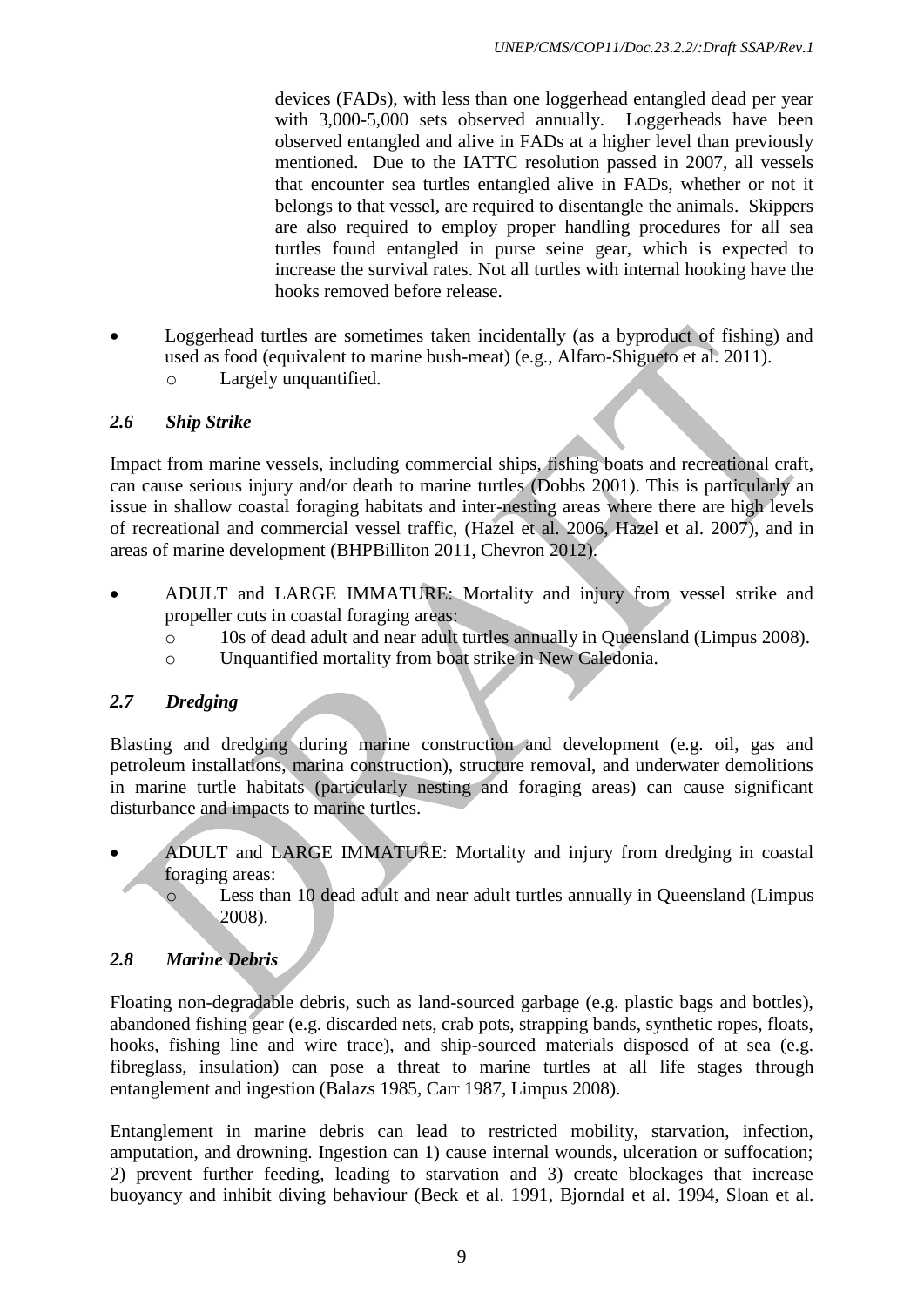1998). In addition, toxins from ingested plastics may accumulate in marine turtle tissues, with possible health implications [\(Teuten et al. 2009\)](#page-42-2).

- POST-HATCHLINGS: Ingestion of synthetic debris and associated mortality with post-hatchlings after they have left their nesting beaches as hatchlings and their return to coastal waters as large immature turtles.:
	- o Largely unquantified. However, Boyle et al. 2008 identified that >70% of small post-hatchlings less than 3 months old (in the East Australian Current before they had left the east Australian coast) had ingested plastic debris that contributed to their strandings.
- LARGE IMMATURE and ADULT: Entanglement in lost and discarded fishing gear (ghost nets or longline, lost FADs, etc):
	- o Evidence of threat in South America, but largely unquantified (Jorge Azocar and Joanna Alfaro pers com.).

### *2.9 Climate Change / Climate Variability*

Climate change and variability may have a range of quantified and unquantified impacts on marine turtles, particularly during this century, as climate prediction models show that sand temperatures may rise in many important nesting beaches throughout the world. Increases in global temperatures, including both air temperatures and sea surface temperatures, may lead to higher sand temperatures, which may increase female-biased sex ratios in marine turtle populations, or in worst-case scenarios, sand temperatures may increase beyond the tolerable limits for marine turtle egg development (Fuentes *et al*., 2009). Predicted ocean acidification may also have an impact on the extent of suitable nesting beaches and/or the physical characteristics of the nest environment. Predicted sea level rise and increased frequency of severe weather events (e.g. cyclones, typhoons) can also have an impact on marine turtle populations by reducing or altering nesting habitat and/or increasing egg mortality through inundation (Reece *et al*., 2013). Climate change and variability may also impact coastal foraging habitat, alter ocean circulation patterns and disrupt marine food webs; all of which would have significant impacts on turtles during all phases of their lifecycle (*in* Kinan 2006; Fuentes *et al*., 2009).

Depending on the capacity of turtle stocks to respond to climate change by shifting the timing of nesting or location of nests, rapid climate change has the potential to be devastating to turtles.

- Impacts on loggerhead turtle population dynamics
	- o Increasing sea surface temperature in foraging areas has caused a decline in loggerhead turtle breeding rates over recent decades in the northern and southern Pacific loggerhead turtles stocks.
	- o Rising temperature affects hatching success and sex ratio of hatchlings.
		- Seasons with high rainfall and/or cloud cover result in cool sands which result in reduction in female hatchling production.
			- o The last four breeding seasons have experienced some of the coolest sand temperatures recorded at Mon Repos within the last 45 years of monitoring.
		- Elevated beach temperatures during drought years in response to El Niño Southern Oscillation (ENSO) weather events bias loggerhead hatchlings to a higher female sex ratio and cause reductions in incubation and hatchling emergence success and hatchling vigour.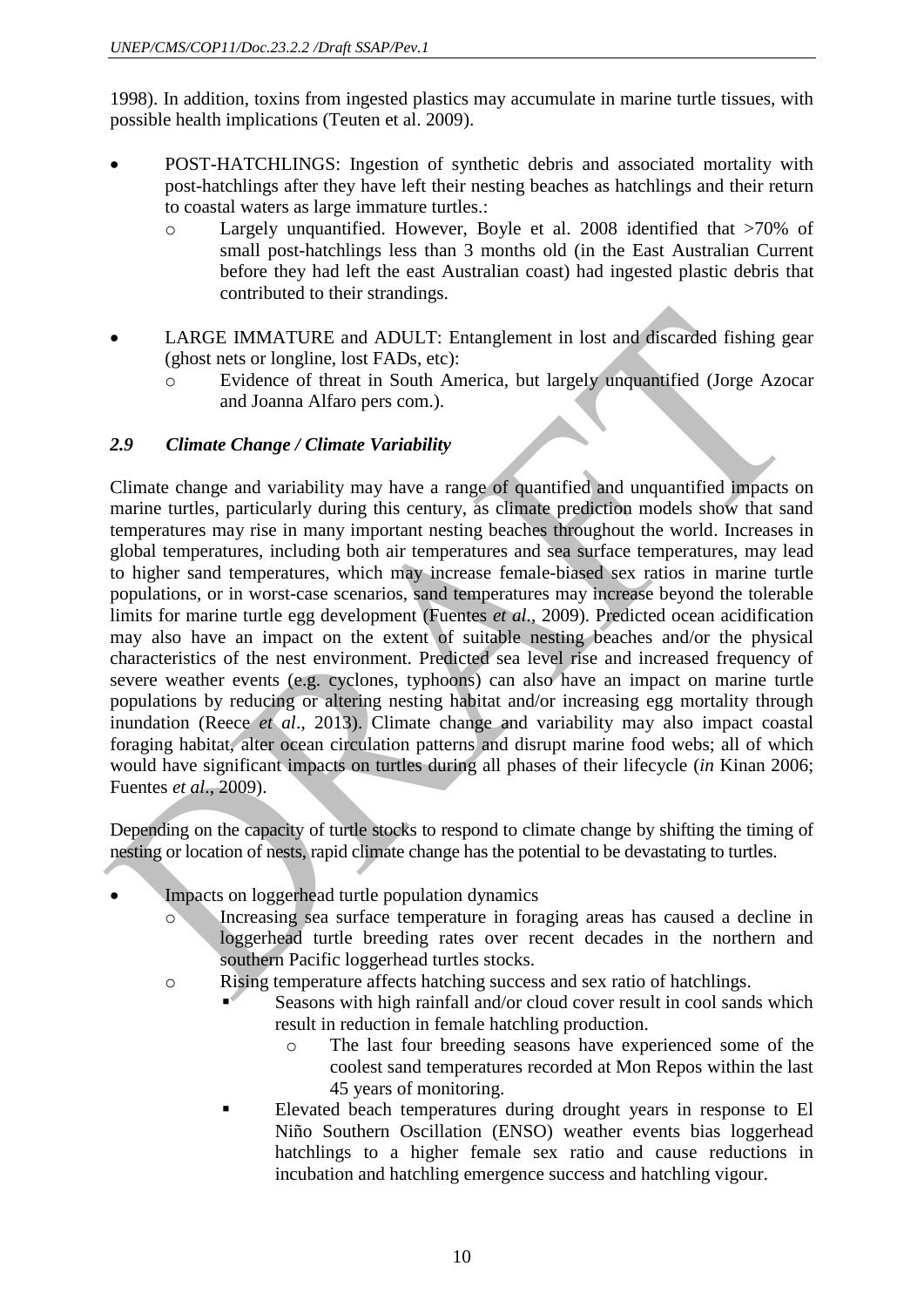- $\circ$  Ocean acidification predicted with increasing atmospheric CO<sub>2</sub> may also have an impact on carbonate sediment production. This may affect the amount and characteristics of sediment on marine turtle nesting beaches particularly in and around coral reefs. This may have implications for the extent of suitable nesting beaches and/or the physical characteristics of the nest environment. It may also affect food availability for pelagic foraging loggerhead turtles due to the reduction of calciferous food items.
- o Possible effects of ENSO on the dynamics of stocks of loggerheads in the south-eastern Pacific (i.e, changes in distribution, diet, recruitment).
- o Extreme cyclones may increase erosion of nesting beaches and excessive loss of incubating EGGS.
	- 60% of 2012-2013 season egg production lost through beach erosion by Cyclone Oswald.

### *2.10 Legal Direct Take*

In Australia, under the *Native Title Act 1993*, Traditional Owners have a right to harvest marine turtles and their eggs for the purpose of personal, domestic, or non-commercial communal needs (Limpus 2008). Direct harvest of turtles and eggs occurs across northern Australia and community management plans are in place in many regions with the aim of sustainably managing this natural resource.

Estimated harvest of adults from the Pacific Ocean population is approximately 40 turtles per year, including harvests in Papua New Guinea, Solomon Islands and New Caledonia, as well as within eastern Australia 2008 (Limpus 2008).

- Indigenous communities take:
	- o Large immature and adult loggerhead turtles are taken for food in Papua New Guinea (possibly numbering 10s of adult and near adult loggerhead turtles), historically in Fiji and possibly other countries. Loggerhead turtles are taken less frequently within Australia. The take across the population is largely unquantified.
	- o Eggs are harvested for food.

### *2.11 Illegal Take*

Illegal take refers to those instances where loggerhead turtles and/or eggs are taken for food, without appropriate permits or legislative frameworks in place.

### *2.12 Acute Pollution*

Oil spills are a specific threat to water quality in the marine environment and directly to marine turtles. The effect of the discharge of oil and other chemicals by vessels and/or mining operations is largely unquantified. In addition, oil spill cleanup efforts and potential impacts to sea turtles are largely unknown but scientists are learning more from large spills and associated clean-ups, such as from the Deepwater Horizon spill in 2010 in the Gulf of Mexico.

Small post-hatchlings have stranded in eastern Australian debilitated by tar balls.

### *2.13 Chronic Pollution*

Anthropogenic contaminants can make their way into the marine environment from a wide range of agricultural, industrial and domestic sources, and can have direct impacts on marine turtles and their habitats. Chemical contaminants such as heavy metals and persistent organic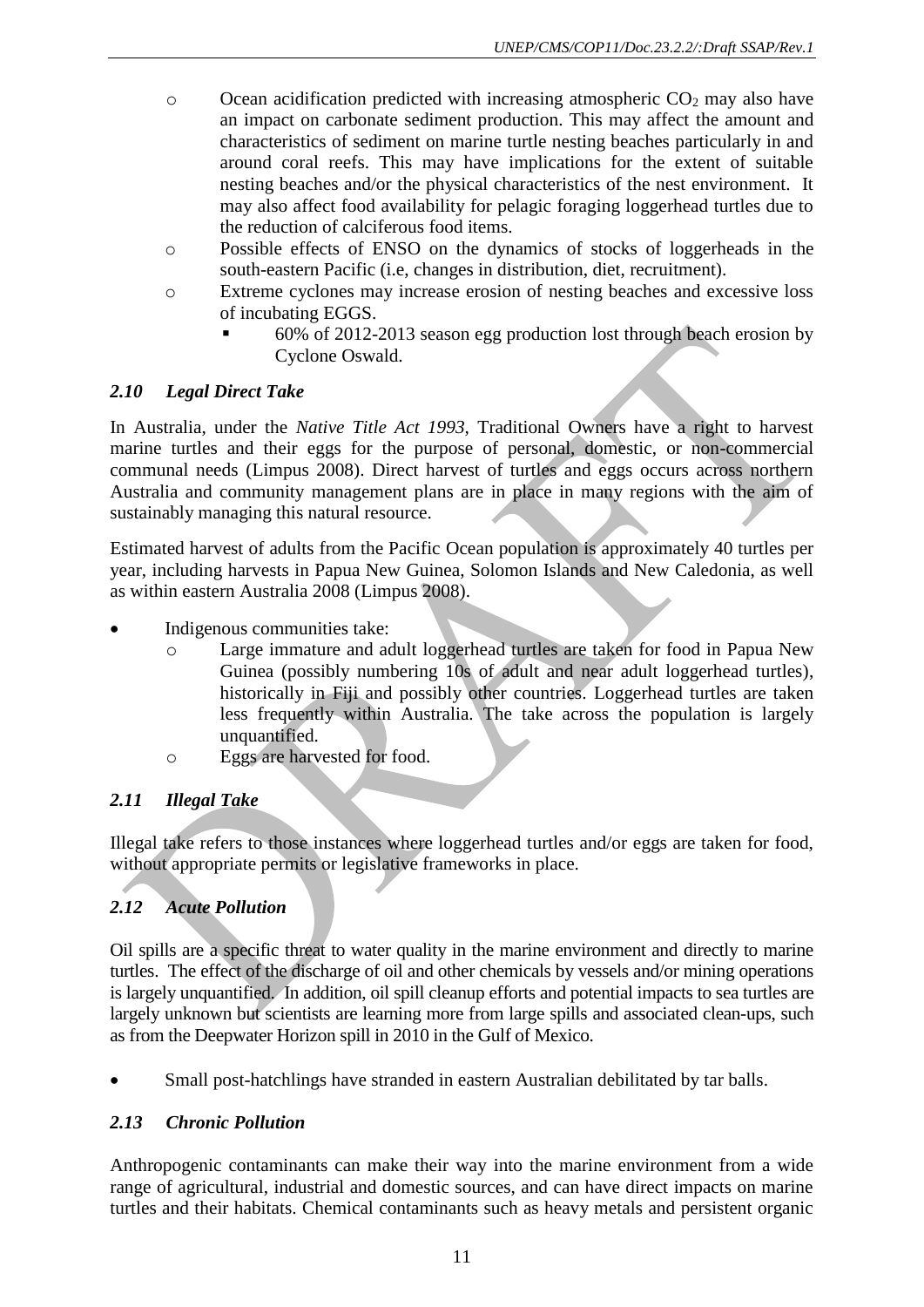pollutants (POPs) have been identified in marine turtles in Australian waters [\(Hermanussen et](#page-42-3)  [al. 2006,](#page-42-3) [Hermanussen et al. 2008,](#page-42-4) [van de Merwe et al. 2010,](#page-42-5) [Ikonomopoulou et al. 2011,](#page-42-6) [Gaus et al. 2012\)](#page-41-4).

- Non-point source pollution:
	- Metal and organo-halide pollution within coastal waters impacts on the health of loggerhead turtles in their coastal foraging areas.
		- Impact on turtle health is largely unquantified even though high levels of pollution have been recorded in the turtles foraging in coastal embayments in eastern Australia.

### *2.14 Disease*

A number of diseases and infections have been identified in marine turtles, many of which are caused or exacerbated by water quality problems. Loggerhead turtles are susceptible to a range of diseases including parasitic worms, bacteria, fungi and viruses (Limpus 2008). Fibropapillomatosis is a disease that produces tumours (fibropapillomas) on marine turtles worldwide. Severe tumours around the eyes and mouth can limit vision and ability to forage, and tumours on flippers can inhibit swimming. Fibropapilloma tumours can also develop internally around the heart and lungs leading to respiratory and circulation disorders. The cause of fibropapillomatosis in marine turtles remains unclear, but the disease has been linked to herpes virus infections [\(Quackenbush et al. 1998,](#page-42-7) [Quackenbush et al. 2001\)](#page-42-8), and pollution in foraging areas [\(Aguirre et al. 1994,](#page-41-5) [Aguirre et al. 2000\)](#page-41-6).

The potential exists for disease to elevate mortality of loggerhead turtles and their eggs.

### *2.15 Tourism*

There are a number of nature-based tourism operations that specifically promote human interactions with marine turtles at nesting beaches. In addition, other tourism activities, particularly SCUBA diving can include interactions with marine turtles as part of the experience. If managed correctly, these activities can have great conservation value by raising public awareness of the issues relating to marine turtles. However, if mismanaged, these operations have the potential for disturbing marine turtle nesting and foraging behaviour, ultimately impacting the viability of these populations.

Tourism has the potential to disrupt successful turtle breeding and foraging.

o The impact is largely unquantified for loggerhead turtles in the South Pacific Ocean. o Closely managed ecotourism at Mon Repos Conservation Park enhances hatchling production via rescuing of doomed eggs. From mid-October to the end of April, public access to the beach is restricted from 6pm to 6am to protect nesting turtles and hatchlings. From November to late March, turtle watching tours are operated by Queensland government officers to manage interactions with turtles and hatchlings.

### *2.16 Scientific Research and Rehabilitation*

Whilst the majority of scientific research and rehabilitation of sick and/or injured turtles is done to assist in the conservation of the species, there can be some instances where the impacts are negative.

 Scientific research (e.g. fishing trials, incubation studies, in-water captures) may unintentionally injure or kill loggerheads or impede important biological functions and/or survival rates.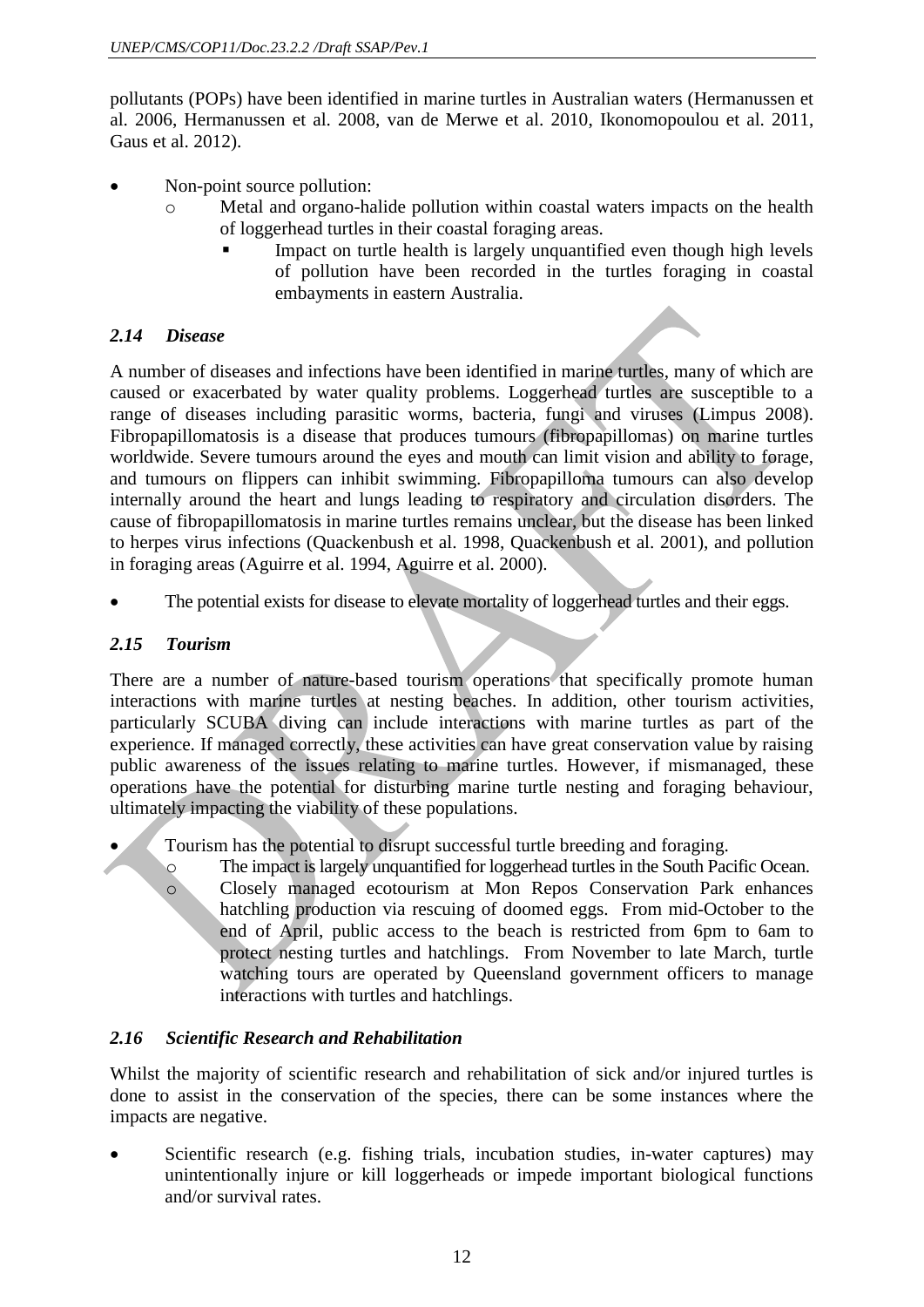Inappropriate husbandry of turtles undergoing rehabilitation can have negative impacts on their health.

### **Threat Prioritisation**

Each threat outlined above has been assessed using a risk matrix (see below) to determine their relative impact on loggerhead turtles (in one or several life stages) in the South Pacific Ocean. The risk matrix considers the likelihood of occurrence of a threat relevant to loggerhead turtles, and the consequences of that threat or impact considering existing mitigation measures. Where mitigation/management measures do exist and have been implemented (e.g. TEDs), the threat has been assessed assuming that these measures continue to be applied appropriately. Based on these factors the priority for action was determined. Taking a conservative approach, the threat category was discussed and determined by the participating range states at varying risk levels, as defined at the 2014 meeting. Populationwide threats are generally considered to present a higher risk than those threats acting at the individual level.

The risk matrix uses a qualitative assessment drawing on peer reviewed literature and expert opinion. Levels of risk and the associated priority for action are defined as follows:

| Very High | immediate additional mitigation action required                   |
|-----------|-------------------------------------------------------------------|
| High      | additional mitigation action and an adaptive management plan      |
|           | required, the precautionary approach should be applied            |
| Moderate  | obtain additional information and develop additional mitigation   |
|           | action if required                                                |
| Low       | monitor the occurrence of threats and reassess level of threat if |
|           | likelihood or consequences change                                 |

#### **RISK MATRIX**

| Likelihood            | <b>Consequences</b>                                  |                                                                                                                                                                        |                                                                                                |                                                                                                                       |              |
|-----------------------|------------------------------------------------------|------------------------------------------------------------------------------------------------------------------------------------------------------------------------|------------------------------------------------------------------------------------------------|-----------------------------------------------------------------------------------------------------------------------|--------------|
|                       | Not significant                                      | Minor                                                                                                                                                                  | Moderate                                                                                       | Major                                                                                                                 | Catastrophic |
| Almost certain        | LOW<br>Pollution:<br>chronic<br>disease<br>$\bullet$ | Moderate<br>of<br>armouring<br>$\bullet$<br>beaches<br>legal direct take<br>$\bullet$<br>tourism<br>$\bullet$<br>illegal take<br>$\bullet$<br>ship strike<br>$\bullet$ | Very high<br>lower<br>water<br>$\bullet$<br>table<br>changed<br>light<br>$\bullet$<br>horizons | Very high<br>terrestrial<br>$\bullet$<br>predators<br>fisheries<br>$\bullet$<br>bycatch<br>marine debris<br>$\bullet$ | Very high    |
| Likely                | Low                                                  | Moderate                                                                                                                                                               | High                                                                                           | Very high<br>climate<br>change/variabi<br>lity                                                                        | Very high    |
| Possible              | Low<br>adverse<br>research/rehabilit<br>ation        | Moderate<br>dredging<br>$\bullet$                                                                                                                                      | High                                                                                           | Very high                                                                                                             | Very high    |
| Unlikely              | Low                                                  | Low                                                                                                                                                                    | Moderate                                                                                       | High                                                                                                                  | Very high    |
| Rare<br>or<br>unknown | Low                                                  | Low                                                                                                                                                                    | Moderate<br>pollution:<br>$\bullet$<br>acute                                                   | High                                                                                                                  | Very high    |

Within the threat matrix, there are a number of threats that impact primarily adult and near-adult loggerhead turtles that are designated as "moderate". To address concerns regarding cumulative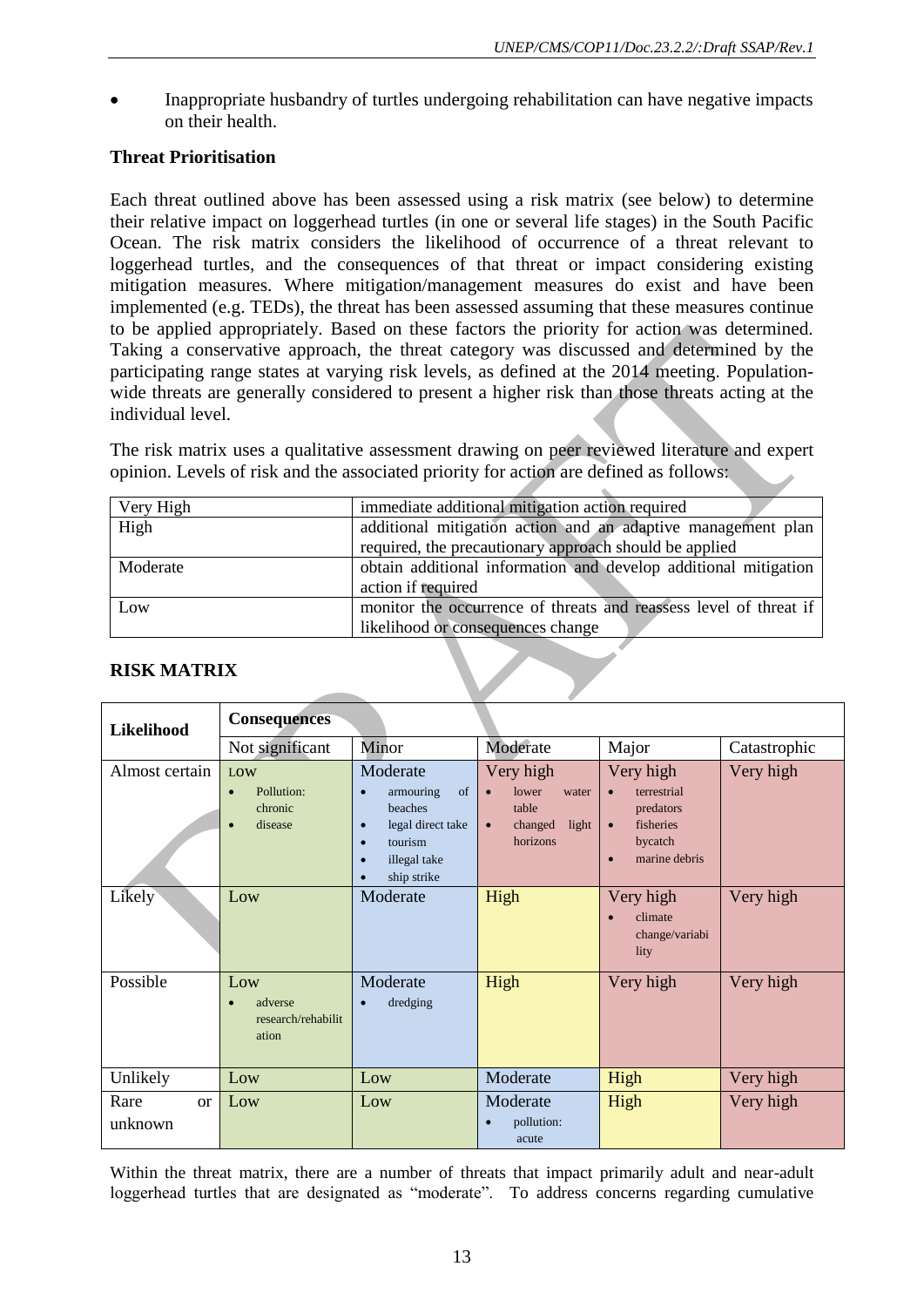impact, consideration should be given to elevating these particular threats to a higher level of significance when planning conservation management responses.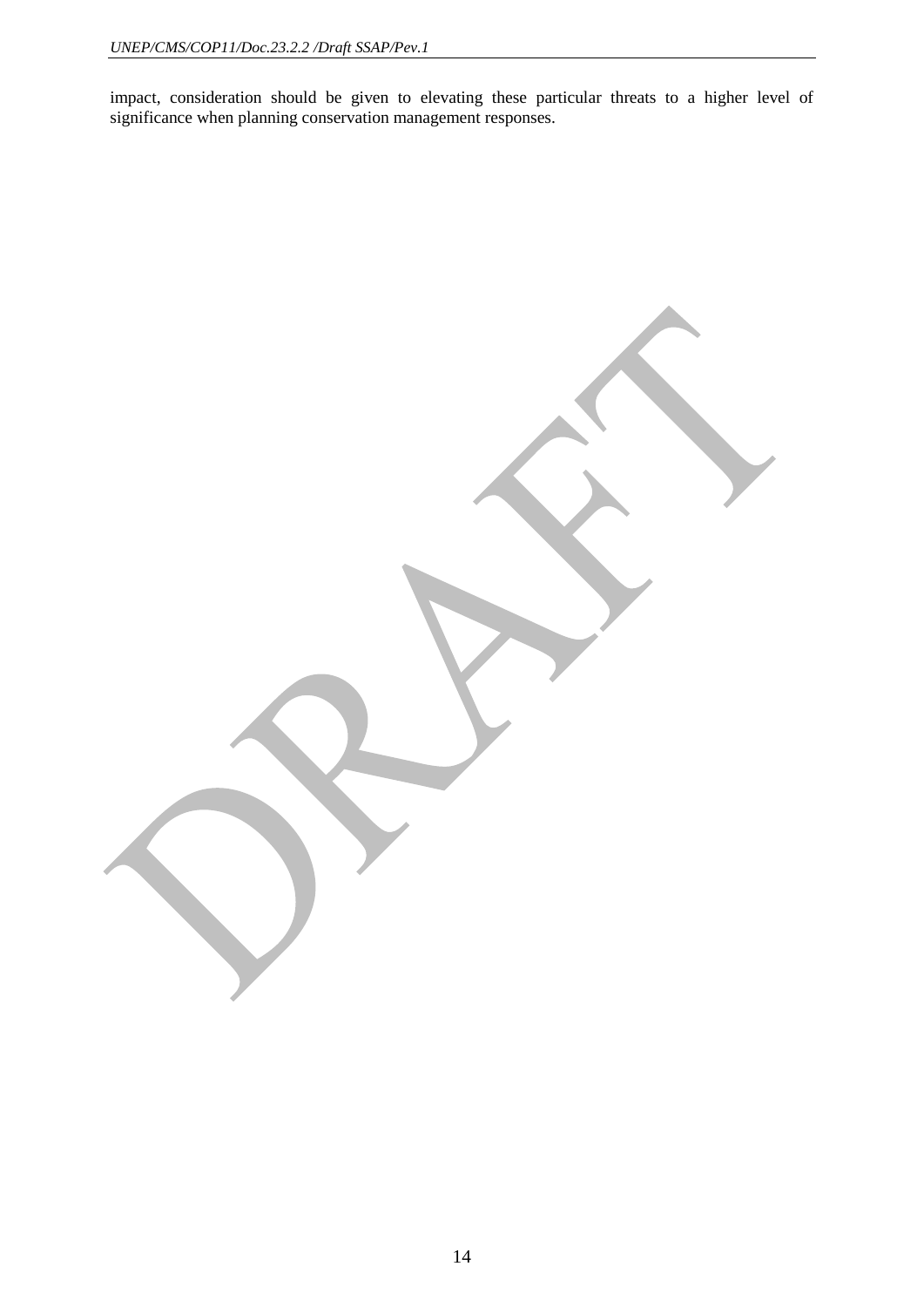### **3. POLICIES AND LEGISLATION RELEVANT FOR MANAGEMENT**

| <b>IUCN Status</b>                                                                                                                                                                              | <b>CMS</b> | <b>CITES</b> |
|-------------------------------------------------------------------------------------------------------------------------------------------------------------------------------------------------|------------|--------------|
| Endangered A1abd:                                                                                                                                                                               | Appendix I | Appendix I   |
| A) Population reduction in the following:                                                                                                                                                       |            |              |
| 1) An observed, estimated, inferred or suspected reduction of at least<br>50% over the last 10 years or three generations, whichever is the<br>longer, based on (and specifying) the following: |            |              |
| a) direct observation                                                                                                                                                                           |            |              |
| b) an index of abundance appropriate for the taxon                                                                                                                                              |            |              |
| d) actual or potential levels of exploitation                                                                                                                                                   |            |              |

### *3.1 International conservation and legal status of the species*

### *3.2 International Conventions and Agreements ratified by the Range States*

| <b>Country or territory</b>               | <b>CMS</b> | <b>CITES</b> | <b>CBD</b>   | <b>IOSEA</b> | <b>IAC</b> |
|-------------------------------------------|------------|--------------|--------------|--------------|------------|
| Australia                                 |            |              |              | ✔            |            |
| Chile                                     |            |              |              | n/a          |            |
| Ecuador                                   |            |              |              | n/a          |            |
| Fiji                                      |            |              |              | n/a          | n/a        |
| New Zealand                               |            |              |              | n/a          | n/a        |
| Peru                                      |            |              | $\checkmark$ | n/a          |            |
| American Samoa (USA)                      |            | $\checkmark$ | signed       | $\checkmark$ |            |
| New Caledonia & French Polynesia (France) |            |              |              |              |            |

### *3.3 Relevant organisations operating in the South Pacific Ocean*

| <b>Country or territory</b>                  | <b>SPREP</b> | <b>SPC</b>   | <b>CPPS</b> | <b>CCSBT</b> | <b>IATTC</b> | <b>SPRFMO</b> | <b>WCPFC</b> |
|----------------------------------------------|--------------|--------------|-------------|--------------|--------------|---------------|--------------|
| Australia                                    |              | $\checkmark$ |             |              |              |               |              |
| Chile                                        |              |              |             |              |              |               |              |
| Ecuador                                      |              |              |             |              |              |               |              |
| Fiji                                         |              |              |             |              |              |               |              |
| New Zealand                                  |              |              |             |              |              |               |              |
| Peru                                         |              |              |             |              |              |               |              |
| American Samoa (USA)                         |              |              |             |              |              |               |              |
| New Caledonia & French<br>Polynesia (France) |              |              |             |              |              |               |              |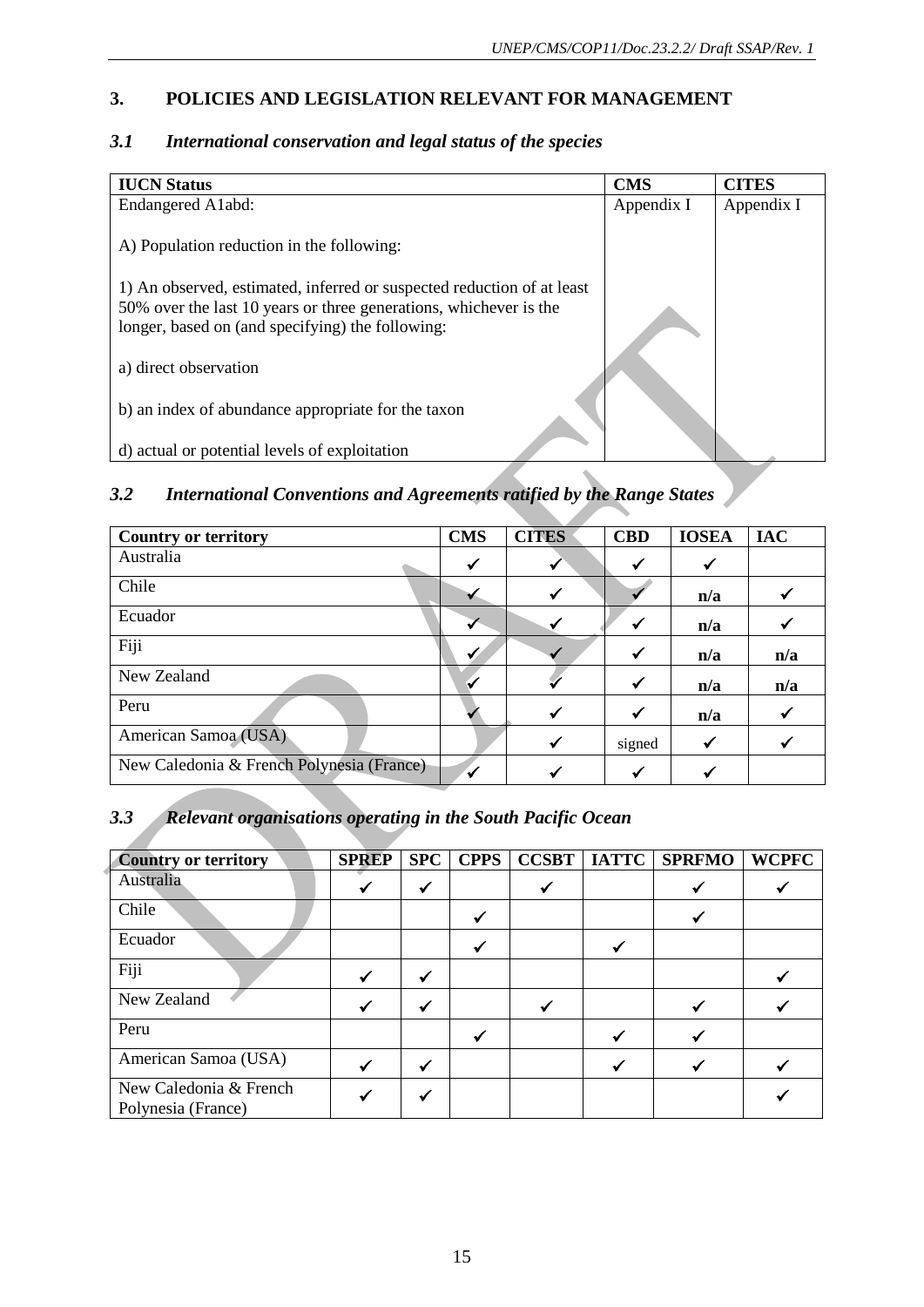### **Abbreviations**

| CMS:           | Convention on the Conservation of Migratory Species of Wild Animals        |
|----------------|----------------------------------------------------------------------------|
| CITES:         | Convention on the International Trade in Endangered Species of Wild Fauna  |
|                | and Flora                                                                  |
| CBD:           | <b>Convention on Biological Diversity</b>                                  |
| IOSEA:         | Indian Ocean – South-East Asian Marine Turtle MOU                          |
| IAC:           | The Inter-American Convention (IAC) for the Protection and Conservation of |
|                | Sea Turtles                                                                |
| SPREP:         | Secretariat of the Pacific Regional Environment Programme                  |
| SPC:           | Secretariat of the Pacific Community                                       |
| CPPS:          | Permanent Commission for the South Pacific                                 |
| <b>CCSBT:</b>  | Commission for the Conservation of Southern Bluefin Tuna                   |
| IATTC:         | Inter-American Tropical Tuna Commission                                    |
| <b>SPRFMO:</b> | South Pacific Regional Fishery Management Organisation                     |
| WCPFC:         | <b>Western and Central Pacific Fisheries Commission</b>                    |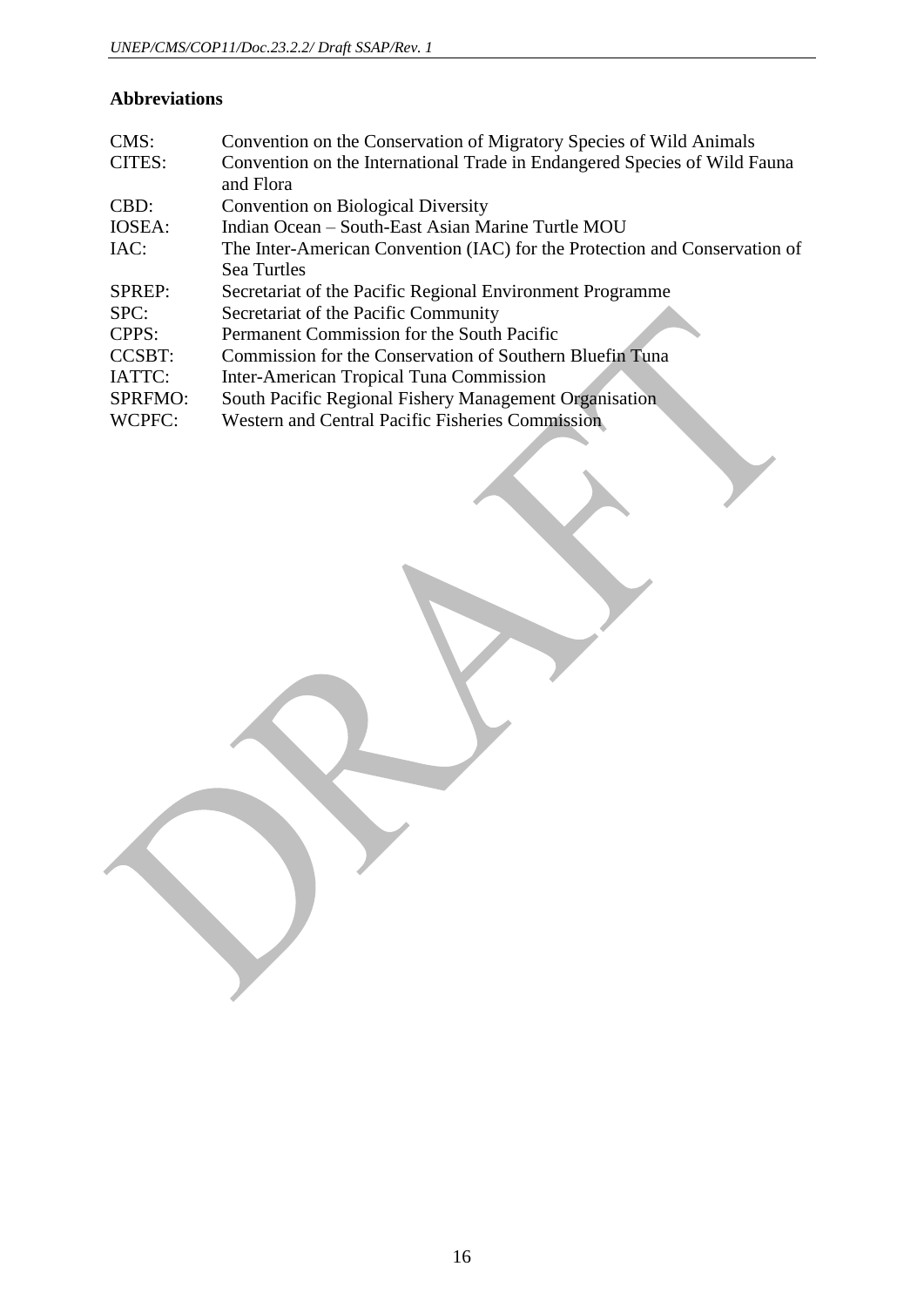| Country   | <b>National Protection Status</b> | Law protecting species                                 | Legal protection from killing, egg                                                          | <b>Penalties</b>                   | <b>Responsible</b> |
|-----------|-----------------------------------|--------------------------------------------------------|---------------------------------------------------------------------------------------------|------------------------------------|--------------------|
|           |                                   |                                                        | harvesting and nest destruction                                                             |                                    | <b>Authority</b>   |
| Australia | Commonwealth: Endangered          | Australia has a Federal Government with 8              | Yes, through Commonwealth and                                                               | The EPBC Act                       | Department of      |
|           | State:                            | separate State or Territory Governments.               | State/Territory implementing legislation.                                                   | provides                           | the                |
|           | QLD: Endangered                   | The Australian Government has responsibility for       | The Recovery Plan for Marine Turtles in                                                     | penalties                          | Environment        |
|           | NSW: Endangered                   | matters in the national interest, and for non-         | Australia was made in 2003 and is currently                                                 | (financial and                     | (C'wealth)         |
|           | NT:<br>Endangered                 | state/territory areas, which includes the marine       | being revised. The Recovery Plan identifies                                                 | incarceration                      | <b>GBRMPA</b>      |
|           | Vulnerable<br>SA:                 | environment from 3 nautical miles out to the edge      | threats to marine turtles and actions to                                                    | time) for                          | $(C$ 'wealth)      |
|           | TAS: Endangered                   | of the Exclusive Economic Zone (EEZ). The State        | promote the recovery of marine turtle                                                       | various offences                   | <b>AFMA</b>        |
|           | WA: Fauna that is rare or         | and Territory governments have responsibility for      | species. Under the EPBC Act the Minister<br>for the Environment must not make a             | relating to listed                 | (C'wealth)         |
|           | likely to become extinct          | issues within their jurisdictional borders, including  | decision that is inconsistent with a recovery                                               | marine turtles.                    |                    |
|           | VIC: Threatened                   | State/Territory waters.                                | plan and a Commonwealth agency must not                                                     | Amendments                         |                    |
|           |                                   | Loggerheads are listed as threatened migratory and     | take any action that contravenes a recovery                                                 | aimed at                           |                    |
|           |                                   | marine under the Commonwealth Environment              | plan.                                                                                       | deterring<br>persons from          |                    |
|           |                                   | Protection and Biodiversity Conservation Act           | In Qld, protection of islands used as                                                       | committing                         |                    |
|           |                                   | 1999 (EPBC Act). It is an offence to kill, injure,     | rookeries have been gazetted as National                                                    | offences are                       |                    |
|           |                                   | take, trade, keep or move the species in a             | Parks under the Nature Conservation Act                                                     | being                              |                    |
|           |                                   | Commonwealth area (i.e. Commonwealth waters),          | 1992.                                                                                       | considered by                      |                    |
|           |                                   | unless the person taking the action holds a permit     | Mandatory inclusion of turtle excluder                                                      | the Australian                     |                    |
|           |                                   | under the EPBC Act, the act is consistent with         | devices (TEDs) was introduced in the East                                                   | Parliament to                      |                    |
|           |                                   | native title rights under the Native Title Act (1993), | Coast Otter Trawl Fishery in 2001.TEDs<br>are also in place in all vessels in the           | increase                           |                    |
|           |                                   | or the activity is carried out in accordance with a    | Northern Prawn Fishery, Western                                                             | financial                          |                    |
|           |                                   | State/Territory or Australian Government fishery       | Australian trawl fisheries and the Torres                                                   | penalties in                       |                    |
|           |                                   | plan of management accredited by the Minister for      | Strait Prawn Fishery.                                                                       | respect of the<br>illegal killing, |                    |
|           |                                   | the Environment.                                       | Section 211 of the Native Title Act 1993<br>provides a native title right to direct harvest | injuring, taking,                  |                    |
|           |                                   |                                                        |                                                                                             | trading, keeping                   |                    |
|           |                                   | <b>Implementing legislation:</b>                       | of marine turtles by Traditional Owners,                                                    | or moving of                       |                    |
|           |                                   | <b>Commonwealth:</b>                                   | where that harvest is for the purpose of                                                    | turtles. Tripling                  |                    |
|           |                                   | EPBC Act 1999                                          | satisfying personal, domestic, or non-<br>commercial communal needs; and in the             | the financial                      |                    |
|           |                                   | Great Barrier Reef Marine Park Act 1975                | exercise of native title rights and interests.                                              | penalties will                     |                    |
|           |                                   | Torres Strait Fisheries Act 1984                       |                                                                                             | increase                           |                    |
|           |                                   | <b>QLD:</b> Nature Conservation Act 1992               |                                                                                             | maximum fines                      |                    |
|           |                                   | <b>Marine Parks Act 2004</b>                           |                                                                                             | to 3,000 penalty                   |                    |
|           |                                   | NSW: Threatened Species Conservation Act 1995          |                                                                                             | units. Note: 1                     |                    |
|           |                                   | National Parks and Wildlife Act 1974                   |                                                                                             | penalty unit                       |                    |
|           |                                   | NT:<br>Territory Parks and Wildlife Conservation Act   |                                                                                             | $currently =$                      |                    |
|           |                                   | 2000                                                   |                                                                                             | \$AUD170.                          |                    |

### *3.4 National legislation relevant to the Loggerhead Turtle*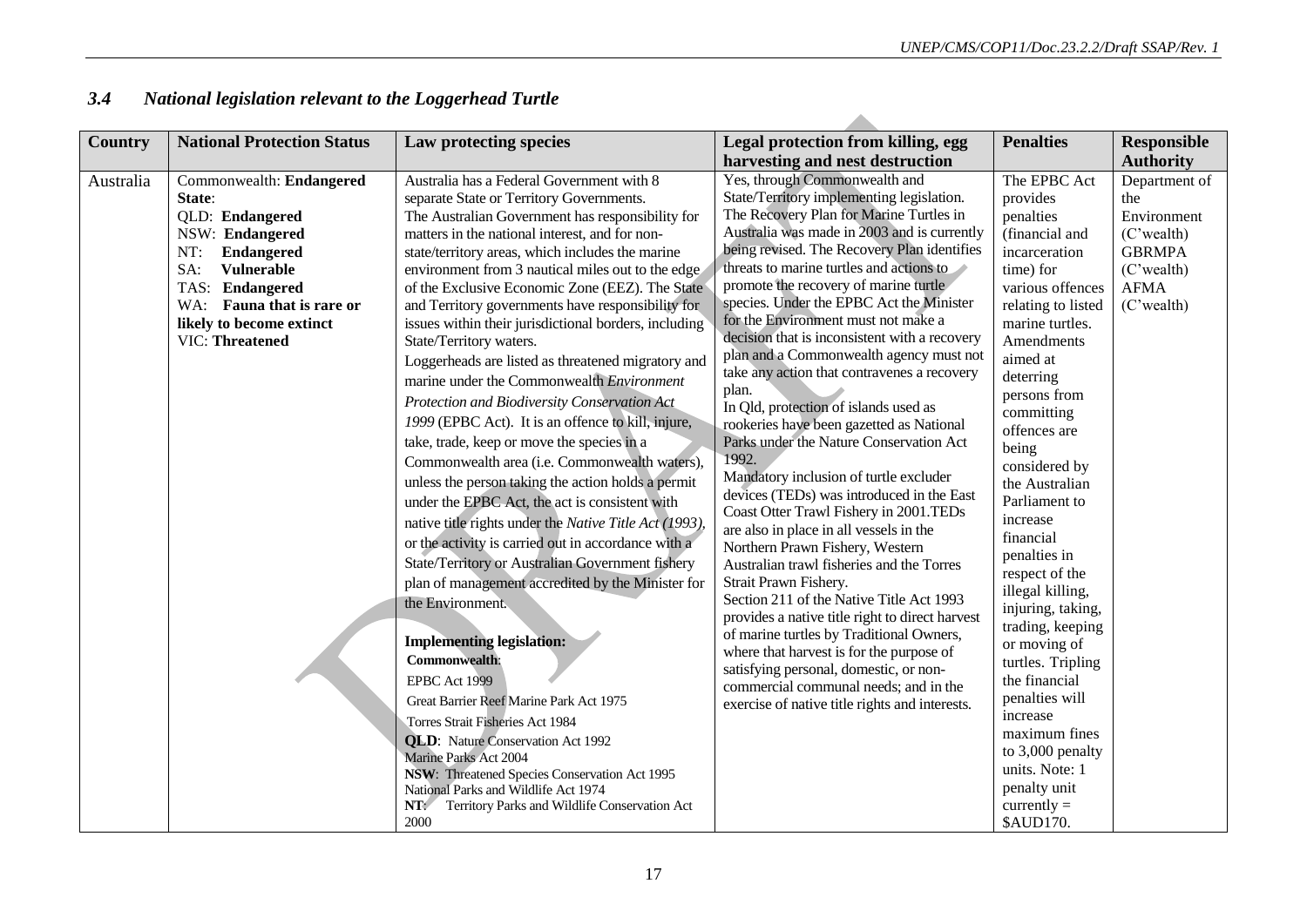| Country | <b>National Protection Status</b>                                                                                                     | Law protecting species                                                                                                                                                                                                                                                                                                                                     | Legal protection from killing, egg   | <b>Penalties</b>                                                                                                                   | <b>Responsible</b>                                                                                                                                                                                                                                                                                                                                                                                                             |
|---------|---------------------------------------------------------------------------------------------------------------------------------------|------------------------------------------------------------------------------------------------------------------------------------------------------------------------------------------------------------------------------------------------------------------------------------------------------------------------------------------------------------|--------------------------------------|------------------------------------------------------------------------------------------------------------------------------------|--------------------------------------------------------------------------------------------------------------------------------------------------------------------------------------------------------------------------------------------------------------------------------------------------------------------------------------------------------------------------------------------------------------------------------|
|         |                                                                                                                                       |                                                                                                                                                                                                                                                                                                                                                            | harvesting and nest destruction      |                                                                                                                                    | <b>Authority</b>                                                                                                                                                                                                                                                                                                                                                                                                               |
|         |                                                                                                                                       | National Parks and Wildlife Act 1972<br>SA:<br>TAS: Threatened Species Protection Act 1995<br>Living Marine Resources Management Act 1995<br>WA: Wildlife Conservation Act 1950<br>Conservation and Land Management Act 1984<br>VIC: Wildlife Act 1975<br>Flora and Fauna Guarantee Act 1988                                                               |                                      | Penalties for<br>offenses<br>relating to<br>turtles exist<br>under other<br>Commonwealth<br>State and<br>Territory<br>legislation. |                                                                                                                                                                                                                                                                                                                                                                                                                                |
| Chile   | Decree No. 75, 2005 of the<br>General Secretariat of the<br>Presidency approves<br>Regulations for the Classification<br>of Wildlife. | Supreme Decree No. 225 of November 9,<br>1995 established extractive closure for thirty<br>years until November 9 2025.<br>Supreme Decree No. 135 of 2005, amending<br>225, catch and possession is authorized for<br>research.<br>Supreme Decree No. 434 of 2007. Amendment<br>225. Is hereby empowered to research centers to<br>transporting specimens. |                                      | According to<br>Decree No. 430<br>of 1991 of the<br>Ministry of<br>Economy,<br>development<br>and<br>reconstruction                | Chile's<br>environment<br>ministry<br>(MMA) is the<br>state body with<br>the primary<br>responsibilities<br>of designing,<br>regulating,<br>planning and<br>applying the<br>country's<br>environmental<br>policies and<br>programs, as<br>well as the<br>protection and<br>conservation of<br>biological<br>diversity.<br>Under-<br>Secretary of<br>fisheries is a<br>focal point of<br>CIT and<br>technical point<br>of CPPS. |
| Ecuador |                                                                                                                                       | Article 73 of the Republic of Ecuador                                                                                                                                                                                                                                                                                                                      | Some agreements and resolutions more |                                                                                                                                    | The Ministry of                                                                                                                                                                                                                                                                                                                                                                                                                |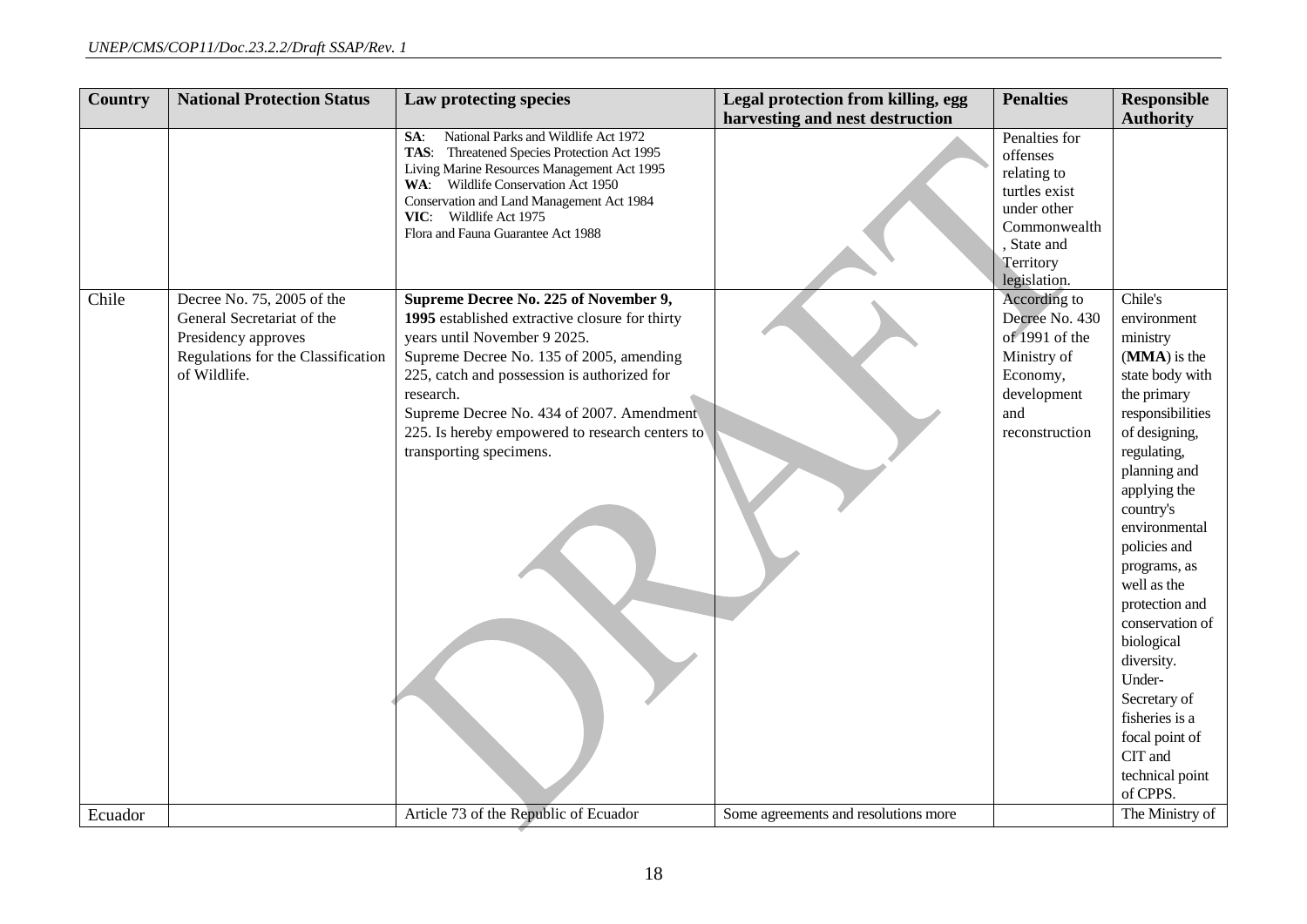| <b>Country</b> | <b>National Protection Status</b> | Law protecting species                           | Legal protection from killing, egg                                                  | <b>Penalties</b>                  | <b>Responsible</b>               |
|----------------|-----------------------------------|--------------------------------------------------|-------------------------------------------------------------------------------------|-----------------------------------|----------------------------------|
|                |                                   |                                                  | harvesting and nest destruction                                                     |                                   | <b>Authority</b>                 |
|                |                                   | Constitution (2008). Government will apply       | important for the protection of the 5 species                                       |                                   | Environment                      |
|                |                                   | measures for precaution and restriction on the   | of marine turtles in the country include the                                        |                                   | (MAE) is the                     |
|                |                                   | activities that may cause species to go extinct, | following:                                                                          |                                   | organization                     |
|                |                                   | destroy ecosystems or alter permanently the      |                                                                                     |                                   | responsible to                   |
|                |                                   | natural cycles.                                  | 1.- Ministerial Agreement No.212 1990 -                                             |                                   | elaborate                        |
|                |                                   |                                                  | SRP Fishing ban indefinitely of marine                                              |                                   | environment                      |
|                |                                   |                                                  | turtles, to consider existing species in                                            |                                   | politics,                        |
|                |                                   |                                                  | Ecuadorian waters, protected by Ecuador.                                            |                                   | strategies,                      |
|                |                                   |                                                  | In addition, the capture, processing and                                            |                                   | projects and                     |
|                |                                   |                                                  | domestic sale and export is forbidden.                                              |                                   | programs to                      |
|                |                                   |                                                  |                                                                                     |                                   | promote                          |
|                |                                   |                                                  | 2.- Ministerial Agreement Nro.121, April                                            |                                   | conservation of                  |
|                |                                   |                                                  | 1996-SRP requires the use of turtle                                                 |                                   | ecosystems and                   |
|                |                                   |                                                  | excluder devices (TEDs) in trawlers for                                             | Sanctions such                    | the sustainable                  |
|                |                                   |                                                  | shrimp.                                                                             | as suspension of                  | use of natural                   |
|                |                                   |                                                  |                                                                                     | fishing permits,                  | resources.                       |
|                |                                   |                                                  | 3.- In the Galápagos there is an Organic                                            | fines and                         | Within the                       |
|                |                                   |                                                  | Law for the Special Regimen for the                                                 | imprisonment                      | MAE is                           |
|                |                                   |                                                  | <b>Conservation and Sustainable Development</b>                                     | (According to                     | Galapagos                        |
|                |                                   |                                                  | in the Province of Galapagos and the<br>Special Regulation for the Fishing Activity | the Legislation<br>of Fisheries). | National Park,<br>responsible of |
|                |                                   |                                                  | in the Marine Reserve of the Galápagos,                                             |                                   | the conservation                 |
|                |                                   |                                                  | forbids the capture of the species of marine                                        |                                   | of the                           |
|                |                                   |                                                  | turtles and other emblematic species in the                                         |                                   | ecological                       |
|                |                                   |                                                  | ecosystem.                                                                          |                                   | integrity,                       |
|                |                                   |                                                  |                                                                                     |                                   | biodiversity of                  |
|                |                                   |                                                  | 4.- Agreement No. 121, 22 April 1996,                                               |                                   | insulars and                     |
|                |                                   |                                                  | requires the obligatory use of TEDs in the                                          |                                   | marine                           |
|                |                                   |                                                  | shrimp trawlers, the same that is completed                                         |                                   | ecosystems of                    |
|                |                                   |                                                  | with the Regulation for the use of TEDs                                             |                                   | protected areas.                 |
|                |                                   |                                                  | according to the Ministry Acuerdo Nro. 047                                          |                                   |                                  |
|                |                                   |                                                  | -SRP Agosto 2002.                                                                   |                                   | Sub-secretarias                  |
|                |                                   |                                                  |                                                                                     |                                   | of Fishing                       |
|                |                                   |                                                  | 5.- Legislation for Biodiversity published                                          |                                   | Resources                        |
|                |                                   |                                                  | on the 10th September 2004, that considers                                          |                                   | $(SRP)$ :                        |
|                |                                   |                                                  | the national properties of public use, the                                          |                                   | Responsible for                  |
|                |                                   |                                                  | species that form the biological biodiversity                                       |                                   | Laws and                         |
|                |                                   |                                                  | of the country, this is, the living organisms                                       |                                   | Regulations of                   |
|                |                                   |                                                  | from any source, the terrestrial and marine                                         |                                   | the Fishing                      |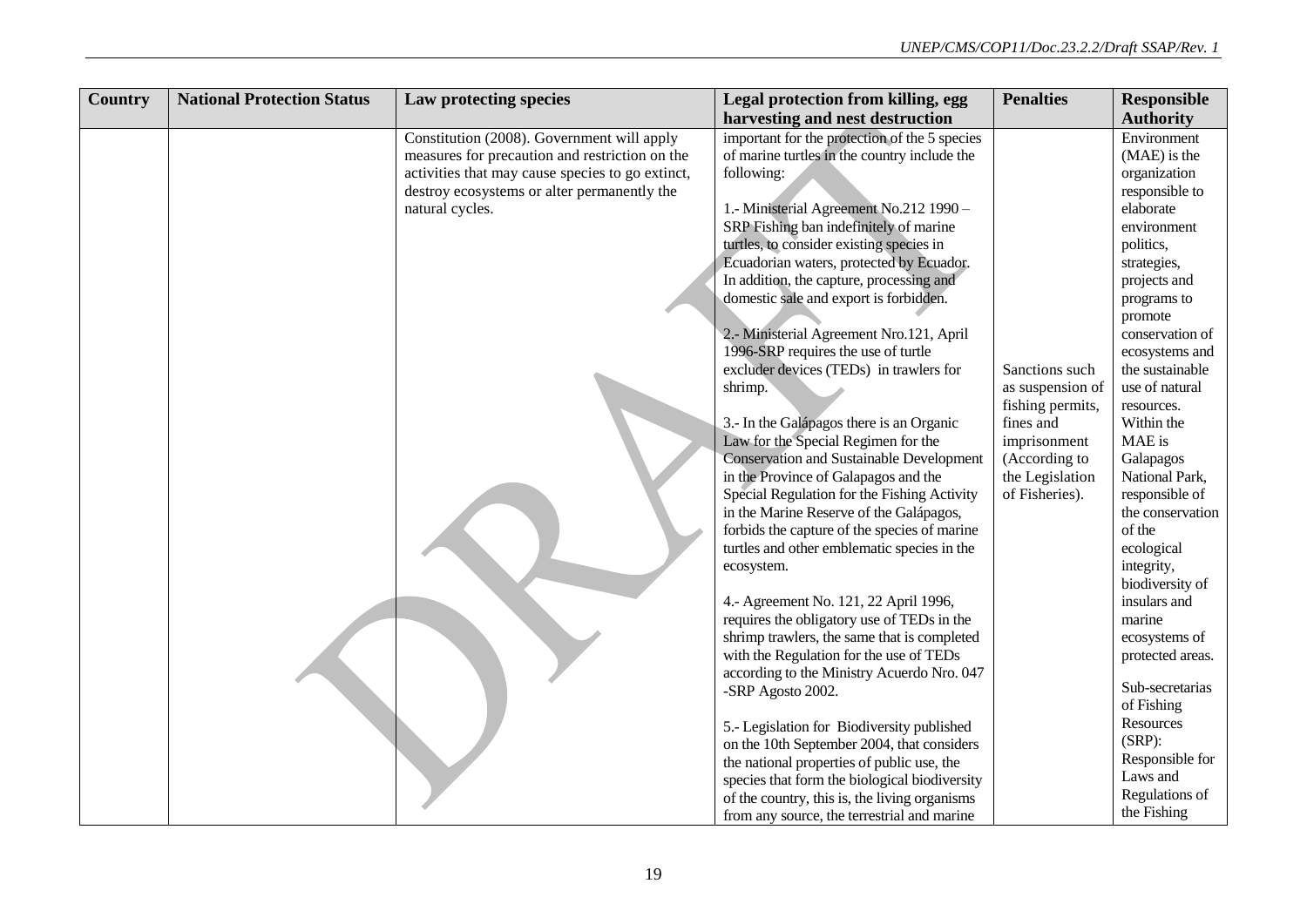| <b>Country</b> | <b>National Protection Status</b> | Law protecting species                        | Legal protection from killing, egg                                                                                                                                                                                                                                                                                                                                                                                                                                                                                                                                                                                                                                                                                                                                                                                                                                                                                                                                                                                                                                                                                                                                                                                                                                                                                                           | <b>Penalties</b> | <b>Responsible</b>                                                                                                                                    |
|----------------|-----------------------------------|-----------------------------------------------|----------------------------------------------------------------------------------------------------------------------------------------------------------------------------------------------------------------------------------------------------------------------------------------------------------------------------------------------------------------------------------------------------------------------------------------------------------------------------------------------------------------------------------------------------------------------------------------------------------------------------------------------------------------------------------------------------------------------------------------------------------------------------------------------------------------------------------------------------------------------------------------------------------------------------------------------------------------------------------------------------------------------------------------------------------------------------------------------------------------------------------------------------------------------------------------------------------------------------------------------------------------------------------------------------------------------------------------------|------------------|-------------------------------------------------------------------------------------------------------------------------------------------------------|
|                |                                   |                                               | harvesting and nest destruction                                                                                                                                                                                                                                                                                                                                                                                                                                                                                                                                                                                                                                                                                                                                                                                                                                                                                                                                                                                                                                                                                                                                                                                                                                                                                                              |                  | <b>Authority</b>                                                                                                                                      |
|                |                                   |                                               | organisms, aquatic and complex ecosystems<br>of which they form part.<br>6.-Forestal Law and Conservation of the<br>Natural Areas and Wildlife (Published in<br>September 2004), this allows the<br>conservation of the wildlife fauna and flora<br>as in Article 73.<br>7.- National Strategy for the Biodiversity of<br>Ecuador as Government Politics (Executive<br>Decree, January 2007), establishes action<br>items for the protection of threatened<br>species including the reptiles.<br>8.- Ministerial Agreement No. xx National<br>Plan of Dorado (the use of the circle hook<br>will be promoted in replacement of the<br>traditional J hook), as it reduces the<br>incidental capture of marine turtles.<br>9.- Ecuador is signatory of three<br>international agreements for the protection<br>of marine turtles, which are CITES, CIT<br>and CMS, that focusses on: international<br>commerce, habitat protection, development<br>of Plans of Action and reduction of<br>incidental catch, among other themes. Other<br>instruments for the protection of the 5<br>species of marine turtles are the Regional<br>Plan of Action for the Protection of marine<br>turtles of the Permanent Commission for<br>the South Pacific (CPPS) asll as<br>international agreements of the Inter-<br>American Tropical Tuna Commission, ( |                  | National Sector.<br>National<br>Institute for<br>Fisheries (INP):<br>Its objective is<br>of research and<br>technology of<br>bioaquatic<br>resources. |
| Fiji           |                                   |                                               | IATTC) which has formulated few<br>recommendations and resolutions that apply<br>to marine turtles.                                                                                                                                                                                                                                                                                                                                                                                                                                                                                                                                                                                                                                                                                                                                                                                                                                                                                                                                                                                                                                                                                                                                                                                                                                          |                  |                                                                                                                                                       |
|                |                                   | A moratorium on the harvesting of turtles was | Permits to take turtles are issued by the                                                                                                                                                                                                                                                                                                                                                                                                                                                                                                                                                                                                                                                                                                                                                                                                                                                                                                                                                                                                                                                                                                                                                                                                                                                                                                    |                  | Ministry of                                                                                                                                           |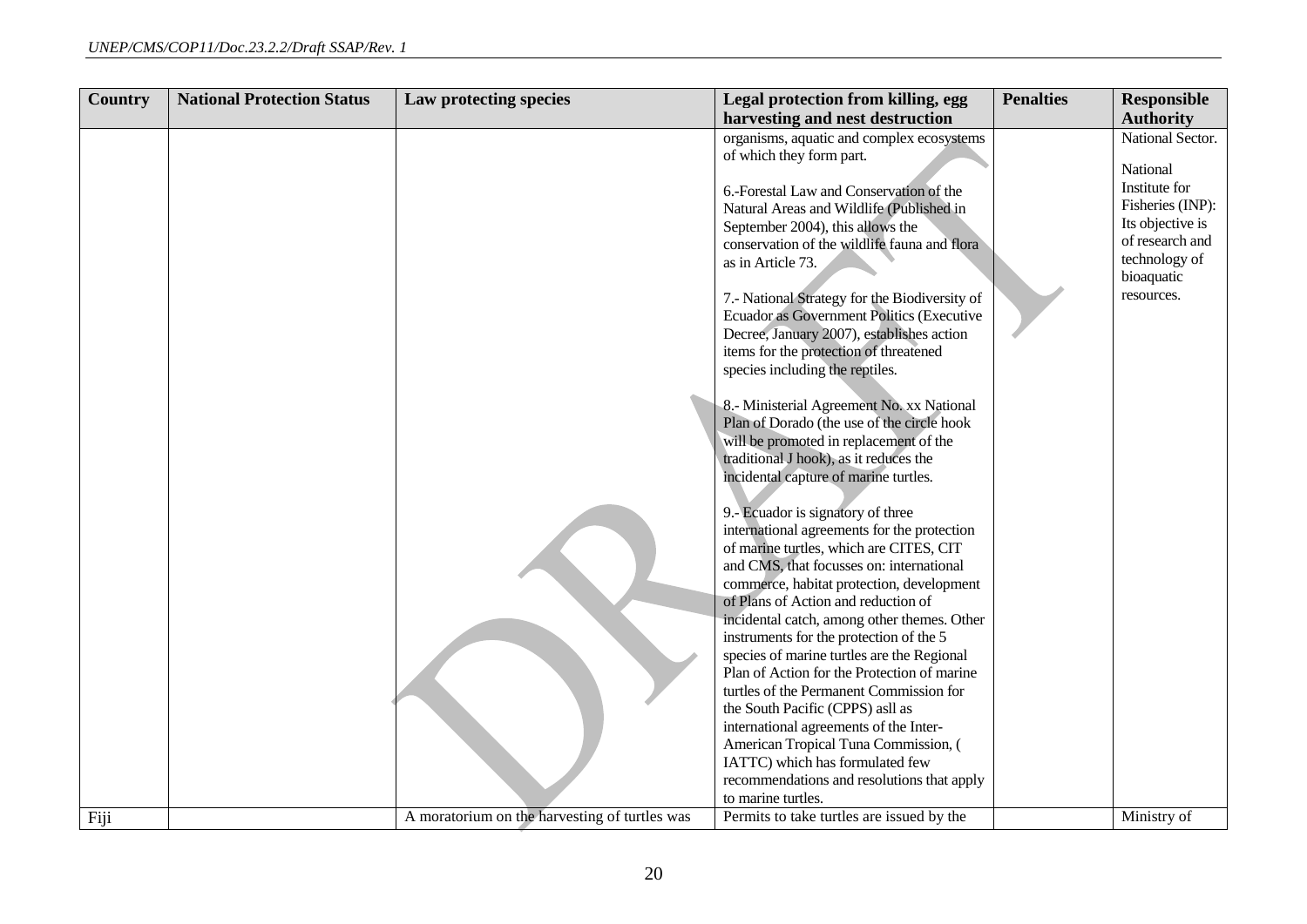| <b>Country</b> | <b>National Protection Status</b> | Law protecting species                              | Legal protection from killing, egg         | <b>Penalties</b>             | <b>Responsible</b>     |
|----------------|-----------------------------------|-----------------------------------------------------|--------------------------------------------|------------------------------|------------------------|
|                |                                   |                                                     | harvesting and nest destruction            |                              | <b>Authority</b>       |
|                |                                   | extended for 10 years from 2009 to 2018. The        | Department of Fisheries. Turtle harvests   |                              | Fisheries and          |
|                |                                   | moratorium criminalises the harvesting of           | are only allowed for traditional           |                              | Forests.               |
|                |                                   | turtles and their derivatives.                      | obligations. There is no issuance of       |                              |                        |
|                |                                   |                                                     | harvest exemption permits during the       |                              |                        |
|                |                                   |                                                     | nesting months of November to March.       |                              |                        |
| <b>New</b>     | Listed as vagrant, with the       | Wildlife Act 1953. The Wildlife Act deals with      | Yes, through Wildlife Act.                 |                              | Department of          |
| Zealand        | qualifier Threatened Overseas.    | the protection and control of wild animals and      |                                            |                              | Conservation.          |
|                |                                   | birds and the management of game. Most              |                                            |                              |                        |
|                |                                   | species of wildlife (including mammals, birds,      |                                            |                              |                        |
|                |                                   | reptiles and amphibians), native or introduced,     |                                            |                              |                        |
|                |                                   | are absolutely protected under the Act. No-one      |                                            |                              |                        |
|                |                                   | may kill or have in their possession any such       |                                            |                              |                        |
|                |                                   | bird or animal, unless they have a permit.          |                                            |                              |                        |
| Peru           | <b>Listed as Endangered</b>       | Ministerial Resolution N° 103-95-PE. prohibits      | Penal Code, Title XIII: Chapter II Article | <b>Trafficking of</b>        | Ministry of            |
|                |                                   | the directed catch of all species of sea turtles in | 308. Illegal trafficking of protected      | protected wild               | Agriculture            |
|                | Endangered ( $D.S.N°$ 004-        | Peruvian waters.                                    | species of flora and fauna is considered a | flora and fauna              | and Irrigation         |
|                | 2014) (08.04.2014)                | Supreme Decree N° 026-2001-PE. Maintains            | crime.                                     | is punished with             | (MINAGRI) is           |
|                | approving the updated list        | the prohibition of directed catch of all species of |                                            | imprisonment<br>no less than | responsible for<br>the |
|                | of classification and             | sea turtles in Peruvian waters.                     |                                            | three years nor              | management             |
|                | categorization of                 |                                                     |                                            | more than five               | and                    |
|                | endangered wildlife species       | Supreme Decree Nº 034-2004-AG. Approves             | Supreme Decree N° 016-2007-                | years and 180-               | administration         |
|                |                                   | the categorization of threatened wildlife species   | PRODUCE. Regulations of                    | 400 days                     | of wildlife,           |
|                | that are legally protected.       | and prohibits hunting, capture, possession,         | Inspections and Sanctions in Fisheries     | penalty                      | setting the            |
|                |                                   | transport or export for commercial purposes.        | and Aquaculture                            |                              | technical and          |
|                |                                   |                                                     |                                            | Extract,                     | administrative         |
|                |                                   | Law for the conservation and sustainable use of     |                                            | process,                     | conditions for         |
|                |                                   | biological diversity. Regulates the conservation    |                                            | transport,                   | the                    |
|                |                                   | of biodiversity and sustainable use of its          |                                            | market or store              | conservation,          |
|                |                                   | jurisdiction in accordance with the Peruvian        |                                            | legally                      | management,            |
|                |                                   | Constitution. The principles and definitions in     |                                            | protected                    | sustainable use,       |
|                |                                   | the Convention on Biological Diversity govern       |                                            | species, is                  | hunting,               |
|                |                                   | the purposes of this law.                           |                                            | considered a                 | fishing,               |
|                |                                   |                                                     |                                            | serious offense              | transportation,        |
|                |                                   |                                                     |                                            | and the penalty              | processing and         |
|                |                                   |                                                     |                                            | is confiscation              | marketing of           |
|                |                                   |                                                     |                                            | and a fine.                  | wildlife               |
|                |                                   |                                                     |                                            |                              | products_and           |
|                |                                   |                                                     |                                            |                              | by-products.           |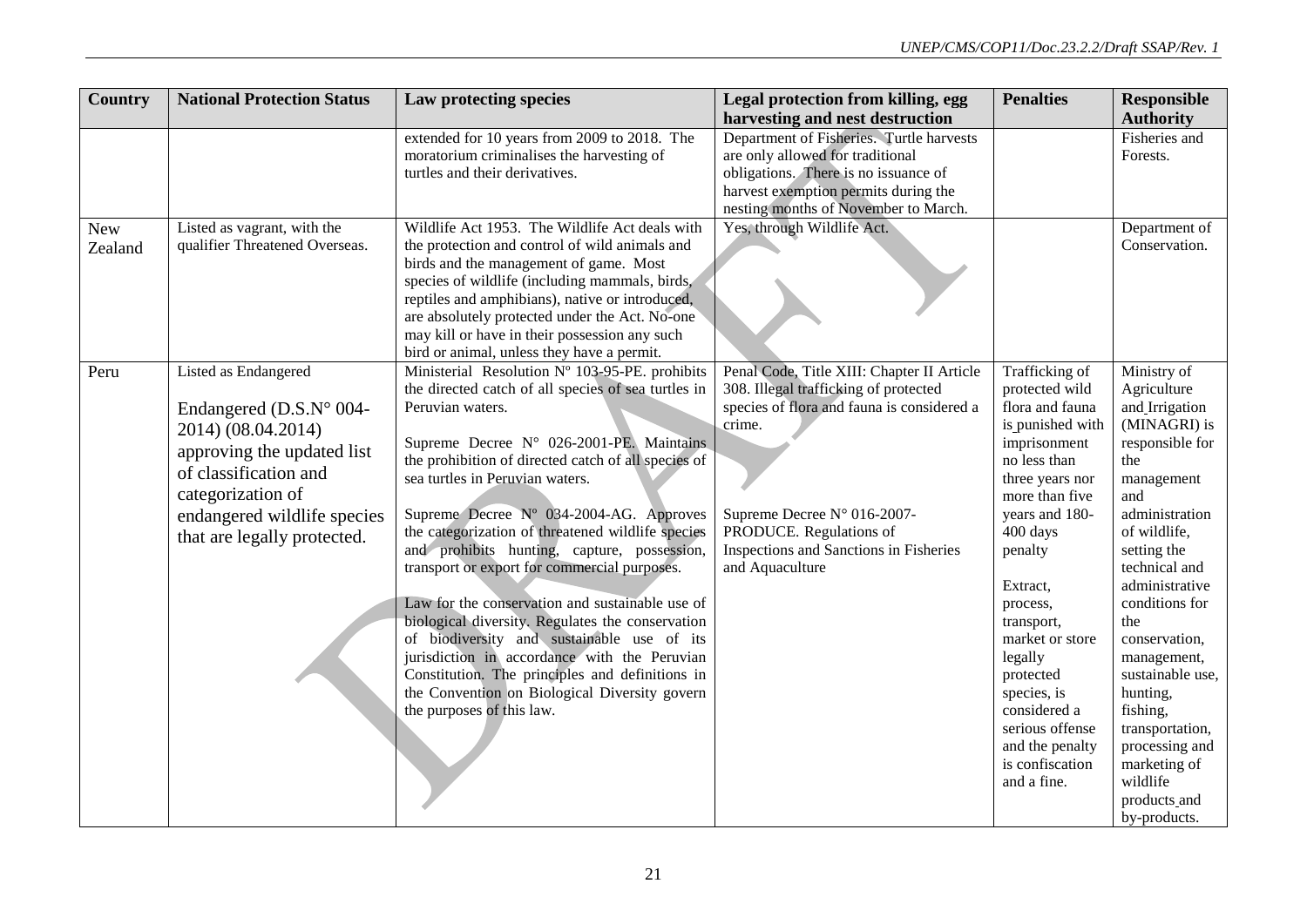| Country                                   | <b>National Protection Status</b>                                                                                                                                                                                                                                                                                                                                                                                       | Law protecting species                                                                                                                                                                                                                                                                                                                                                                                                                                                                                                                                                                                                                                                                                                                                                                                                                                                                                                                                                                   | Legal protection from killing, egg                                                                                                                                                                         | <b>Penalties</b> | <b>Responsible</b>                                                                                                                                                                                                                                                                  |
|-------------------------------------------|-------------------------------------------------------------------------------------------------------------------------------------------------------------------------------------------------------------------------------------------------------------------------------------------------------------------------------------------------------------------------------------------------------------------------|------------------------------------------------------------------------------------------------------------------------------------------------------------------------------------------------------------------------------------------------------------------------------------------------------------------------------------------------------------------------------------------------------------------------------------------------------------------------------------------------------------------------------------------------------------------------------------------------------------------------------------------------------------------------------------------------------------------------------------------------------------------------------------------------------------------------------------------------------------------------------------------------------------------------------------------------------------------------------------------|------------------------------------------------------------------------------------------------------------------------------------------------------------------------------------------------------------|------------------|-------------------------------------------------------------------------------------------------------------------------------------------------------------------------------------------------------------------------------------------------------------------------------------|
|                                           |                                                                                                                                                                                                                                                                                                                                                                                                                         |                                                                                                                                                                                                                                                                                                                                                                                                                                                                                                                                                                                                                                                                                                                                                                                                                                                                                                                                                                                          | harvesting and nest destruction                                                                                                                                                                            |                  | <b>Authority</b>                                                                                                                                                                                                                                                                    |
|                                           |                                                                                                                                                                                                                                                                                                                                                                                                                         |                                                                                                                                                                                                                                                                                                                                                                                                                                                                                                                                                                                                                                                                                                                                                                                                                                                                                                                                                                                          |                                                                                                                                                                                                            |                  | Ministry of<br>Production<br>(PRODUCE)<br>takes action for<br>the<br>conservation of<br>hydrobiologica<br>1 species<br>(including sea<br>turtles).<br>Ministry of<br>Environment<br>(MINAM) is<br>the regulatory<br>body for<br>national<br>environmental<br>policies.              |
| $\overline{U.S.}$<br>(America<br>n Samoa) | <b>Endangered</b> (the Distinct<br>Population Segment of the South<br>Pacific loggerhead was<br>designated as Endangered in<br>2009; loggerheads were<br>previously listed globally as a<br>Threatened Species under the<br>Endangered Species Act).<br>The the latest status document<br>from the United States can be<br>found at:<br>http://www.nmfs.noaa.gov/pr/pdf<br>s/statusreviews/loggerheadturtle2<br>009.pdf | The Endangered Species Act 1973 (ESA)<br>prohibits the take (capture, hunt, harassment, etc.)<br>of all sea turtles, as they are all listed as<br>endangered or threatened under the Act. Federally<br>funded or permitted activities must avoid jeopardy<br>to listed threatened and endangered species and<br>avoid destruction of critical habitat. The ESA also<br>authorizes the designation of critical habitat within<br>the U.S. territory and waters for the loggerhead<br>and permits scientific research and non-federal<br>activities. Regulations specify mitigation<br>resuscitation, and prohibitions for all commercial<br>fishermen for incidentally caught sea turtles and<br>specific regulations are put in place to reduce sea<br>turtle interactions and increase survivorship in<br>gillnets, longline, and purse seine fisheries<br>throughout the country.<br>In American Samoa, likely within the only U.S.<br>territory where the South Pacific loggerhead is | The inclusion on the Endangered Species<br>Act, and associated regulations prevent<br>killing, egg harvest etc. Implementing<br>regulations at<br>http://www.nmfs.noaa.gov/pr/pdfs/fr/fr76<br>$-58868.pdf$ |                  | National<br>Oceanic and<br>Atmospheric<br>Administration<br>(marine<br>environment)<br>and U.S. Fish<br>and Wildlife<br>Service<br>(terrestrial<br>environment).<br>American<br>Samoa, one of<br>the U.S.<br>territories that<br>may be within<br>the range of the<br>South Pacific |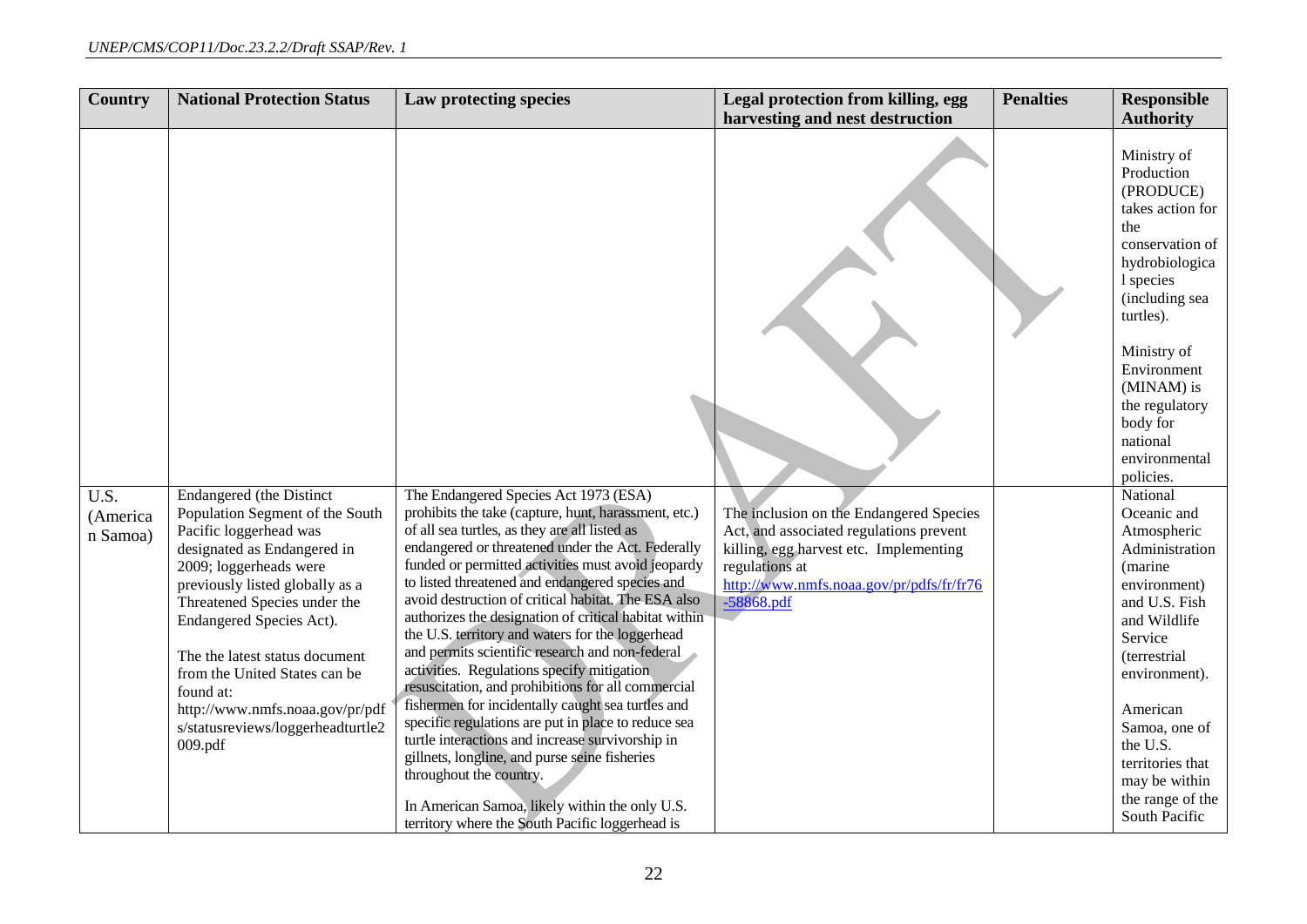| <b>Country</b>   | <b>National Protection Status</b>                                                                                                                                                                                                                                   | Law protecting species                                                                                                                                                                                                                                                                                                                                                                                                                                                                                                                                                                                                                                                                                                                                                                                 | Legal protection from killing, egg                                                                                                                                                                                                                                                                                                                                                                                                                                                                                                                                                                                                                                                                                                                                                                                                                          | <b>Penalties</b>                                | <b>Responsible</b>                                                                                                      |
|------------------|---------------------------------------------------------------------------------------------------------------------------------------------------------------------------------------------------------------------------------------------------------------------|--------------------------------------------------------------------------------------------------------------------------------------------------------------------------------------------------------------------------------------------------------------------------------------------------------------------------------------------------------------------------------------------------------------------------------------------------------------------------------------------------------------------------------------------------------------------------------------------------------------------------------------------------------------------------------------------------------------------------------------------------------------------------------------------------------|-------------------------------------------------------------------------------------------------------------------------------------------------------------------------------------------------------------------------------------------------------------------------------------------------------------------------------------------------------------------------------------------------------------------------------------------------------------------------------------------------------------------------------------------------------------------------------------------------------------------------------------------------------------------------------------------------------------------------------------------------------------------------------------------------------------------------------------------------------------|-------------------------------------------------|-------------------------------------------------------------------------------------------------------------------------|
|                  |                                                                                                                                                                                                                                                                     |                                                                                                                                                                                                                                                                                                                                                                                                                                                                                                                                                                                                                                                                                                                                                                                                        | harvesting and nest destruction                                                                                                                                                                                                                                                                                                                                                                                                                                                                                                                                                                                                                                                                                                                                                                                                                             |                                                 | <b>Authority</b>                                                                                                        |
|                  |                                                                                                                                                                                                                                                                     | found, the Dept. of Marine and Wildlife Resources<br>regulates fishing and hunting activities within U.S.<br>territorial waters. These regulations, located in<br>Chapter 09, Title 24 of the American Samoa<br>Administrative Code, were last amended in 1995.<br>Areas restricted to fishing and/or other activities<br>include the Fagatele Bay National Marine<br>Sanctuary (Section 24.0907-09) and the Rose<br>Atoll National Wildlife Refuge. Section 24.0935<br>applies to sea turtles and includes prohibitions on<br>importation, exportation, sale of sea turtles, take of<br>sea turtles, and possess, delivery, carrying,<br>transporting or shipping of sea turtles or their body<br>parts. While this section specifically mentions<br>green, hawksbills, and leatherbacks, they should |                                                                                                                                                                                                                                                                                                                                                                                                                                                                                                                                                                                                                                                                                                                                                                                                                                                             |                                                 | loggerhead<br>also has a<br>Department of<br>Marine and<br>Wildlife<br>Resources.                                       |
| New<br>Caledonia | There are four separate<br>jurisdictions:<br>New Caledonia Govt<br>(NC)<br>Northern Province.<br>Southern Province<br><b>Island Province</b><br>No specific reference to status in<br>legislation, except in Southern<br>Provence, where status is<br>"threatened". | likely apply to any loggerheads encountered.<br>NC Govt has jurisdiction over EEZ $(12 - 200)$<br>miles). The three provinces have jurisdiction<br>over territorial waters (within 12 miles of<br>baselines, taken from the outer reef).                                                                                                                                                                                                                                                                                                                                                                                                                                                                                                                                                               | NC: It is forbidden to fish for, capture,<br>remove, intentional perturbation,<br>mutilation, destruction, butchering,<br>transport, put for sale, sale, purchase, eat<br>all marine turtle species, dead or alive,<br>including their eggs, and any part of the<br>animals.<br>It is also forbidden to export marine<br>turtles. In case of bycatch all efforts will<br>be taken to free the animals alive and<br>minimise injury. All bycatch has to be<br>declared. Special permits can be issued<br>for scientific studies and stock<br>enhancement.<br>Northern Provence: same provisions as<br>in NC. Special permits for customary use,<br>only for Green Turtle. No permits for<br>Loggerheads. Fines same as for NC.<br>Southern Provence: Same as above, but<br>also a measure to protect the habitat. It is<br>forbidden to approach within 10m. | NC: 1 million<br>francs (approx.<br>AUD 10,000) | Ecology and<br>Sustainable<br>Development<br>NC: Fisheries<br>Department<br>All provinces:<br>Environmental<br>Services |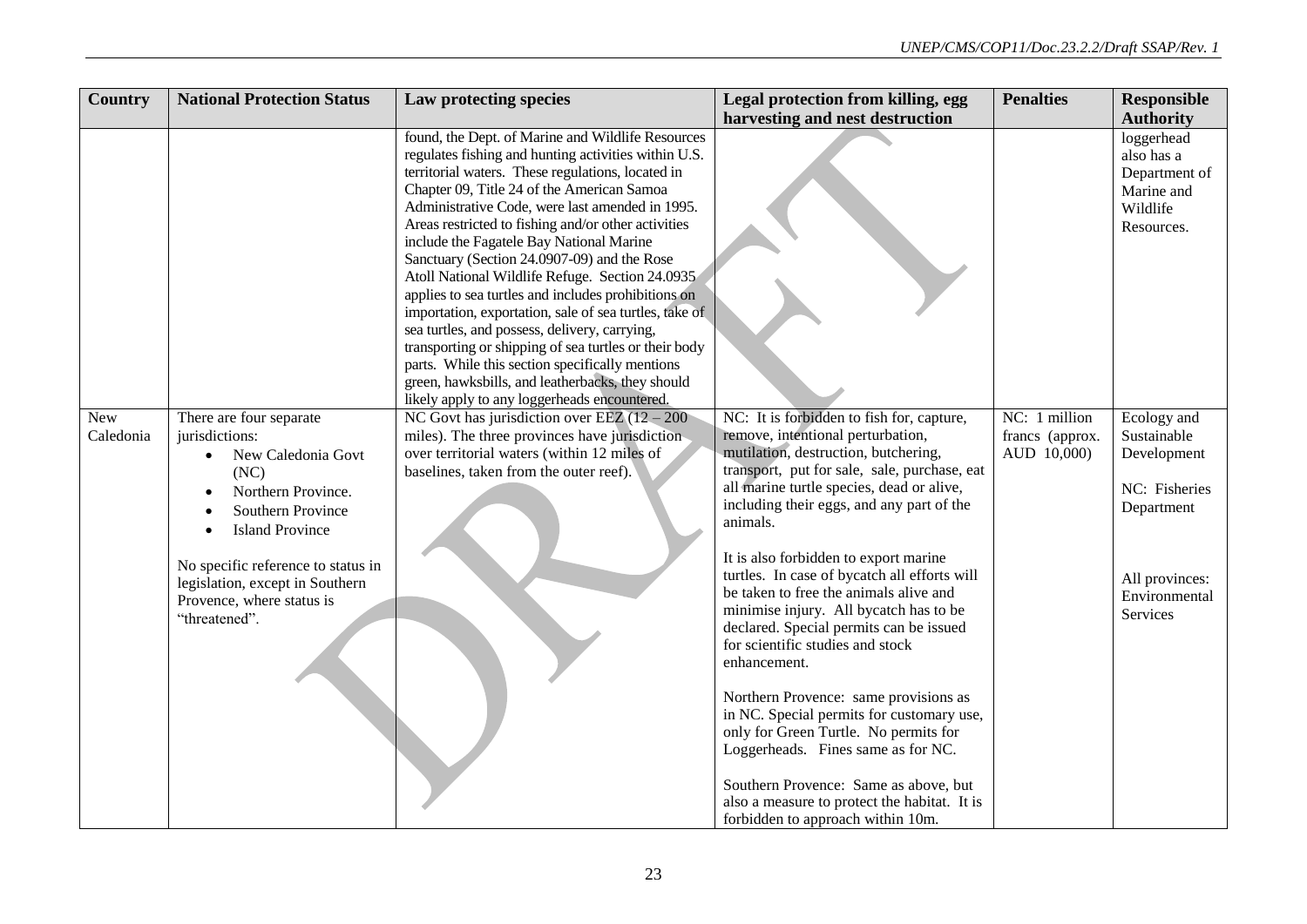| <b>Country</b>      | <b>National Protection Status</b> | Law protecting species                                                                                                                                                                                                                                                                                                                                                  | Legal protection from killing, egg                                                                                                                                                                                                                                                                                                                                                     | <b>Penalties</b> | <b>Responsible</b>                                      |
|---------------------|-----------------------------------|-------------------------------------------------------------------------------------------------------------------------------------------------------------------------------------------------------------------------------------------------------------------------------------------------------------------------------------------------------------------------|----------------------------------------------------------------------------------------------------------------------------------------------------------------------------------------------------------------------------------------------------------------------------------------------------------------------------------------------------------------------------------------|------------------|---------------------------------------------------------|
|                     |                                   |                                                                                                                                                                                                                                                                                                                                                                         | harvesting and nest destruction                                                                                                                                                                                                                                                                                                                                                        |                  | <b>Authority</b>                                        |
|                     |                                   |                                                                                                                                                                                                                                                                                                                                                                         | Lights and dogs forbidden on nesting<br>beaches during nesting and hatching<br>seasons. Fine is similar, plus 6 months in<br>jail.<br>Island Province: Capture by any means<br>is prohibited between $1$ Nov $-31$ March.<br>But destruction of nests, collecting eggs.<br>is prohibited at all times.<br>Permits for customary feasts and<br>scientific research.<br>Fines EUR 1,000. |                  |                                                         |
| French<br>Polynesia |                                   | Sea turtles are a protected species whose trade is<br>prohibited internationally. Environment<br>regulations require their protection and<br>conservation. It is prohibited to destroy, deface,<br>intentionally disturb, capture or intentionally<br>remove marine turtles and their eggs.<br>Destruction and degradation of sensitive<br>habitats is also prohibited. | 2013-2017 Marine Emblematic Species<br>Action Plan, which includes objectives<br>from the SPREP Marine Turtle Action<br>Plan.                                                                                                                                                                                                                                                          |                  | Ministry of the<br>Environment,<br>Energy and<br>Mines. |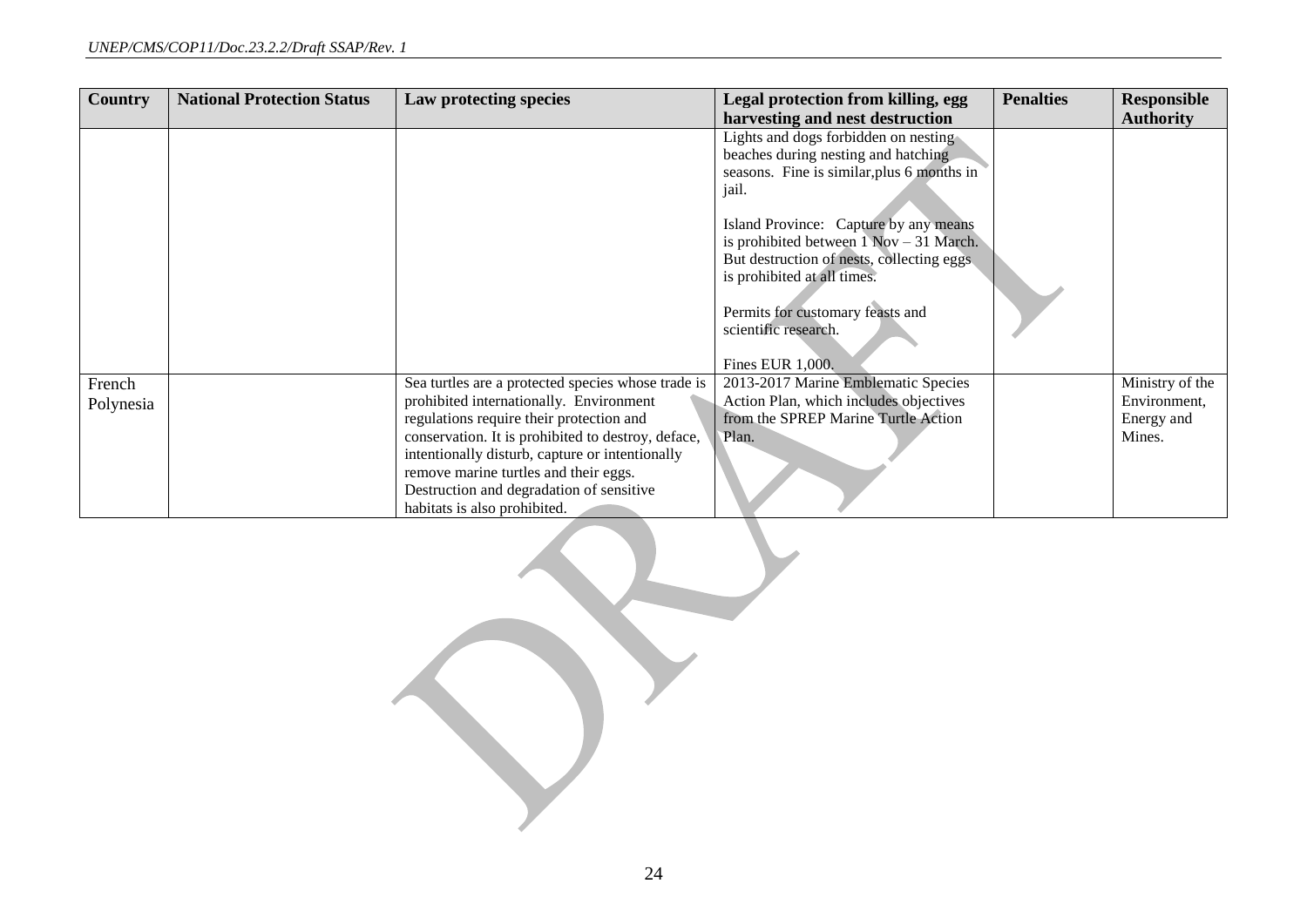### **4. FRAMEWORK FOR ACTION**

### *4.1 Goal*

To ensure a favourable conservation status of the loggerhead turtle in the South Pacific Ocean.

### *4.2 Objectives, Actions and Results*

The objectives and corresponding actions and results are set out in the tables below for all threats identified for loggerhead turtles in the South Pacific Ocean. Tables have been listed according to ratings assigned in the risk matrix.

**Actions** should be prioritized as:

- **Essential**
- High
- Medium
- Low

**Timescales** should be attached to each Action using the following scale:

- Immediate: completed within the next year
- Short: completed within the next 3 years
- Medium: completed within the next 5 years
- Long: completed within the next 10 years
- Ongoing: currently being implemented and should continue
- Completed: completed during preparation of Action Plan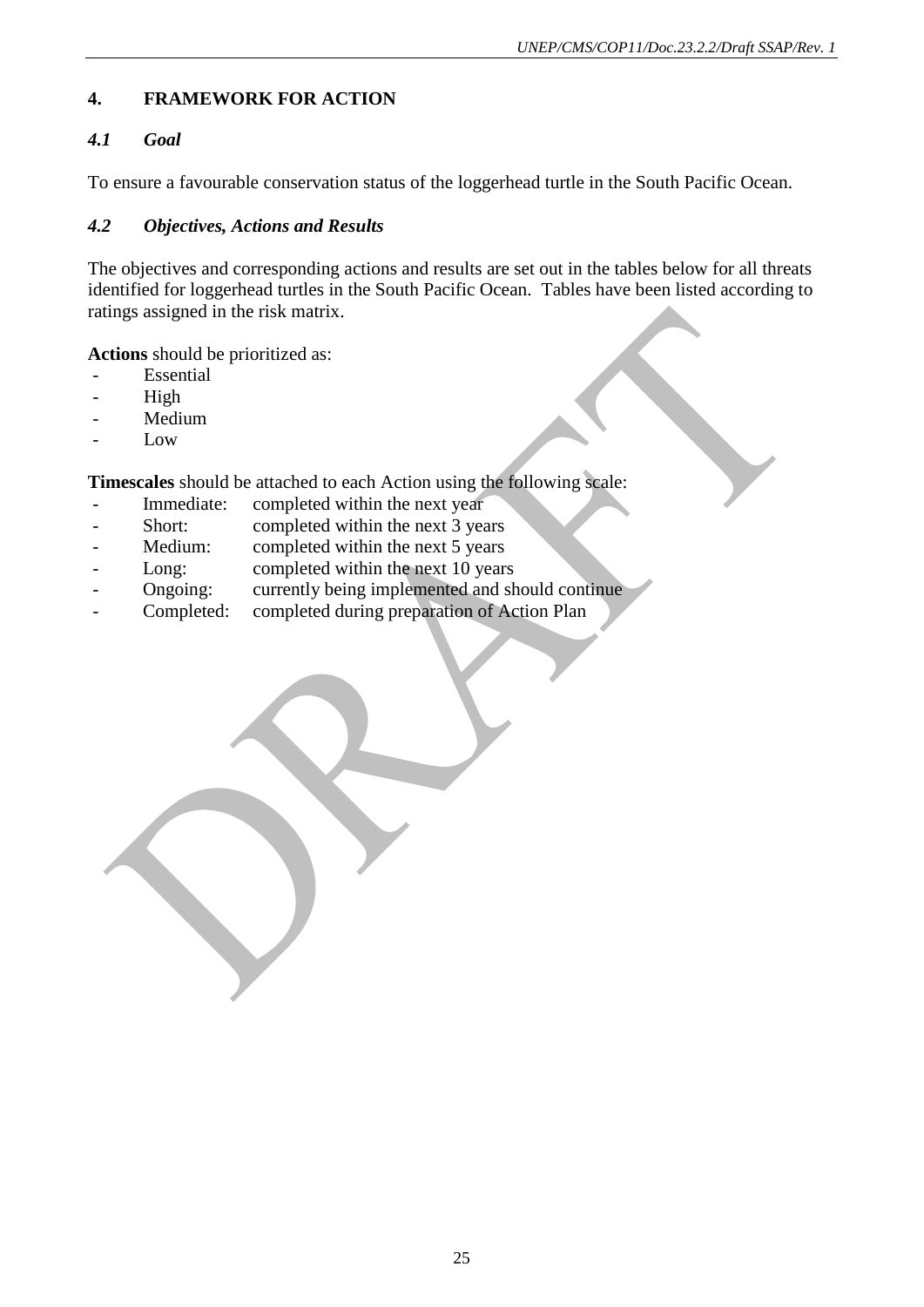### *TERRESTRIAL PREDATORS (Risk Matrix Ranking: Very High)*

|                                                                                                                                                                                                           | Objective 1: Research and test existing and emerging solutions to reducing the threat of terrestrial predators on primary nesting beaches.                                                                                                                                           |                 |                               |
|-----------------------------------------------------------------------------------------------------------------------------------------------------------------------------------------------------------|--------------------------------------------------------------------------------------------------------------------------------------------------------------------------------------------------------------------------------------------------------------------------------------|-----------------|-------------------------------|
| Result                                                                                                                                                                                                    | <b>Action</b>                                                                                                                                                                                                                                                                        | <b>Priority</b> | <b>Time Scale</b>             |
| 1.1 A summary of potential solutions is evaluated,<br>prioritized, and tested for each site.                                                                                                              | 1.1.1. Conduct a search of the available literature and non-published material and<br>prepare a toolbox of practical and cost-effective options.                                                                                                                                     | Medium          | Short / partially<br>complete |
|                                                                                                                                                                                                           | Applicable: eastern Australia, New Caledonia                                                                                                                                                                                                                                         |                 |                               |
|                                                                                                                                                                                                           | 1.1.2. Research emerging technology.                                                                                                                                                                                                                                                 | High            | Immediate                     |
|                                                                                                                                                                                                           | Applicable: eastern Australia, New Caledonia                                                                                                                                                                                                                                         |                 |                               |
|                                                                                                                                                                                                           | 1.1.3. Test efficacy of solutions.<br>Applicable: eastern Australia, New Caledonia                                                                                                                                                                                                   | High            | Short                         |
|                                                                                                                                                                                                           | 1.1.4 Implement permanent solutions, as applicable.                                                                                                                                                                                                                                  | High            | Medium                        |
| Objective 2: To reduce the excessive loss of EGG and HATCHLINGS on nesting beach from terrestrial predators.                                                                                              | Applicable: eastern Australia, New Caledonia                                                                                                                                                                                                                                         |                 |                               |
|                                                                                                                                                                                                           |                                                                                                                                                                                                                                                                                      |                 |                               |
| <b>Result</b>                                                                                                                                                                                             | <b>Action</b>                                                                                                                                                                                                                                                                        | <b>Priority</b> | <b>Time Scale</b>             |
| 2.1 There is a significant increase in eggs and hatchlings<br>at the nesting beaches as a result of reduced influences of<br>terrestrial predators with at least 70% of clutches<br>producing hatchlings. | 2.1.1 Work with conservation management agencies, local municipal councils,<br>surrounding land owners and communities to limit access of foxes, dogs and<br>varanid lizards to nesting beaches and reduce loss of egg to predators.<br>Applicable: eastern Australia, New Caledonia | High            | Short                         |
|                                                                                                                                                                                                           | 2.1.2 Implement community awareness and education programs promoting<br>responsible pet ownership by local community residents close to nesting beaches.<br>Applicable: eastern Australia, New Caledonia                                                                             | High            | Short                         |
|                                                                                                                                                                                                           | 2.1.3 Promote the development of formal Management Plans for identified<br>nesting beaches encompassing at least 70% of the loggerhead nesting population<br>for the region.<br>Applicable: eastern Australia, New Caledonia                                                         | Medium          | Medium                        |
|                                                                                                                                                                                                           | 2.1.4 Promote long term protection of significant nesting area through their<br>declaration as protected areas.                                                                                                                                                                      | Medium          | Long                          |
|                                                                                                                                                                                                           | Applicable: eastern Australia, New Caledonia                                                                                                                                                                                                                                         |                 |                               |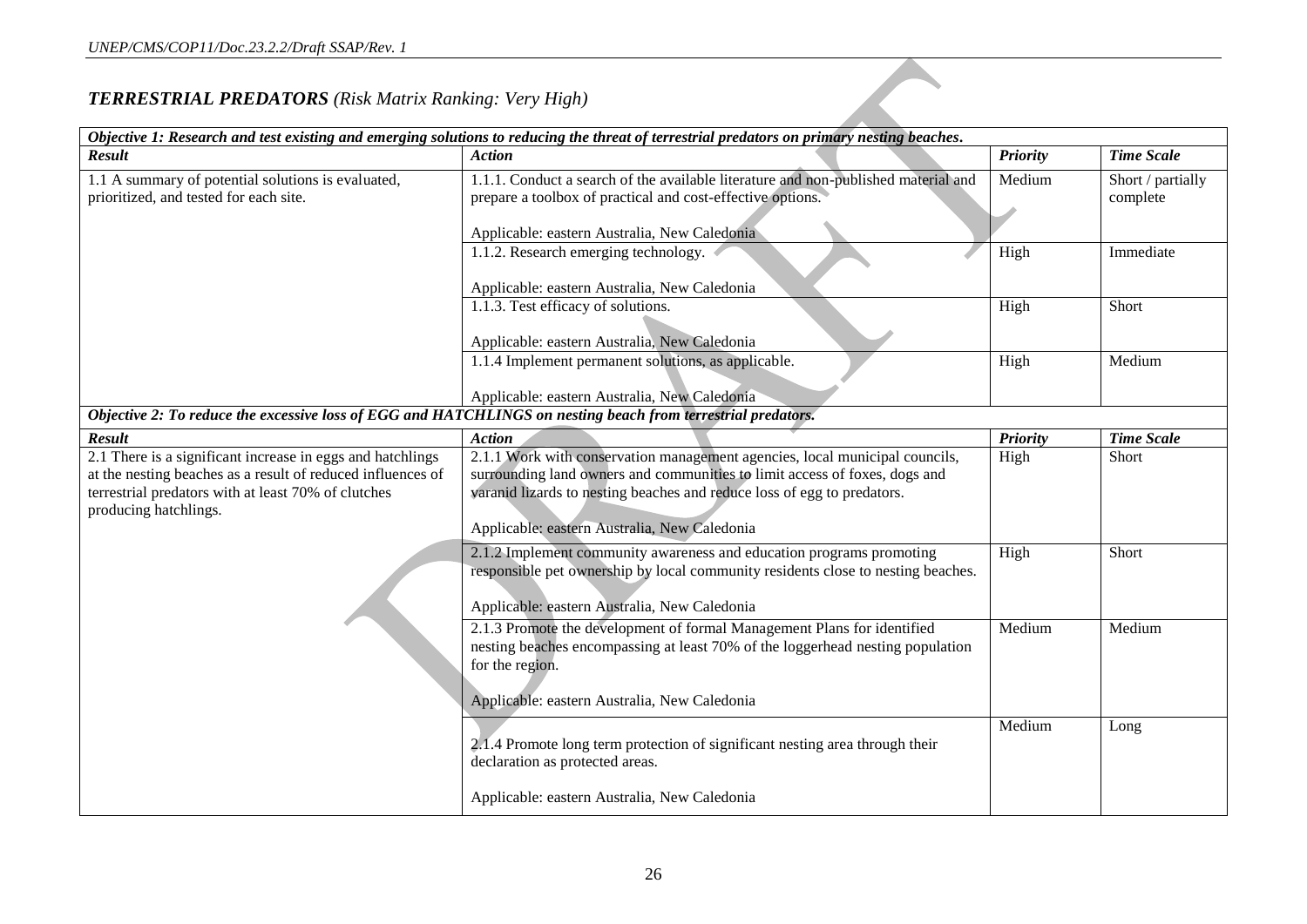### *FISHERIES BYCATCH (Risk Matrix Ranking: Very High)*

| Result                                                                                         | <b>Action</b>                                                                                                                                                                      | <b>Priority</b> | Time scale        |
|------------------------------------------------------------------------------------------------|------------------------------------------------------------------------------------------------------------------------------------------------------------------------------------|-----------------|-------------------|
| 3.1 Fisheries with potential interactions are identified                                       | 3.1.1 Obtain and analyse information on fisheries operating in the south Pacific.                                                                                                  | High            | Immediate         |
|                                                                                                | Applicable: All range states                                                                                                                                                       |                 |                   |
| 3.2 Data collection is standardized and regional                                               | 3.2.1 Establish protocols for data-sharing on fishing effort and for emergence of                                                                                                  | High            | Medium            |
| information sharing is facilitated.                                                            | new fishing techniques (such as artisanal offshore fisheries for flying fish eggs).<br>Build upon resources and data standardisation developed by other organisations,             |                 |                   |
|                                                                                                | including those developed by IAC for net fisheries, CPPS data standardization                                                                                                      |                 |                   |
|                                                                                                | protocols, and bycatch data standardisation occurring through Regional Fisheries                                                                                                   |                 |                   |
|                                                                                                | Management Organizations.                                                                                                                                                          |                 |                   |
|                                                                                                | Applicable: Australia, Chile, Ecuador, Peru and other range states to be identified.                                                                                               |                 |                   |
|                                                                                                | Objective 4: Assess and determine the levels of mortality, if any, in all commercial, recreational and small-scale longline, trawl, purse-seine and gillnet, trap fisheries (among |                 |                   |
| others) that overlap spatially with the range of south Pacific loggerhead turtles.             |                                                                                                                                                                                    |                 |                   |
| <b>Result</b>                                                                                  | <b>Action</b>                                                                                                                                                                      | <b>Priority</b> | <b>Time Scale</b> |
| 4.1 The level of loggerhead turtle bycatch is quantified by<br>age class within all fisheries. | 4.1.1. Logbook, observer and dockside survey data are collected and analysed                                                                                                       | High            | Short             |
|                                                                                                | Applicable: Australia, Chile, Ecuador, Peru and other range states to be identified.                                                                                               |                 |                   |
|                                                                                                | Objective 5: Undertake research of loggerhead turtle distribution, abundance and injuries and mortality associated with fishery bycatch.                                           |                 |                   |
| <b>Result</b>                                                                                  | <b>Action</b>                                                                                                                                                                      | <b>Priority</b> | <b>Time Scale</b> |
| 5.1 The overlap of loggerhead turtle distribution and                                          | 5.1.1 Data on loggerhead distribution and relative abundance are collected and                                                                                                     | High            | Medium            |
| fishing effort by fishing fleets is clarified.                                                 | analysed (with respect to the fishing grounds of fleets operating in the south                                                                                                     |                 |                   |
|                                                                                                | pacific ocean).                                                                                                                                                                    |                 |                   |
|                                                                                                |                                                                                                                                                                                    |                 |                   |
|                                                                                                | Applicable: Australia, Chile, Ecuador, Peru and other range states to be identified.                                                                                               |                 |                   |
| 5.2 Loggerhead injury rates, severity of injuries and rates                                    | 5.2.1 Undertake studies to assess injury severity and quantify post-release                                                                                                        | Essential       | Medium            |
| of post-release mortality are characterized and quantified.                                    | mortality.                                                                                                                                                                         |                 |                   |
|                                                                                                |                                                                                                                                                                                    |                 |                   |
|                                                                                                | Applicable: Australia, Chile, Ecuador, Peru and other range states to be identified.                                                                                               |                 |                   |
|                                                                                                | 5.2.2 Data from stranding programmes are collected and analysed.                                                                                                                   | Medium          | Medium            |
|                                                                                                | Applicable: Australia, New Caledonia, Chile, other range states to be identified.                                                                                                  |                 |                   |
|                                                                                                |                                                                                                                                                                                    |                 |                   |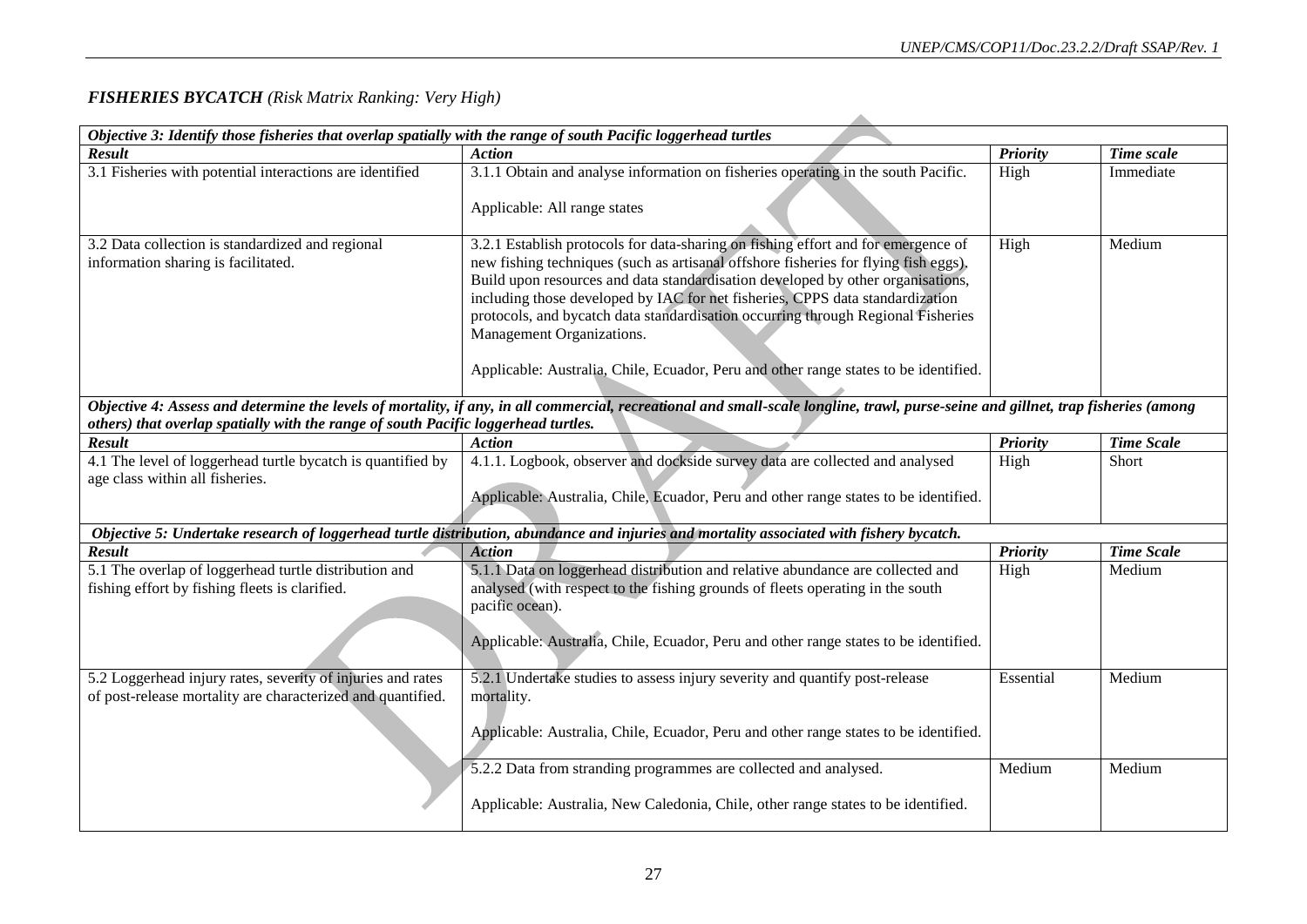| Result<br><b>Priority</b><br><b>Time Scale</b><br><b>Action</b><br>6.1 The level of loggerhead turtle bycatch is reduced<br>6.1.1. Encourage the research and development of mitigation measures for gear<br>High<br>Medium<br>types where technical solutions are currently unavailable or insufficiently<br>within all fisheries to negligible levels.<br>developed e.g. gillnets, longlines, trap fisheries.<br>Applicable: Australia, Chile, Ecuador, Peru and other range states to be identified.<br>6.1.2. Mitigation devices and management strategies are implemented in fisheries as<br>High<br>Ongoing<br>appropriate to reduce interactions with fishing gear.<br>Appropriate mitigation measures may include:<br>TEDs for trawl fisheries;<br>Use of large circle hooks (18/0 or larger with whole finfish bait) in longline gear;<br>Use of sensory cues;<br>Spatial and temporal closures in all fisheries where technical solutions are not<br>available.<br>Applicable: Those fisheries identified to have bycatch.<br>6.1.3. Use of appropriate handling, resuscitation and release techniques is promoted in<br>High<br>Short<br>all fisheries to maximize the survival of turtles that are incidentally caught.<br>Applicable: Australia, Chile, Ecuador, Peru and other range states to be identified.<br>6.1.4. Monitor the use and effectiveness of mitigation measures through observer<br>Medium<br>High<br>programs, log books, electronic monitoring systems or other means, as<br>appropriate.<br>Applicable: Australia, Chile, Ecuador, Peru and other range states to be identified.<br>6.1.5 Capacity building of human resources (i.e. fishers, management authorities<br>Medium<br>Medium<br>and other stakeholders) to promote effective bycatch monitoring and mitigation.<br>Applicable: Australia, Chile, Ecuador, Peru and other range states to be identified.<br>Objective 7: Reduce retention of incidentally caught turtles captured alive and retained for use as food, where applicable.<br><b>Result</b><br><b>Action</b><br><b>Priority</b><br>Time scale<br>7.1 Live-caught animals released back to sea.<br>7.1.1 Outreach/awareness-raising with fishers to reduce consumption and promote<br>High<br>Short<br>safe release.<br>Applicable: Australia, Papua New Guinea, Chile, Ecuador and Peru<br>7.1.2 Enforcement of existing rules and regulations prohibiting turtle<br>Medium<br>Long<br>consumption and commerce.<br>Applicable: Australia, Papua New Guinea, Chile, Ecuador and Peru. | Objective 6: Reduce incidental mortality or risk of mortality of South Pacific loggerhead turtles in those fisheries where bycatch has been identified as a problem. |  |
|-------------------------------------------------------------------------------------------------------------------------------------------------------------------------------------------------------------------------------------------------------------------------------------------------------------------------------------------------------------------------------------------------------------------------------------------------------------------------------------------------------------------------------------------------------------------------------------------------------------------------------------------------------------------------------------------------------------------------------------------------------------------------------------------------------------------------------------------------------------------------------------------------------------------------------------------------------------------------------------------------------------------------------------------------------------------------------------------------------------------------------------------------------------------------------------------------------------------------------------------------------------------------------------------------------------------------------------------------------------------------------------------------------------------------------------------------------------------------------------------------------------------------------------------------------------------------------------------------------------------------------------------------------------------------------------------------------------------------------------------------------------------------------------------------------------------------------------------------------------------------------------------------------------------------------------------------------------------------------------------------------------------------------------------------------------------------------------------------------------------------------------------------------------------------------------------------------------------------------------------------------------------------------------------------------------------------------------------------------------------------------------------------------------------------------------------------------------------------------------------------------------------------------------------------|----------------------------------------------------------------------------------------------------------------------------------------------------------------------|--|
|                                                                                                                                                                                                                                                                                                                                                                                                                                                                                                                                                                                                                                                                                                                                                                                                                                                                                                                                                                                                                                                                                                                                                                                                                                                                                                                                                                                                                                                                                                                                                                                                                                                                                                                                                                                                                                                                                                                                                                                                                                                                                                                                                                                                                                                                                                                                                                                                                                                                                                                                                 |                                                                                                                                                                      |  |
|                                                                                                                                                                                                                                                                                                                                                                                                                                                                                                                                                                                                                                                                                                                                                                                                                                                                                                                                                                                                                                                                                                                                                                                                                                                                                                                                                                                                                                                                                                                                                                                                                                                                                                                                                                                                                                                                                                                                                                                                                                                                                                                                                                                                                                                                                                                                                                                                                                                                                                                                                 |                                                                                                                                                                      |  |
|                                                                                                                                                                                                                                                                                                                                                                                                                                                                                                                                                                                                                                                                                                                                                                                                                                                                                                                                                                                                                                                                                                                                                                                                                                                                                                                                                                                                                                                                                                                                                                                                                                                                                                                                                                                                                                                                                                                                                                                                                                                                                                                                                                                                                                                                                                                                                                                                                                                                                                                                                 |                                                                                                                                                                      |  |
|                                                                                                                                                                                                                                                                                                                                                                                                                                                                                                                                                                                                                                                                                                                                                                                                                                                                                                                                                                                                                                                                                                                                                                                                                                                                                                                                                                                                                                                                                                                                                                                                                                                                                                                                                                                                                                                                                                                                                                                                                                                                                                                                                                                                                                                                                                                                                                                                                                                                                                                                                 |                                                                                                                                                                      |  |
|                                                                                                                                                                                                                                                                                                                                                                                                                                                                                                                                                                                                                                                                                                                                                                                                                                                                                                                                                                                                                                                                                                                                                                                                                                                                                                                                                                                                                                                                                                                                                                                                                                                                                                                                                                                                                                                                                                                                                                                                                                                                                                                                                                                                                                                                                                                                                                                                                                                                                                                                                 |                                                                                                                                                                      |  |
|                                                                                                                                                                                                                                                                                                                                                                                                                                                                                                                                                                                                                                                                                                                                                                                                                                                                                                                                                                                                                                                                                                                                                                                                                                                                                                                                                                                                                                                                                                                                                                                                                                                                                                                                                                                                                                                                                                                                                                                                                                                                                                                                                                                                                                                                                                                                                                                                                                                                                                                                                 |                                                                                                                                                                      |  |
|                                                                                                                                                                                                                                                                                                                                                                                                                                                                                                                                                                                                                                                                                                                                                                                                                                                                                                                                                                                                                                                                                                                                                                                                                                                                                                                                                                                                                                                                                                                                                                                                                                                                                                                                                                                                                                                                                                                                                                                                                                                                                                                                                                                                                                                                                                                                                                                                                                                                                                                                                 |                                                                                                                                                                      |  |
|                                                                                                                                                                                                                                                                                                                                                                                                                                                                                                                                                                                                                                                                                                                                                                                                                                                                                                                                                                                                                                                                                                                                                                                                                                                                                                                                                                                                                                                                                                                                                                                                                                                                                                                                                                                                                                                                                                                                                                                                                                                                                                                                                                                                                                                                                                                                                                                                                                                                                                                                                 |                                                                                                                                                                      |  |
|                                                                                                                                                                                                                                                                                                                                                                                                                                                                                                                                                                                                                                                                                                                                                                                                                                                                                                                                                                                                                                                                                                                                                                                                                                                                                                                                                                                                                                                                                                                                                                                                                                                                                                                                                                                                                                                                                                                                                                                                                                                                                                                                                                                                                                                                                                                                                                                                                                                                                                                                                 |                                                                                                                                                                      |  |
|                                                                                                                                                                                                                                                                                                                                                                                                                                                                                                                                                                                                                                                                                                                                                                                                                                                                                                                                                                                                                                                                                                                                                                                                                                                                                                                                                                                                                                                                                                                                                                                                                                                                                                                                                                                                                                                                                                                                                                                                                                                                                                                                                                                                                                                                                                                                                                                                                                                                                                                                                 |                                                                                                                                                                      |  |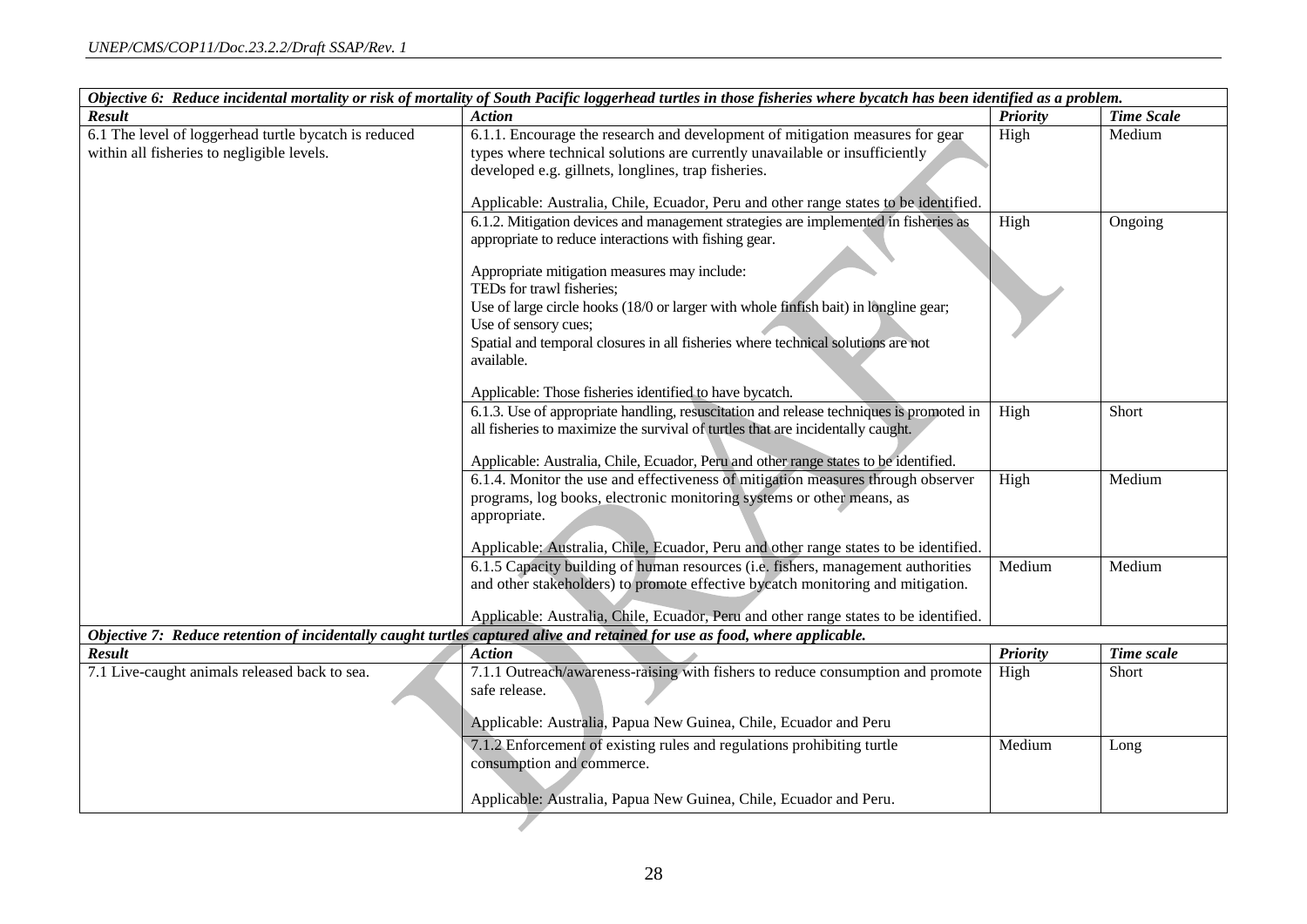### *MARINE DEBRIS (Risk Matrix Ranking: Very High)*

|                                                                                                         | Objective 8: Determine the frequency of ingestion of marine debris and/or entanglement in lost or discarded fishing gear and the associated debilitation and/or mortality of |                 |                   |
|---------------------------------------------------------------------------------------------------------|------------------------------------------------------------------------------------------------------------------------------------------------------------------------------|-----------------|-------------------|
| loggerhead turtles by origin of the debris and by age classes.<br><b>Result</b>                         | <b>Action</b>                                                                                                                                                                |                 | <b>Time Scale</b> |
|                                                                                                         |                                                                                                                                                                              | <b>Priority</b> |                   |
| 8.1 The level of loggerhead turtle ingestion of synthetic                                               | 8.1.1. Quantify and report the temporal and spatial distribution of sick, injured                                                                                            | High            | Short             |
| debris and entanglement in lost or discarded fishing gear<br>is quantified by age class and area.       | and dead loggerhead turtles impacted by ingested marine debris and<br>entanglement in lost or discarded fishing gear by age class.                                           |                 |                   |
|                                                                                                         |                                                                                                                                                                              |                 |                   |
|                                                                                                         | Applicable: Australia, Fiji, New Caledonia, Chile, Ecuador, Peru, and other                                                                                                  |                 |                   |
|                                                                                                         | range states to be identified.                                                                                                                                               |                 |                   |
|                                                                                                         | 8.1.2. Identify the origin of the synthetic debris and/or fishing gear recorded                                                                                              | High            | Medium            |
|                                                                                                         | with the turtles examined in the above action.                                                                                                                               |                 |                   |
|                                                                                                         |                                                                                                                                                                              |                 |                   |
|                                                                                                         | Applicable: Australia, Fiji, New Caledonia, Chile, Ecuador, Peru, and other                                                                                                  |                 |                   |
|                                                                                                         | range states to be identified.                                                                                                                                               |                 |                   |
| Objective 9: Prevent where possible or reduce the escape of synthetic debris to the marine environment. |                                                                                                                                                                              |                 |                   |
| Result                                                                                                  | <b>Action</b>                                                                                                                                                                | Priority        | <b>Time Scale</b> |
| 9.1 Reduction in the proportion of loggerhead turtles                                                   | 9.1.1. Evaluate and improve where possible land-based and ship-based waste                                                                                                   | High            | Medium            |
| recorded with ingested marine debris.                                                                   | disposal systems to reduce loss of synthetic waste to the marine environment.                                                                                                |                 |                   |
|                                                                                                         |                                                                                                                                                                              |                 |                   |
|                                                                                                         | Applicable: Australia, Fiji, New Caledonia, Chile, Ecuador, Peru, and other<br>range states to be identified.                                                                |                 |                   |
|                                                                                                         | 9.1.2. Develop and implement an education program that fosters public                                                                                                        | High            | Medium            |
|                                                                                                         | engagement in reducing the loss of synthetic waste to the marine environment.                                                                                                |                 |                   |
|                                                                                                         |                                                                                                                                                                              |                 |                   |
|                                                                                                         | Applicable: Australia, Fiji, New Caledonia, Chile, Ecuador, Peru, and other                                                                                                  |                 |                   |
|                                                                                                         | range states to be identified.                                                                                                                                               |                 |                   |
|                                                                                                         | 9.1.3. Give priority to actions that reduce the proliferation of marine debris                                                                                               | High            | Medium            |
|                                                                                                         | identified in Action 8.1.2.                                                                                                                                                  |                 |                   |
|                                                                                                         |                                                                                                                                                                              |                 |                   |
|                                                                                                         | Applicable: Australia, Fiji, New Caledonia, Chile, Ecuador, Peru, and other                                                                                                  |                 |                   |
|                                                                                                         | range states to be identified.                                                                                                                                               |                 |                   |
|                                                                                                         |                                                                                                                                                                              |                 |                   |
|                                                                                                         |                                                                                                                                                                              |                 |                   |
|                                                                                                         |                                                                                                                                                                              |                 |                   |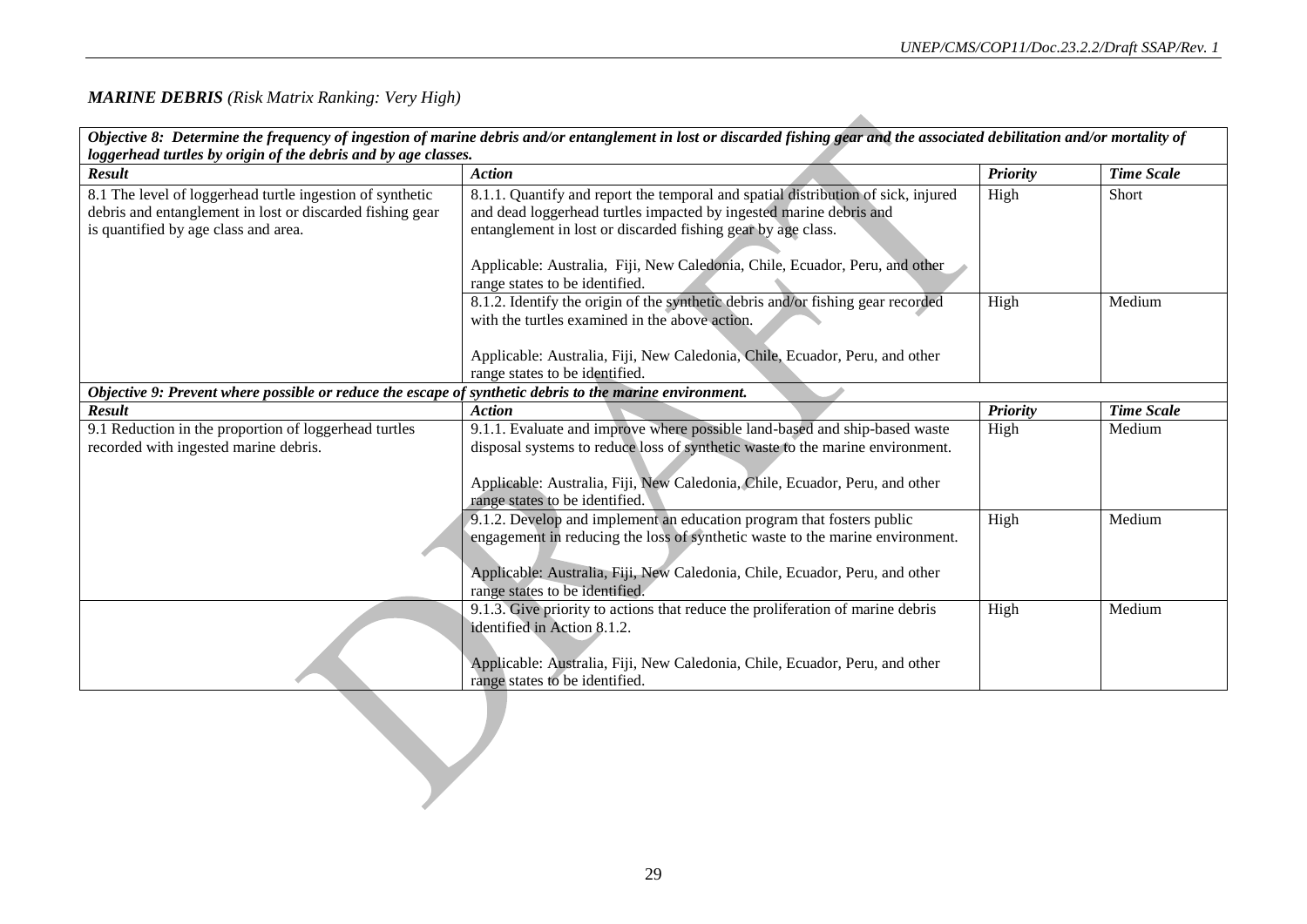| Objective 10: Prevent where possible or reduce the loss and/or discarding of fishing gear to the marine environment. |                                                                                                                                                                                                                                                                                                                                                                                                  |                 |                   |
|----------------------------------------------------------------------------------------------------------------------|--------------------------------------------------------------------------------------------------------------------------------------------------------------------------------------------------------------------------------------------------------------------------------------------------------------------------------------------------------------------------------------------------|-----------------|-------------------|
| <b>Result</b>                                                                                                        | <b>Action</b>                                                                                                                                                                                                                                                                                                                                                                                    | <b>Priority</b> | <b>Time Scale</b> |
| 10.1 Reduction in the proportion of loggerhead turtles<br>entangled in lost or discarded fishing gear.               |                                                                                                                                                                                                                                                                                                                                                                                                  |                 |                   |
|                                                                                                                      | 10.1.1. Evaluate, and improve where possible, land based and ship based waste<br>disposal systems, including consideration of development of waste management<br>plans and procedures, to reduce the occurrence of lost or discarded fishing gear<br>in the marine environment.<br>Applicable: Australia, Fiji, New Caledonia, Chile, Ecuador, Peru, and other<br>range states to be identified. | High            | Short             |
|                                                                                                                      | 10.1.2. Develop and implement an education program, promoting best practice<br>strategies, that fosters engagement of fishers in reducing the loss or discarding<br>of fishing gear to the marine environment.<br>Applicable: Australia, Fiji, New Caledonia, Chile, Ecuador, Peru, and other<br>range states to be identified.                                                                  | High            | Medium            |
|                                                                                                                      | 10.1.3. Give priority to actions that reduce the proliferation of marine debris<br>identified in Action 8.1.2.<br>Applicable: Australia, Fiji, New Caledonia, Chile, Ecuador, Peru, and other<br>range states to be identified.                                                                                                                                                                  | High            | Medium            |

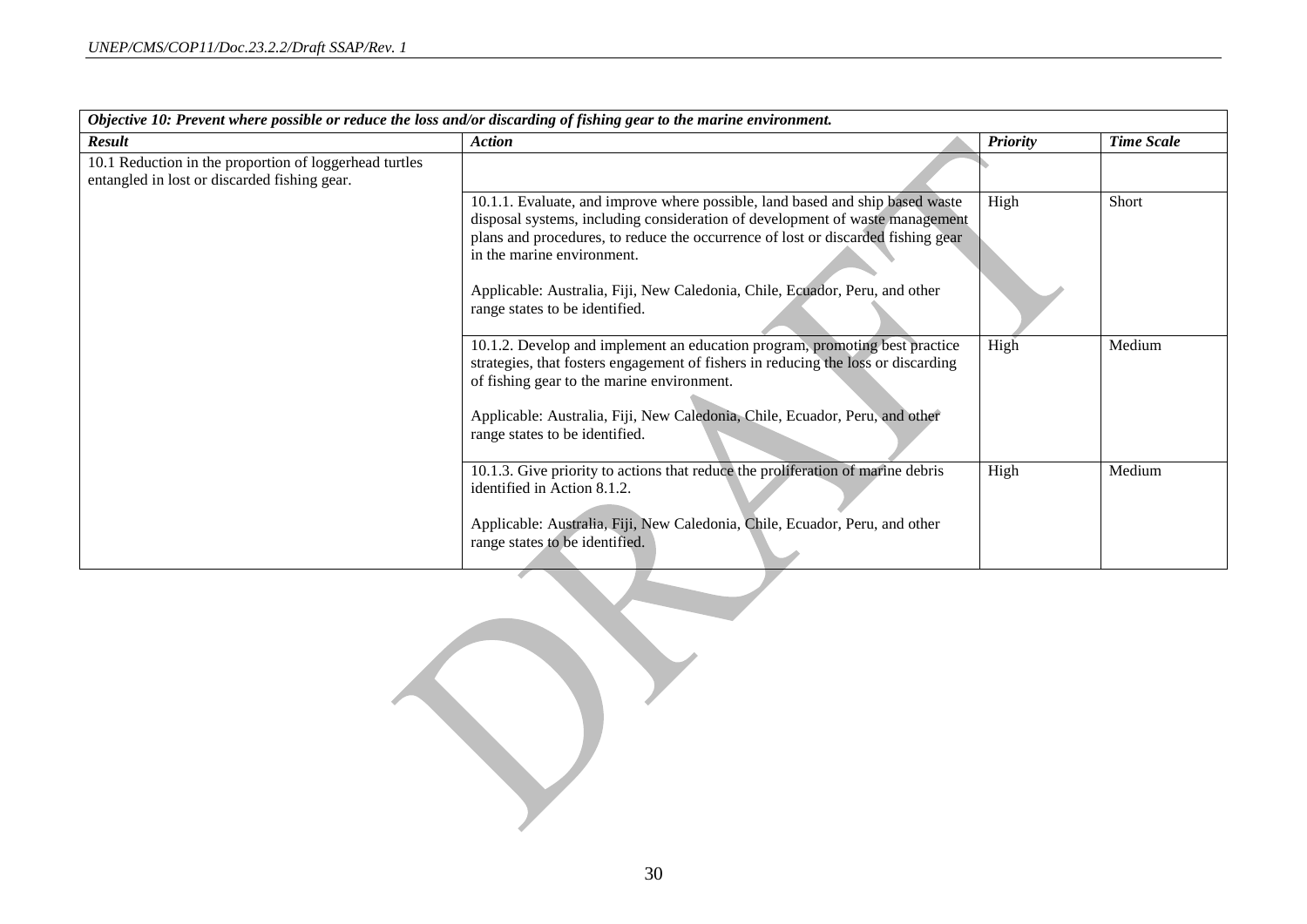| Objective 11: Establish a climate change response plan for loggerhead turtles. |                                                                                                                                                                                                                |                 |                   |
|--------------------------------------------------------------------------------|----------------------------------------------------------------------------------------------------------------------------------------------------------------------------------------------------------------|-----------------|-------------------|
| <b>Result</b>                                                                  | <b>Action</b>                                                                                                                                                                                                  | <b>Priority</b> | <b>Time Scale</b> |
| 11.1 The impacts of climate change on Loggerhead turtles<br>are buffered.      | 11.1.1. Quantify and predict changes in beach temperatures, nesting seasonality<br>or locations, loss of nesting habitat and alterations to foraging areas.                                                    | High            | Medium            |
|                                                                                | Applicable: all range states.                                                                                                                                                                                  |                 |                   |
|                                                                                | 11.1.2. Quantify and predict changes in Ocean acidification and atmospheric<br>$CO2$ , on foraging and nesting habitats, and impacts/availability of food for<br>pelagic foraging loggerheads.                 | High            | Long              |
|                                                                                | Applicable: all range states<br>11.1.3. Monitor possible effects of ENSO or longer ocean shifting regimes (e.g.                                                                                                | High            | Medium            |
|                                                                                | Pacific Decadal Oscillation) on the dynamics of stocks of loggerheads in south-<br>eastern Pacific (i.e., changes in distribution, diet, recruitment).                                                         |                 |                   |
|                                                                                | Applicable: all range states                                                                                                                                                                                   |                 |                   |
|                                                                                | 11.1.4. Validate predictions of population response to climate change against<br>measured data.                                                                                                                | Medium          | Long              |
|                                                                                | Applicable: all range states                                                                                                                                                                                   |                 |                   |
|                                                                                | 11.1.5. Develop climate change response plan for Loggerhead turtles in the<br>South Pacific.<br>Applicable: all range states                                                                                   | High            | Long              |
|                                                                                | 11.1.6. Identify potential foraging and nesting habitat for future range expansion<br>and ensure adequate coverage of these areas in marine protected areas.                                                   | Medium          | Medium            |
|                                                                                | Applicable: all range states<br>11.1.7. Identify and implement appropriate adaptation measures and monitor the<br>progress. Lessons learnt to be shared among wider community.<br>Applicable: all range states | High            | Long              |
|                                                                                | 11.1.8. Provide capacity building for sea turtle managers and turtle groups on<br>implementing adaptation measures.<br>Applicable: all range states                                                            | Medium          | Ongoing           |
|                                                                                | 11.1.9. Encourage and promote information exchange on loggerhead turtles in<br>the South Pacific Ocean and climate change between all relevant fora.<br>Applicable: all range states                           | Medium          | Medium            |
|                                                                                |                                                                                                                                                                                                                |                 |                   |

### *CLIMATE CHANGE/CLIMATE VARIABILITY (Risk Matrix Ranking: Very High)*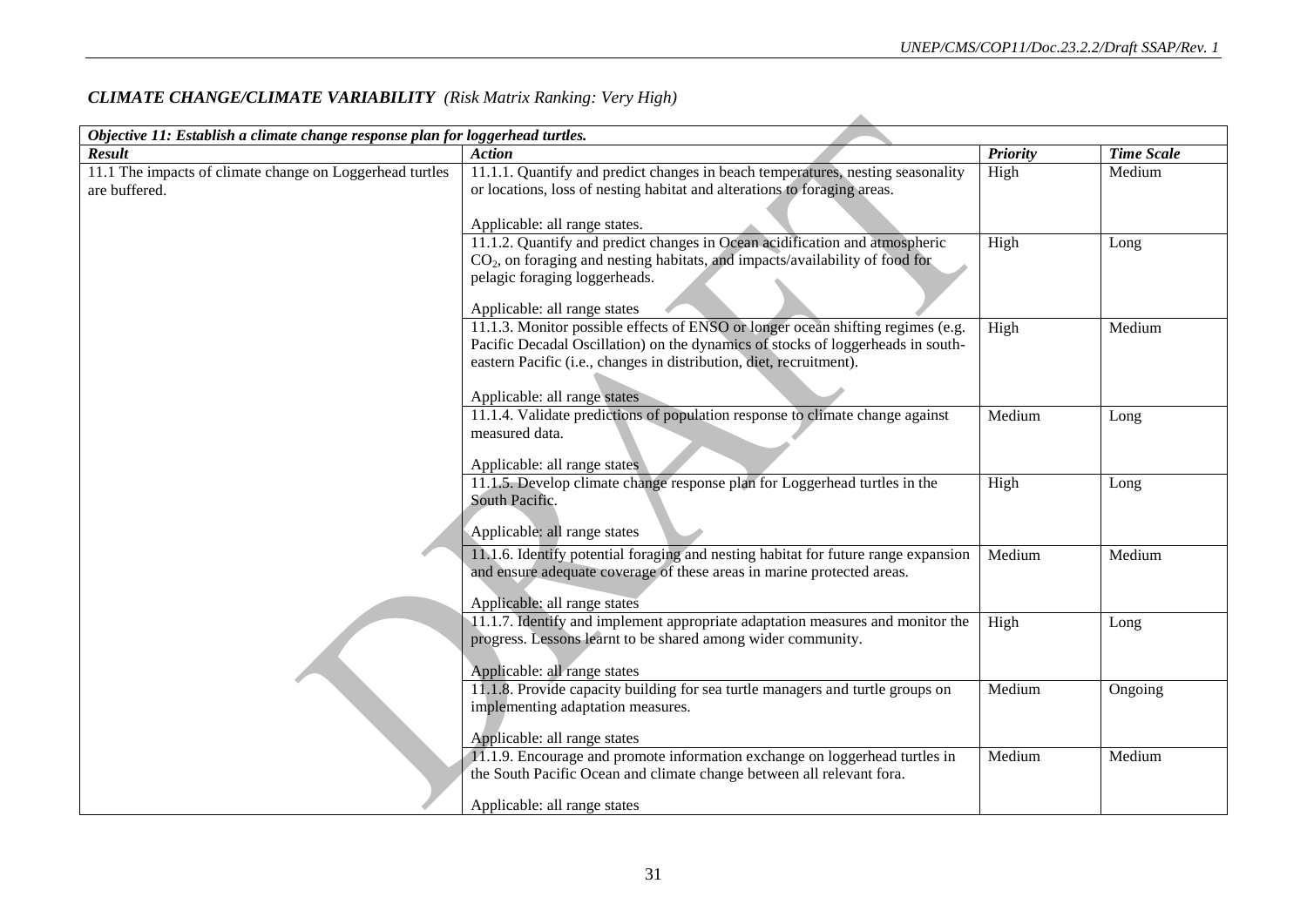### *LOWERED WATER TABLE AT NESTING BEACHES (Risk Matrix Ranking: Very High)*

| emergence success of hatchlings from the nests.                                                                   | Objective 12: Maintain or re-establish the water table height under the nesting habitat at significant turtle nesting beaches to support high incubation success of eggs and high                                                                                                                                                                                                  |                 |                   |
|-------------------------------------------------------------------------------------------------------------------|------------------------------------------------------------------------------------------------------------------------------------------------------------------------------------------------------------------------------------------------------------------------------------------------------------------------------------------------------------------------------------|-----------------|-------------------|
| Result                                                                                                            | <b>Action</b>                                                                                                                                                                                                                                                                                                                                                                      | <b>Priority</b> | <b>Time Scale</b> |
| 12.1 High incubation success of eggs and high hatchling<br>emergence success at all significant turtle rookeries. | 12.1.1. Establish a long-term monitoring programme to quantify and report the<br>temporal and spatial distribution of incubation success and hatchling emergence<br>success at significant loggerhead turtle nesting beaches.<br>Applicable: Australia, New Caledonia.                                                                                                             | High            | Short             |
|                                                                                                                   | 12.1.2. Identify beaches where annual hatchling emergence success regularly<br>falls below 80% and assess the role of altered water table height in this low<br>emergence success.<br>Applicable: Australia, New Caledonia.                                                                                                                                                        | High            | <b>Short</b>      |
|                                                                                                                   | 12.1.3. At Mon Repos beach, explore options for re-establishing the natural<br>water table levels associated with the swamp land behind the dune and hence<br>under the dunal nesting habitat and implement an appropriate action to achieve<br>this.<br>Similar action to be applied to other beaches subsequently identified with<br>similar problems.<br>Applicable: Australia. | High            | Short             |

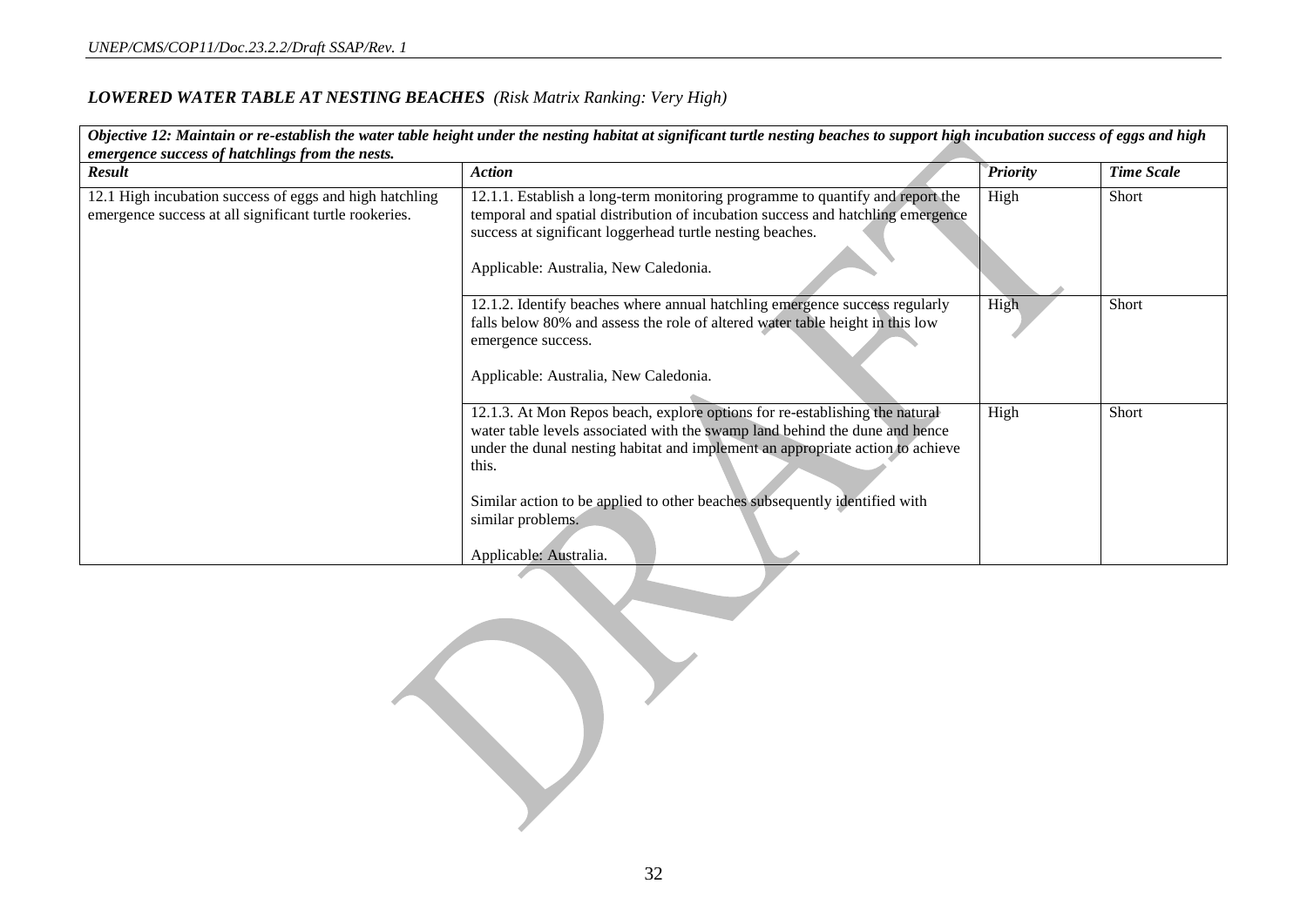| Objective 13: Manage coastal lighting at significant loggerhead turtle nesting beaches to create a dark coast line. |                                                                                                                          |                 |                   |
|---------------------------------------------------------------------------------------------------------------------|--------------------------------------------------------------------------------------------------------------------------|-----------------|-------------------|
| <b>Result</b>                                                                                                       | <b>Action</b>                                                                                                            | <b>Priority</b> | <b>Time Scale</b> |
| 13.1 No direct light source visible to the nesting beaches                                                          | 13.1.1 Turn off all lighting at recreational areas within 100 m of the nesting                                           | Essential       | Immediate         |
| and reduced reflected light illuminating the sky/salt spray                                                         | beaches after 8:00 pm until daylight during nesting and hatching season                                                  |                 |                   |
| above and behind the nesting beaches.                                                                               | (October to May).                                                                                                        |                 |                   |
|                                                                                                                     |                                                                                                                          |                 |                   |
|                                                                                                                     | Applicable: Australia, New Caledonia.                                                                                    |                 |                   |
|                                                                                                                     | 13.1.2 Prohibit the use of vertical illumination of building, other structures and                                       | Essential       | Immediate         |
|                                                                                                                     | vegetation using lighting that shines into the sky within 1.5 km of the nesting                                          |                 |                   |
|                                                                                                                     | beaches during the nesting and hatching season.                                                                          |                 |                   |
|                                                                                                                     |                                                                                                                          |                 |                   |
|                                                                                                                     | Applicable: Australia, New Caledonia.                                                                                    |                 |                   |
|                                                                                                                     | 13.1.3 Fit 25 cm deep vertical shades to all street lights within 1.5 km of the                                          | High            | Short             |
|                                                                                                                     | nesting beaches, and possibly others that remain visible from the beach.                                                 |                 |                   |
|                                                                                                                     |                                                                                                                          |                 |                   |
|                                                                                                                     | Applicable: Australia, New Caledonia.                                                                                    |                 |                   |
|                                                                                                                     | 13.1.4 Activate lighting required on stairs and access areas for safety purpose                                          | Medium          | Short             |
|                                                                                                                     | with proximity sensors or motion detectors with an associated deactivation of                                            |                 |                   |
|                                                                                                                     | lighting after 10 minutes.                                                                                               |                 |                   |
|                                                                                                                     |                                                                                                                          |                 |                   |
|                                                                                                                     | Applicable: Australia, New Caledonia.                                                                                    |                 |                   |
|                                                                                                                     | 13.1.5 Explore the feasibility of using lines of road-surface mounted LED lights                                         | High            | Medium            |
|                                                                                                                     | in place of street lights.                                                                                               |                 |                   |
|                                                                                                                     |                                                                                                                          |                 |                   |
|                                                                                                                     | Applicable: Australia, New Caledonia.<br>13.1.6. For buildings visible from nesting beaches, interior lighting should be | High            | Short             |
|                                                                                                                     | blocked from shining from the interior of the building towards the respective                                            |                 |                   |
|                                                                                                                     | nesting beaches during the nesting and hatching season.                                                                  |                 |                   |
|                                                                                                                     |                                                                                                                          |                 |                   |
|                                                                                                                     | Applicable: Australia, New Caledonia.                                                                                    |                 |                   |
|                                                                                                                     |                                                                                                                          |                 |                   |
|                                                                                                                     | 13.1.7 Continue to investigate new options for lighting that does not have a                                             | High            | Ongoing           |
|                                                                                                                     | negative impact on turtle population function.                                                                           |                 |                   |
|                                                                                                                     |                                                                                                                          |                 |                   |
|                                                                                                                     | Applicable: Australia, New Caledonia.                                                                                    |                 |                   |
|                                                                                                                     |                                                                                                                          |                 |                   |
|                                                                                                                     |                                                                                                                          |                 |                   |
|                                                                                                                     |                                                                                                                          |                 |                   |

### *CHANGED LIGHT HORIZONS (Risk Matrix Ranking: Very High)*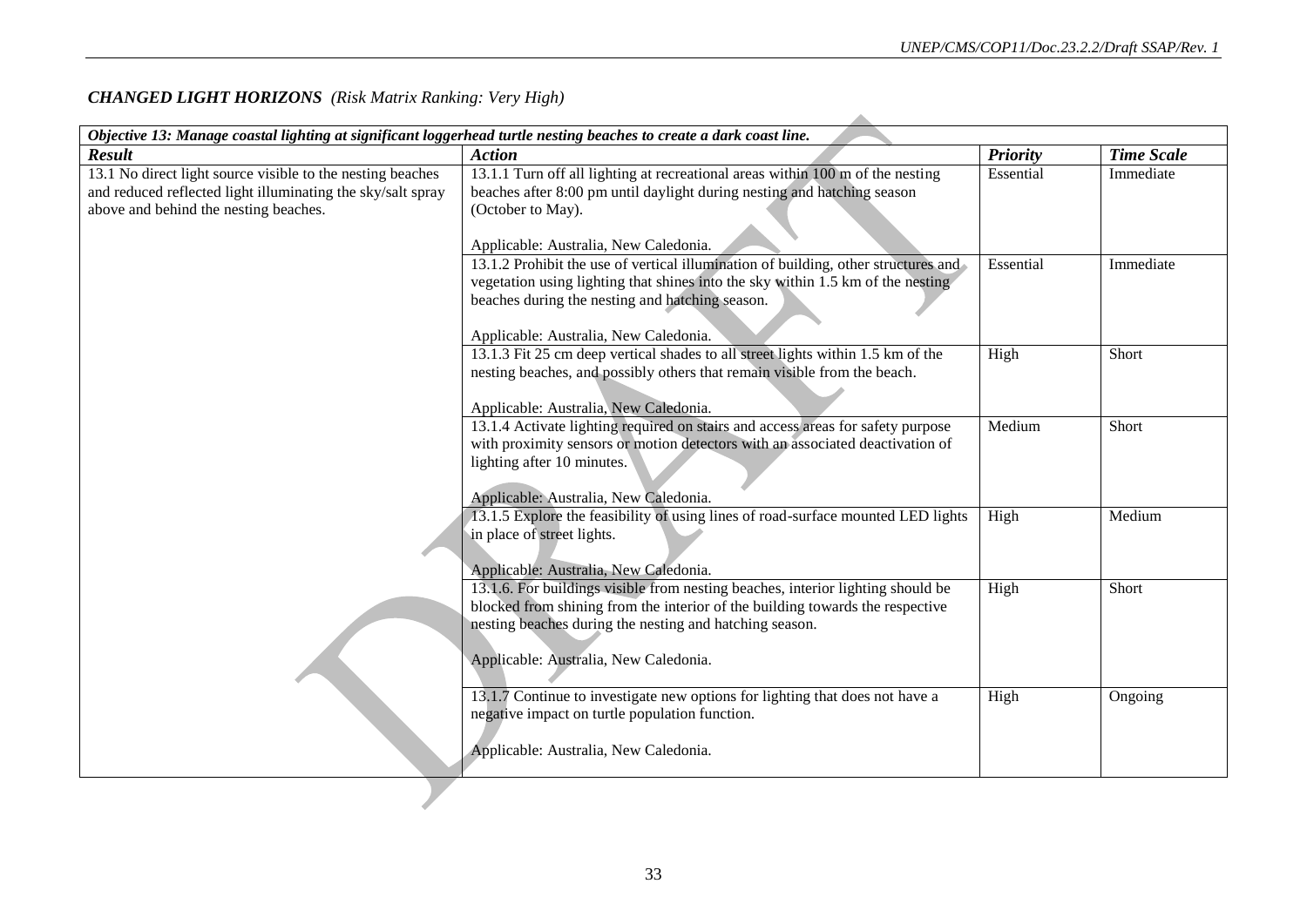### *ARMOURING OF BEACHES (Risk Matrix Ranking: Moderate)*

| Result                                     | <b>Action</b>                                                                                                                                                                                        | <b>Priority</b> | <b>Time Scale</b> |
|--------------------------------------------|------------------------------------------------------------------------------------------------------------------------------------------------------------------------------------------------------|-----------------|-------------------|
| 14.1 Main nesting beaches preserved.       | 14.1.1. Promote ecosystem based management of coastal dunes / sand and<br>costal dune restoration such as mangrove plantations, vegetating coastal<br>environment etc instead of structural designs. | Medium          | Ongoing           |
|                                            | Applicable: Australia, New Caledonia.                                                                                                                                                                |                 |                   |
|                                            | 14.1.2. Consider nesting beaches in land use planning.<br>Applicable: Australia, New Caledonia.                                                                                                      | High            | Ongoing           |
|                                            | 14.1.3. Explore and promote ecologically sound practices to mitigate<br>problems associated with sand dune erosion and coastal development at<br>nesting beaches.                                    | High            | Medium            |
|                                            | Applicable: Australia, New Caledonia.                                                                                                                                                                |                 |                   |
| 14.2 Restoration of prime nesting habitat. | 14.2.1 Remove unsuitable substrate and rehabilitate nesting habitat with<br>appropriate sand and vegetation.<br>Applicable: Australia, New Caledonia.                                                | High            | Short             |
|                                            | 14.2.2 Create access paths for loggerhead turtles to suitable zones within the<br>beach area.                                                                                                        | High            | Short             |
|                                            | Applicable: Australia, New Caledonia.                                                                                                                                                                |                 |                   |
|                                            |                                                                                                                                                                                                      |                 |                   |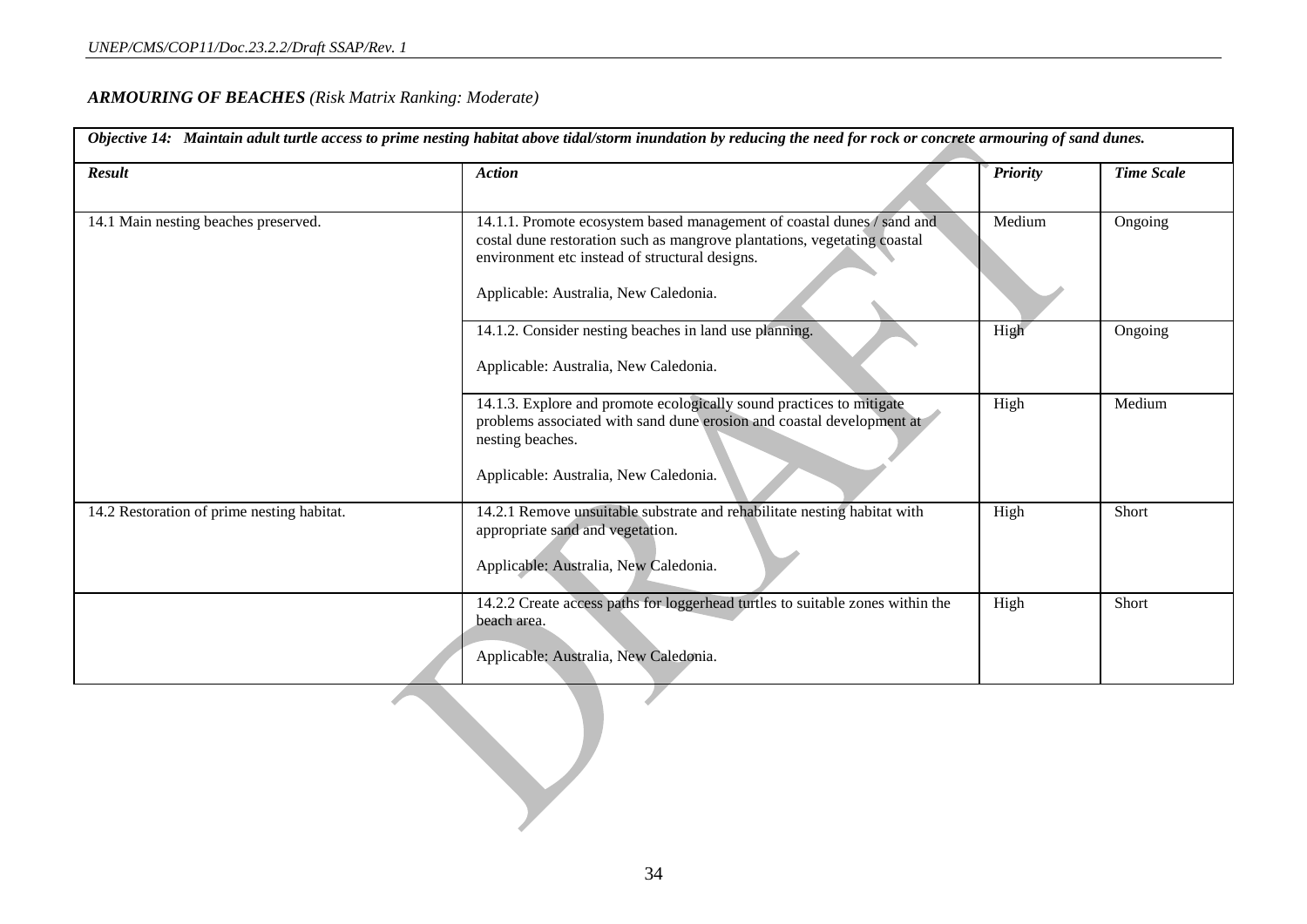#### *SHIP STRIKE (Risk Matrix Ranking: Moderate)*

| <b>Result</b>                                                                          | Objective 15: Conduct research to investigate loggerhead turtle/vessel interactions and develop a boat strike strategy to reduce threats.<br>Action | <b>Priority</b> | <b>Time Scale</b> |
|----------------------------------------------------------------------------------------|-----------------------------------------------------------------------------------------------------------------------------------------------------|-----------------|-------------------|
| 15.1 The level of interaction between loggerhead turtles<br>and vessels is quantified. | 15.1.1. Conduct fine-scale tracking of turtles in areas of high boat activity.                                                                      | Medium          | Short             |
|                                                                                        | Applicable: all range states                                                                                                                        |                 |                   |
|                                                                                        | 15.1.2. Identify areas of high risk and establish or review go slow zones as needed.<br>Applicable: all range states                                | Medium          | Medium            |
|                                                                                        | 5.1.3. Monitor and quantify mortality of marine turtles from interactions with vessels.<br>Applicable: all range states                             | Medium          | Short             |
|                                                                                        | 15.1.4 Implement boat strike strategies to reduce mortality.<br>Applicable: all range states                                                        | Medium          | Medium            |
|                                                                                        | 15.1.5. Where appropriate, place conditions on approved developments that will<br>require speed limitations on boats within marine turtle habitat.  | High            | Immediate         |
|                                                                                        | Applicable: all range states                                                                                                                        |                 |                   |
| <b>TOURISM</b> (Risk Matrix Ranking: Moderate)                                         |                                                                                                                                                     |                 |                   |

# *TOURISM (Risk Matrix Ranking: Moderate)*

| Objective 16: Promote the development of sound ecotourism practises in turtle breeding and foraging grounds |                                                                                                                                                                |                 |                   |
|-------------------------------------------------------------------------------------------------------------|----------------------------------------------------------------------------------------------------------------------------------------------------------------|-----------------|-------------------|
| <b>Result</b>                                                                                               | <b>Action</b>                                                                                                                                                  | <b>Priority</b> | <b>Time Scale</b> |
| 16.1 Vulnerable life stages and habitat is protected with<br>greater public awareness.                      | 16.1.1 Develop guidelines for tourism encounters with turtles in the wild<br>including site carrying capacity.<br>Applicable: Australia, New Caledonia.        | Medium          | Medium            |
|                                                                                                             | 16.1.2. Investigate the suitability of developing and applying "green"<br>certification" for tourism operators.<br>Applicable: Australia, New Caledonia.       | Medium          | Long              |
|                                                                                                             | 16.1.3. Encourage the development and distribution of appropriate education<br>material for use by tourism operators.<br>Applicable: Australia, New Caledonia. | Medium          | Medium            |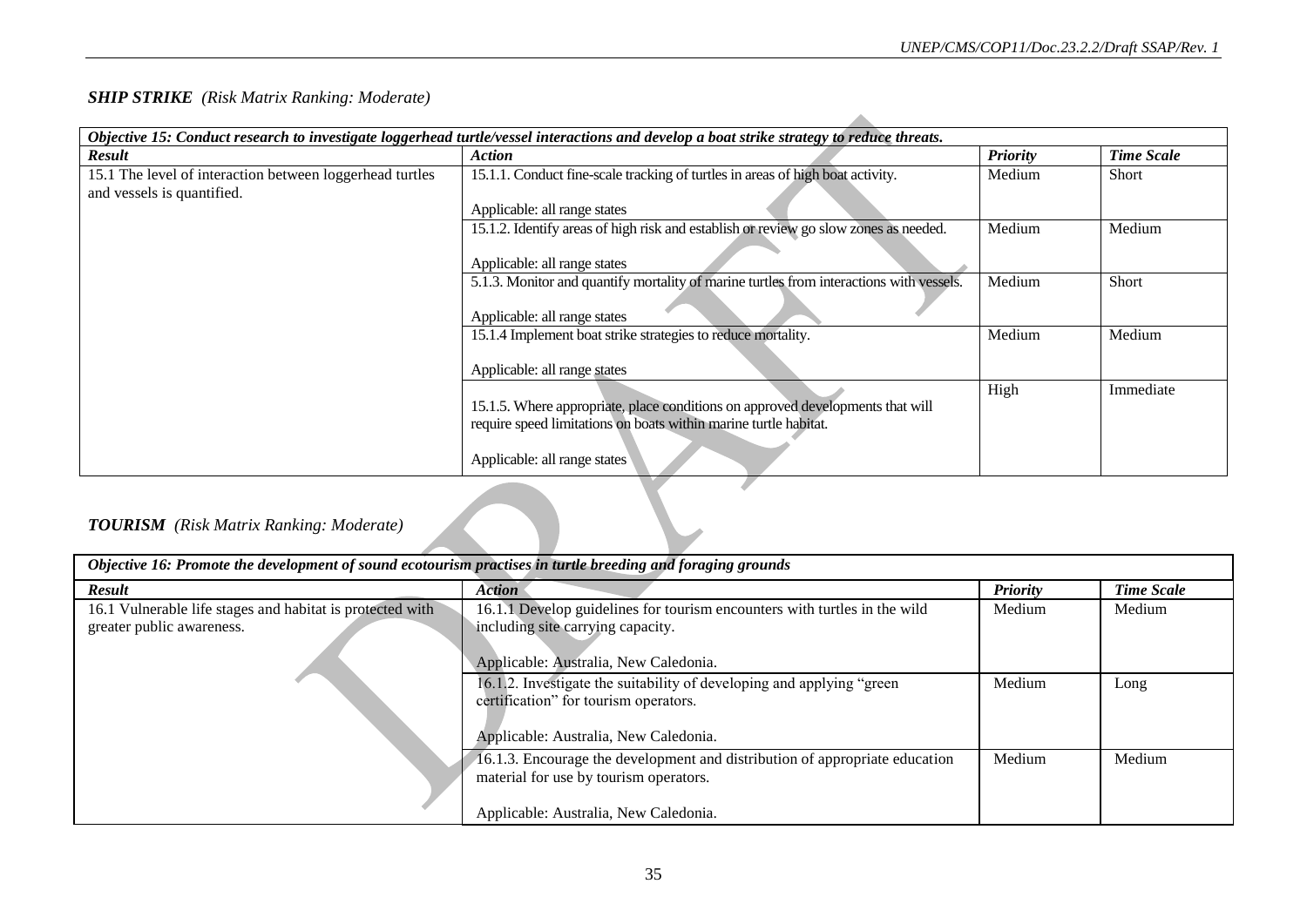| Objective 17: Generate revenue for conservation from tourism activities                   |                                                                                                                                                                                                                |                 |                   |  |
|-------------------------------------------------------------------------------------------|----------------------------------------------------------------------------------------------------------------------------------------------------------------------------------------------------------------|-----------------|-------------------|--|
| <b>Result</b>                                                                             | <b>Action</b>                                                                                                                                                                                                  | <b>Priority</b> | <b>Time Scale</b> |  |
| 17.1. More resources are available for conservation<br>activities for loggerhead turtles. | 17.1.1. Investigate and develop appropriate funding mechanisms and<br>allocation procedures to be applied to tourism ventures interacting with<br>loggerhead turtles.<br>Applicable: Australia, New Caledonia. | Medium          | Long              |  |

### *LEGAL DIRECT TAKE (Risk Matrix Ranking: Moderate)*

| Objective 18: Ensure the legal direct take of loggerhead turtles is sustainable. |                                                                         |          |                   |
|----------------------------------------------------------------------------------|-------------------------------------------------------------------------|----------|-------------------|
| <b>Result</b>                                                                    | <b>Action</b>                                                           | Priority | <b>Time Scale</b> |
| 18.1 Loggerhead turtle populations exposed to legal direct                       | 18.1.1. Indigenous communities develop and implement marine turtle      | Medium   | Ongoing           |
| take remain within sustainable levels.                                           | management plans that consider cumulative impacts and aim to achieve    |          |                   |
|                                                                                  | sustainable use.                                                        |          |                   |
|                                                                                  | Applicable: Australia, Papua New Guinea.                                |          |                   |
|                                                                                  | 18.1.2. Expand and increase capacity of Indigenous ranger programs that | Medium   | Ongoing           |
|                                                                                  | conduct research and monitoring of marine turtles, including Loggerhead |          |                   |
|                                                                                  | turtles, at rookeries and feeding grounds.                              |          |                   |
|                                                                                  | Applicable: Australia.                                                  |          |                   |

### *ILLEGAL TAKE (Risk Matrix Ranking: Moderate)*

| Objective 19: Reduce illegal take of loggerhead turtles |                                                                            |                 |                   |
|---------------------------------------------------------|----------------------------------------------------------------------------|-----------------|-------------------|
| <b>Result</b>                                           | <b>Action</b>                                                              | <b>Priority</b> | <b>Time Scale</b> |
| 19.1 The areas where the illegal capture of loggerhead  | 19.1.1. Identify key areas where loggerhead turtle poaching occurs.        | Medium          | Ongoing           |
| turtles occurs are identified                           |                                                                            |                 |                   |
|                                                         | Applicable: Australia, New Caledonia, Chile, Ecuador, Peru and other range |                 |                   |
|                                                         | states to be identified.                                                   |                 |                   |
|                                                         | 19.1.2. Strengthen control systems and vigilance of areas affected by      | Medium          | Medium            |
|                                                         | harvesting, landing at ports, trading and illegal use.                     |                 |                   |
|                                                         |                                                                            |                 |                   |
|                                                         | Applicable: Australia, New Caledonia, Chile, Ecuador, Peru and other range |                 |                   |
|                                                         | states to be identified.                                                   |                 |                   |
|                                                         |                                                                            |                 |                   |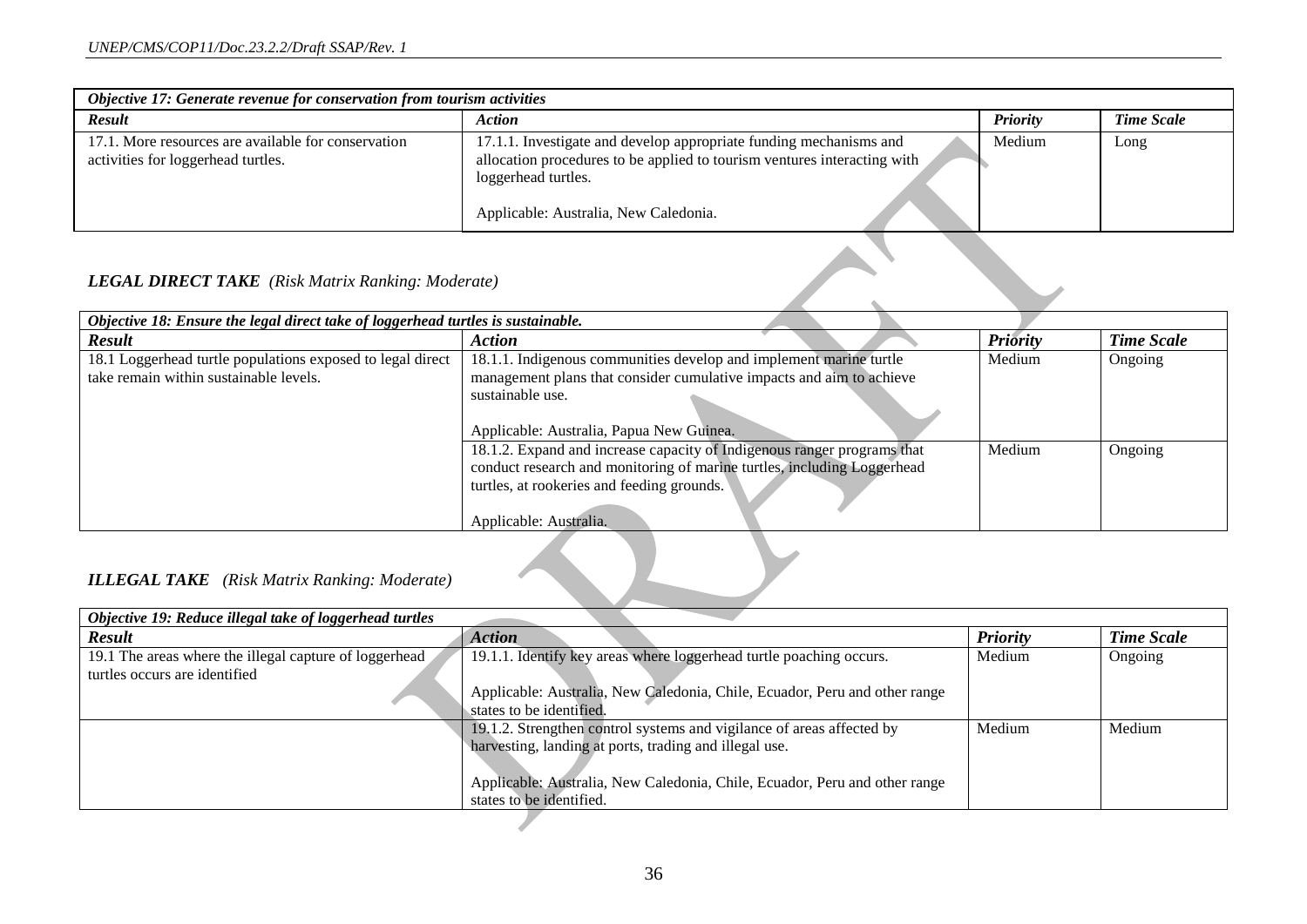| 19.2 Levels of illegal take by age class are estimated.   | 19.2.1. Estimate illegal take of loggerhead turtles by age classes.                                                                                                                           | Medium | Medium    |
|-----------------------------------------------------------|-----------------------------------------------------------------------------------------------------------------------------------------------------------------------------------------------|--------|-----------|
|                                                           | Applicable: Australia, New Caledonia, Chile, Ecuador, Peru and other range<br>statesto be identified.                                                                                         |        |           |
|                                                           | 19.2.2. Monitor and quantify illegal take, using techniques such as inspections<br>of ports, nesting beaches, rubbish dumps and interviews/surveys with park<br>guards and local communities. | Medium | Medium    |
|                                                           | Applicable: Australia, New Caledonia, Chile, Ecuador, Peru and other range<br>states to be identified.                                                                                        |        |           |
| 19.3 Reduced illegal take of loggerhead turtles and their | 19.3.1 Promote the enforcement of legal mechanisms to reduce take.                                                                                                                            | High   | Immediate |
| eggs.                                                     | Applicable: Australia, New Caledonia, Chile, Ecuador, Peru and other range<br>states to be identified.                                                                                        |        |           |
|                                                           | 19.3.2 Implement an educational/awareness programme, which may include                                                                                                                        | High   | Immediate |
|                                                           | incentives for best practice, aimed at reducing the take of loggerheads in the                                                                                                                |        |           |
|                                                           | south Pacific.                                                                                                                                                                                |        |           |
|                                                           | Applicable: Australia, New Caledonia, Chile, Ecuador, Peru and other range                                                                                                                    |        |           |
|                                                           | states to be identified.                                                                                                                                                                      |        |           |

### *DREDGING (Risk Matrix Ranking: Moderate)*

| Objective 20: Manage dredging operations within coastal waters to minimize the injury and mortality of loggerhead turtles. |                                                                                                                                                                                                                                                            |                 |                   |
|----------------------------------------------------------------------------------------------------------------------------|------------------------------------------------------------------------------------------------------------------------------------------------------------------------------------------------------------------------------------------------------------|-----------------|-------------------|
| <b>Result</b>                                                                                                              | <b>Action</b>                                                                                                                                                                                                                                              | <b>Priority</b> | <b>Time Scale</b> |
| 20.1 The injury and mortality of loggerhead turtles is<br>minimised during dredging operations.                            | 20.1.1. Quantify and report the temporal and spatial distribution of injured and<br>dead loggerhead turtles impacted by dredging operations by age class.<br>Applicable: Australia, Fiji, New Caledonia and other range states to be<br>identified.        | Medium          | Ongoing           |
|                                                                                                                            | 20.1.2. Establish and implement guidelines/codes of practice for dredging with<br>consideration of exclusion devices, timing of operation, monitoring of impact.<br>Applicable: Australia, Fiji, New Caledonia and other range states to be<br>identified. | High            | Short             |
|                                                                                                                            | 20.1.3. Major dredging projects should be accompanied by technically sound<br>environmental assessments.<br>Applicable: Australia, Fiji, New Caledonia and other range states to be<br>identified.                                                         | High            | Ongoing           |

X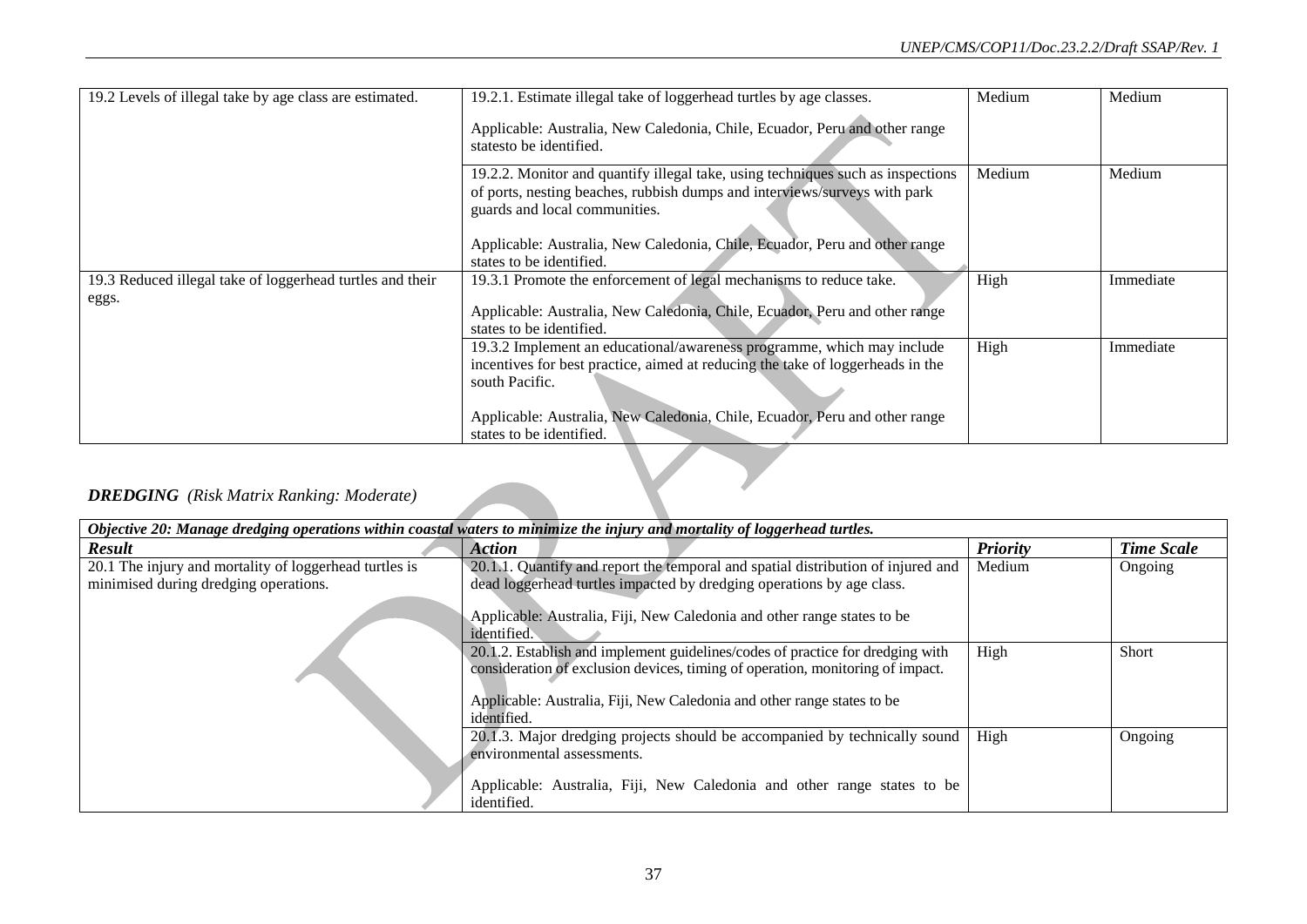### *POLLUTION: ACUTE (Risk Matrix Ranking: Moderate)*

| Objective 21: Assess the risk of oil spills off eastern Australian and New Caledonian breeding and coastal foraging areas |                                                                                |                 |                   |
|---------------------------------------------------------------------------------------------------------------------------|--------------------------------------------------------------------------------|-----------------|-------------------|
| <b>Result</b>                                                                                                             | <b>Action</b>                                                                  | <b>Priority</b> | <b>Time Scale</b> |
| 21.1 A review of major ports and associated shipping                                                                      | 21.1.1. Conduct a risk assessment that reviews available information on        | Medium          | Medium            |
| routes and their proximity to nesting beaches has been                                                                    | existing regulations for vessels entering East Australian and New Caledonian   |                 |                   |
| conducted.                                                                                                                | ports.                                                                         |                 |                   |
|                                                                                                                           |                                                                                |                 |                   |
|                                                                                                                           | Applicable: Australia, New Caledonia.                                          |                 |                   |
| 21.2 A review of historic spills has been conducted.                                                                      | 21.2.1. Conduct a risk assessment that reviews historic spills off Eastern     | Medium          | Long              |
|                                                                                                                           | Australia and New Caledonia.                                                   |                 |                   |
|                                                                                                                           | Applicable: Australia, New Caledonia                                           |                 |                   |
|                                                                                                                           |                                                                                |                 |                   |
| Objective 22: Assess the regional capacity to respond to oil spills                                                       |                                                                                |                 |                   |
| <b>Result</b>                                                                                                             | <b>Action</b>                                                                  | <b>Priority</b> | <b>Time Scale</b> |
| 22.1. A review of potential responses to oil spills is                                                                    | 22.1.1. Review "Area Contingency Plans" if available.                          | Medium          | Medium            |
| conducted.                                                                                                                |                                                                                |                 |                   |
|                                                                                                                           | Applicable: Australia, New Caledonia                                           |                 |                   |
|                                                                                                                           | 22.1.2. Review "best management practices" for oil spill management.           | Medium          | Medium            |
|                                                                                                                           |                                                                                |                 |                   |
|                                                                                                                           | Applicable: Australia, New Caledonia                                           |                 |                   |
| 22.2 Sensitive areas and times have been identified and                                                                   | 22.2.1. Integrate pertinent information on sensitive sites/seasons for nesting | High            | Medium            |
| communicated for coordination with the appropriate                                                                        | beaches into Area Contingency Plans.                                           |                 |                   |
| agencies.                                                                                                                 |                                                                                |                 |                   |
|                                                                                                                           | Applicable: Australia, New Caledonia                                           |                 |                   |
|                                                                                                                           | 22.2.2. Plan and conduct oil spill response drills.                            | Medium          | Long              |
|                                                                                                                           |                                                                                |                 |                   |
|                                                                                                                           | Applicable: Australia, New Caledonia                                           |                 |                   |

### *POLLUTION: CHRONIC (Risk Matrix Ranking: Low)*

| Objective 23: Understand and ensure the incidence and impact of chronic pollution on loggerhead turtle health is not population limiting. |                                                                            |                 |                   |
|-------------------------------------------------------------------------------------------------------------------------------------------|----------------------------------------------------------------------------|-----------------|-------------------|
| <b>Result</b>                                                                                                                             | <b>Action</b>                                                              | <b>Priority</b> | <b>Time Scale</b> |
| 23.1 Monitoring programs are in place to measure the                                                                                      | 23.1.1. Monitor water quality and loggerhead turtle health in key coastal  | Low             | Ongoing           |
| impact of chronic pollution within coastal waters on the<br>health of loggerhead turtles.                                                 | foraging areas.                                                            |                 |                   |
|                                                                                                                                           | Applicable: Australia, New Caledonia, Chile, Ecuador, Peru and other range |                 |                   |
|                                                                                                                                           | states to be identified.                                                   |                 |                   |
|                                                                                                                                           |                                                                            |                 |                   |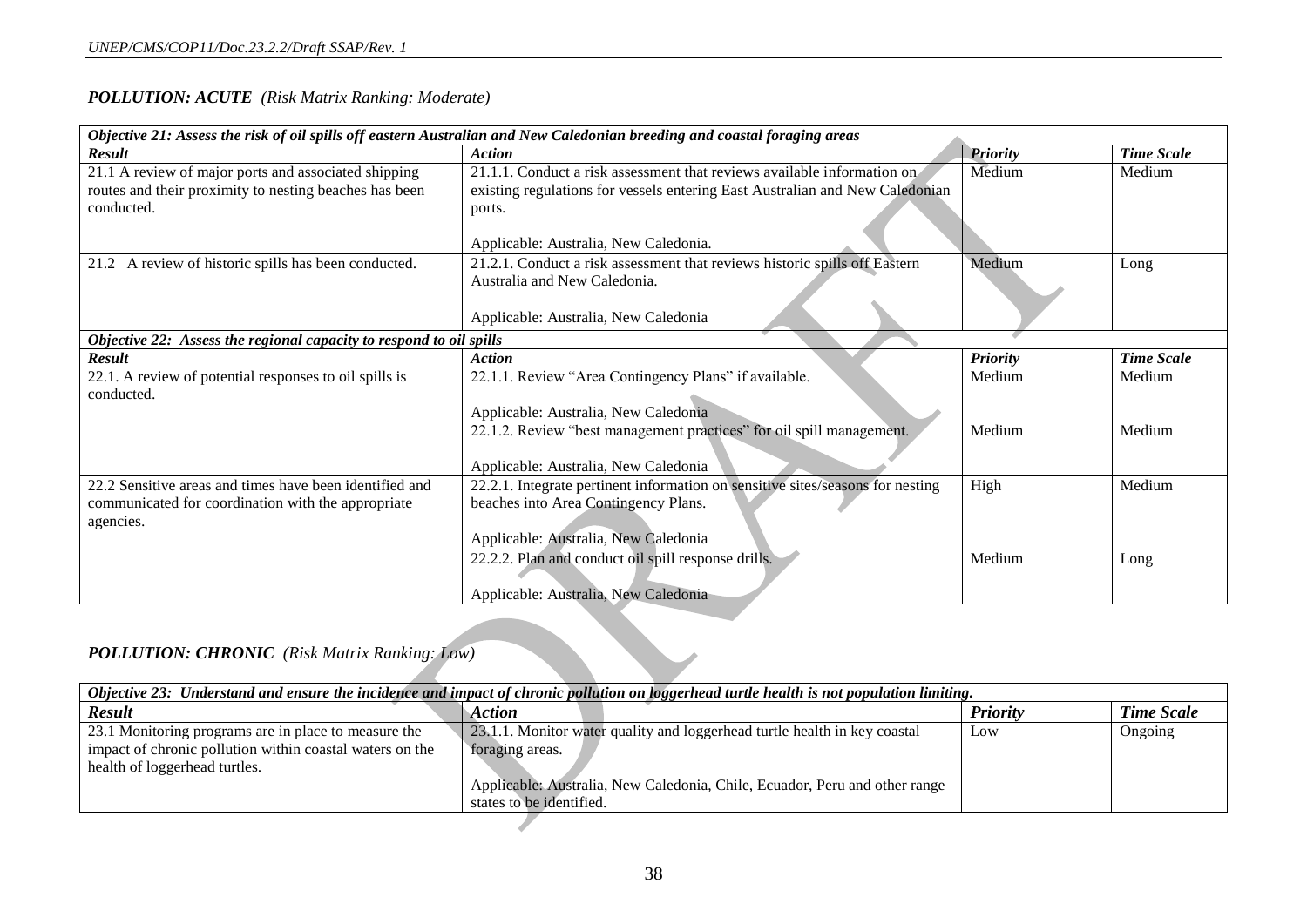### *DISEASE (Risk Matrix Ranking: Low)*

| Objective 24: Understand and ensure the incidence and impact of disease on loggerhead turtle health is not population limiting.               |                                                                                                                                                                                                                     |                 |                   |  |
|-----------------------------------------------------------------------------------------------------------------------------------------------|---------------------------------------------------------------------------------------------------------------------------------------------------------------------------------------------------------------------|-----------------|-------------------|--|
| <b>Result</b>                                                                                                                                 | <b>Action</b>                                                                                                                                                                                                       | <b>Priority</b> | <b>Time Scale</b> |  |
| 24.1 Loggerhead turtle and egg mortality is not elevated<br>by a range of diseases including parasitic worms, bacteria,<br>fungi and viruses. | 24.1.1 In key coastal foraging areas and nesting beaches, monitor disease<br>impacts on loggerhead turtles and their eggs.<br>Applicable: Australia, New Caledonia, Chile, Ecuador, Peru and other range<br>states. | Low             | Ongoing           |  |
| <b>SCIENTIFIC RESEARCH AND REHABILITATION (Risk Matrix Ranking: Low)</b>                                                                      |                                                                                                                                                                                                                     |                 |                   |  |

### *SCIENTIFIC RESEARCH AND REHABILITATION (Risk Matrix Ranking: Low)*

| Objective 25: Ensure scientific research on South Pacific loggerhead turtles has the least impact on individuals and populations.                    |                                                                                                                                                                                                                                                                              |                 |                   |
|------------------------------------------------------------------------------------------------------------------------------------------------------|------------------------------------------------------------------------------------------------------------------------------------------------------------------------------------------------------------------------------------------------------------------------------|-----------------|-------------------|
| <b>Result</b>                                                                                                                                        | <b>Action</b>                                                                                                                                                                                                                                                                | <b>Priority</b> | <b>Time Scale</b> |
| 25.1 Summary of existing protocols is completed and<br>annual takes/mortalities are recorded to assess cumulative<br>impacts of scientific research. | 25.1.1. Summarize/characterize existing scientific research permits on South<br>Pacific loggerhead turtles, including existing protocols in place to reduce<br>impacts.<br>Applicable: Australia, New Caledonia, Chile, Ecuador, Peru and other range                        | Low             | Medium            |
|                                                                                                                                                      | states to be identified.<br>25.1.2. Research protocols within other countries and compare with current<br>protocols to ensure existing protocols are appropriate.<br>Applicable: Australia, New Caledonia, Chile, Ecuador, Peru, and other range<br>states to be identified. | Low             | Medium            |
|                                                                                                                                                      | 25.1.3. Revise existing protocols, if applicable, including development of<br>outside reviewing committee (e.g. IACUC).<br>Applicable: Australia, New Caledonia, Chile, Ecuador, Peru, and other range<br>states to be identified.                                           | Low             | Long              |
|                                                                                                                                                      | 25.1.4. Track annual take/mortalities to assess cumulative impacts on<br>loggerhead turtles of scientific research.<br>Applicable: Australia, New Caledonia, Chile, Ecuador, Peru, and other range<br>states to be identified.                                               | Medium          | Medium            |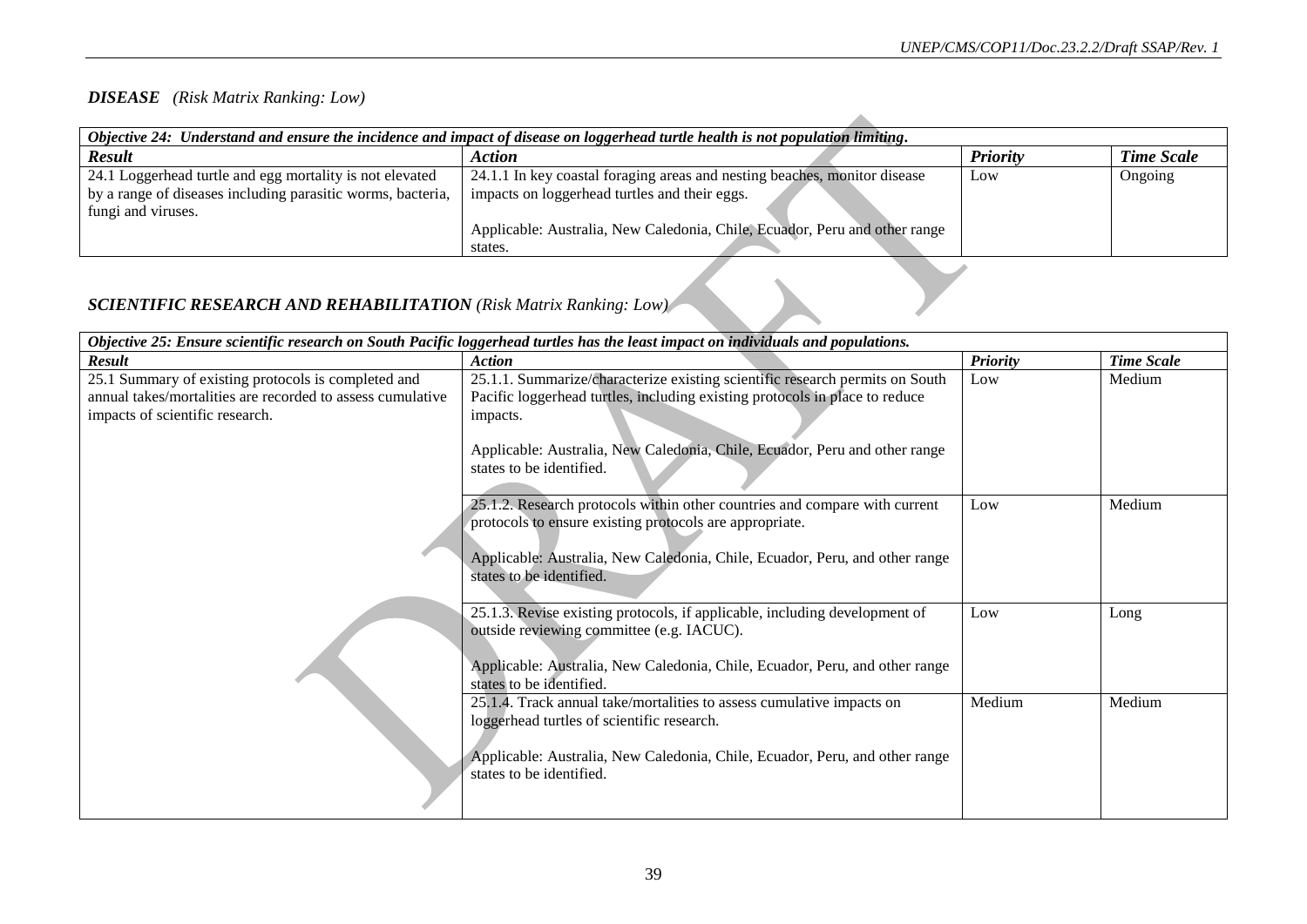| Objective 26: Ensure the use of best practices in the rehabilitation, captive holding, transportation, and release of South Pacific loggerhead turtles |                                                                                                         |                 |                   |
|--------------------------------------------------------------------------------------------------------------------------------------------------------|---------------------------------------------------------------------------------------------------------|-----------------|-------------------|
| Result                                                                                                                                                 | <b>Action</b>                                                                                           | <b>Priority</b> | <b>Time Scale</b> |
| 26.1 Successful rehabilitation of healthy loggerhead                                                                                                   | 26.1.1. Review and summarize existing protocols for rehabilitation and                                  | Low             | Short             |
| turtles back to the wild is occurring.                                                                                                                 | release of sea turtles.                                                                                 |                 |                   |
|                                                                                                                                                        | Applicable: Australia, New Caledonia, Chile, Ecuador, Peru, and other range                             |                 |                   |
|                                                                                                                                                        | states to be identified.                                                                                |                 |                   |
|                                                                                                                                                        | 26.1.2. Management of turtles in rehabilitation follows best practice                                   | Low             | Short             |
|                                                                                                                                                        | veterinary standards.                                                                                   |                 |                   |
|                                                                                                                                                        | Applicable: Australia, New Caledonia, Chile, Ecuador, Peru, and other range                             |                 |                   |
|                                                                                                                                                        | states to be identified.                                                                                |                 |                   |
|                                                                                                                                                        | 26.1.3. Annual reporting on the results of rehabilitation programs.                                     | Low             | Long              |
|                                                                                                                                                        | Applicable: Australia, New Caledonia, Chile, Ecuador, Peru, and other range                             |                 |                   |
|                                                                                                                                                        | states to be identified.                                                                                |                 |                   |
|                                                                                                                                                        | 26.1.4. Provide plain language advice online with regard to best practice care                          | Low             | Long              |
|                                                                                                                                                        | for debilitated loggerhead turtles, taking into account already existing                                |                 |                   |
|                                                                                                                                                        | resources.                                                                                              |                 |                   |
|                                                                                                                                                        | Applicable: Australia, New Caledonia, Chile, Ecuador, Peru, and other range<br>states to be identified. |                 |                   |

### **RESEARCH ACTION**

| Objective 27: To monitor the population dynamics of loggerhead turtles in the South pacific to detect population responses to management implemented under this Single |                                                                      |                 |                   |  |  |
|------------------------------------------------------------------------------------------------------------------------------------------------------------------------|----------------------------------------------------------------------|-----------------|-------------------|--|--|
| <b>Species Action Plan.</b>                                                                                                                                            |                                                                      |                 |                   |  |  |
| <b>Result</b>                                                                                                                                                          | <b>Action</b>                                                        | <b>Priority</b> | <b>Time Scale</b> |  |  |
| 27.1 Demographic data are available for representative                                                                                                                 | 27.1.1. Establish long term monitoring of key demographic parameters | Essential       | Medium            |  |  |
| age classes to allow assessment of the response of                                                                                                                     | following best practice at index study sites at:                     |                 |                   |  |  |
| loggerhead turtles to anthropogenic impacts throughout                                                                                                                 | A. Nesting beaches;                                                  |                 |                   |  |  |
| the Pacific Ocean.                                                                                                                                                     | B. Coastal foraging areas for adult and large immature turtles;      |                 |                   |  |  |
|                                                                                                                                                                        | C. Pelagic foraging areas for post-hatchling turtles.                |                 |                   |  |  |
|                                                                                                                                                                        |                                                                      |                 |                   |  |  |
|                                                                                                                                                                        | Applicable: all range states.                                        |                 |                   |  |  |
|                                                                                                                                                                        |                                                                      |                 |                   |  |  |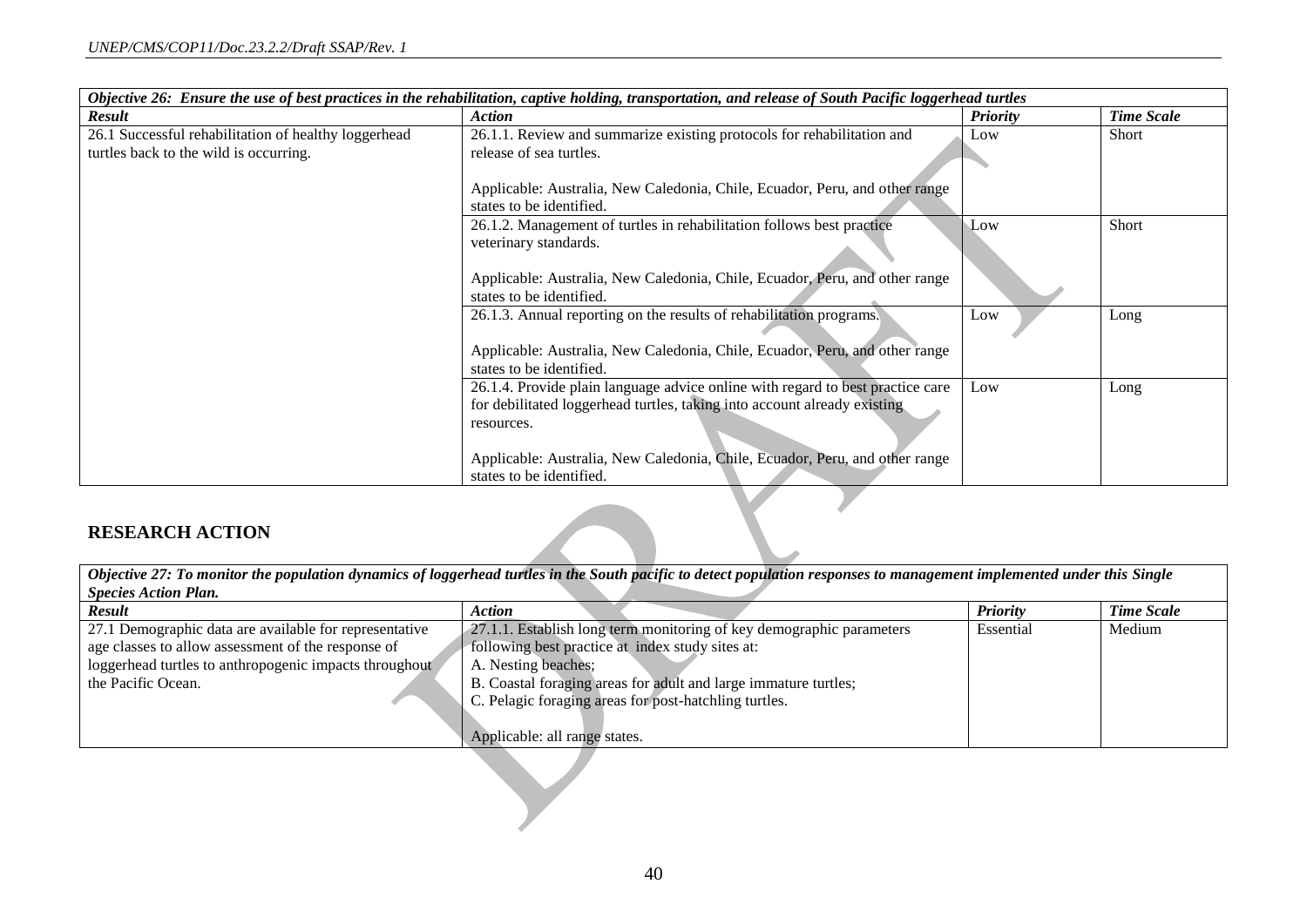| 27.1.2. Implement tagging of loggerhead turtles of all suitable age classes for<br>mark recapture studies that will be informative with respect to demographic<br>studies and migration using flipper tags, PIT tags and satellite tagging<br>technology, where appropriate.<br>Applicable: all range states. | Medium | Ongoing |
|---------------------------------------------------------------------------------------------------------------------------------------------------------------------------------------------------------------------------------------------------------------------------------------------------------------|--------|---------|
| 27.1.3. Continue to collect, preserve and bank tissue samples suitable for<br>population genetic analysis and make these samples available to accredited<br>researchers for continued investigation of stock composition and population<br>distribution.<br>Applicable: all range states.                     | Low    | Ongoing |
| 27.1.4. Define the temporal and spatial distribution of diet of loggerhead<br>turtles as it changes during their life history using available technology<br>including: necropsy of dead turtles, gastric lavage, underwater imagery, and<br>stable isotope analysis.<br>Applicable: all range states.         | Low    | Long    |
| 27.1.5. Explore the repeat of the hatchling tagging study in Queensland in the<br>1970s, to re-introduce cohorts of known age turtles into the South Pacific<br>Gyre.<br>Applicable: all range states.                                                                                                        | Medium | Long    |
| 27.1.6. Establish regional stranding networks and data bases to collate the<br>temporal and spatial distribution of sick, injured and dead loggerhead turtles<br>impacted from anthropogenic activities.<br>Applicable: all range states.                                                                     | Medium | Short   |
| 27.1.7. Share data, including accessing data from other regional organisations,<br>and analyse and report on available data for population trends, distribution and<br>migration.<br>Applicable: all range states.                                                                                            | High   | Medium  |
|                                                                                                                                                                                                                                                                                                               |        |         |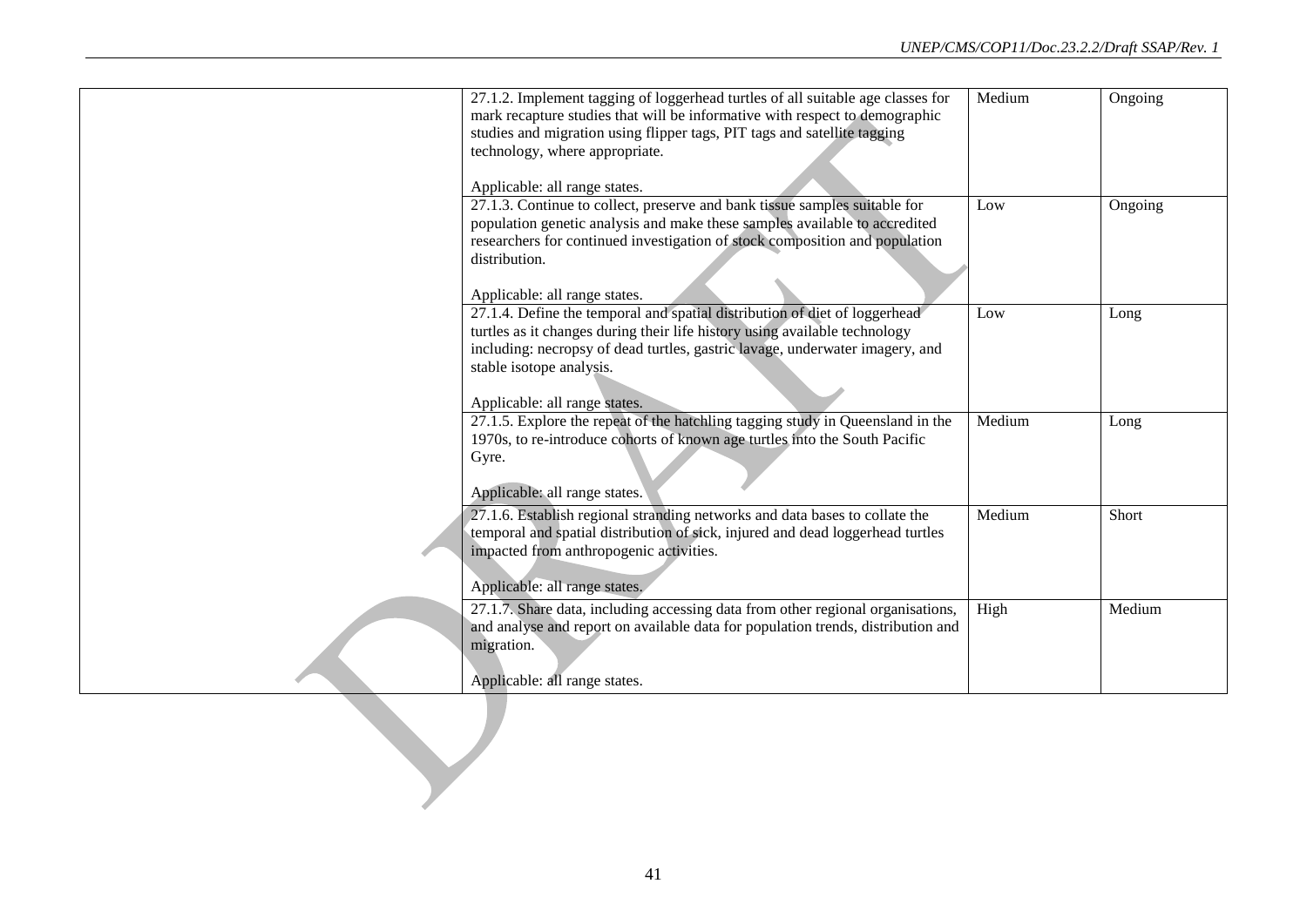#### **References**

- <span id="page-41-5"></span>Aguirre, A., G. H. Balazs, B. Zimmerman and F. D. Galey (1994). "Organic contaminants and trace metals in the tissues of green turtles (*Chelonia mydas*) afflicted with fibropapillomas in the Hawaiian islands." Marine Pollution Bulletin **28**(2): 109-114.
- <span id="page-41-6"></span>Aguirre, A. A., C. J. Limpus, T. R. Spraker and G. H. Balazs (2000). Survey of fibropapillomatosis and other potential diseases in marine turtles from Moreton Bay, Queensland, Australia. Proceedings of the Nineteenth Annual Symposium on Sea Turtle Conservation and Biology. H. Kalb and T. Wibbels. South Padre Island, Texas, 1999, U.S. Department of Commerce. **NOAA Technical Memorandum NMFS-SEFSC-443:** 36.
- Alava, J.J. 2008. Loggerhead Sea Turtles (*Caretta caretta*) in Marine Waters off Ecuador: occurrence, Distribution and Bycatch from the Eastern Pacific Ocean. Marine Turtle Newsletter 119:8-11.
- Alfaro Shigueto, J., Dutton, P., Mangel, J. and Diana Vega. 2004. First confirmed occurrence of loggerhead turtles *Caretta caretta* in Peru. Marine Turtle Newsletter 103: 7-11.
- Alfaro Shigueto, J., Mangel, J.C., Seminoff, J.A., Dutton, P.H. 2008. Demography of loggerhead turtles *Caretta caretta* in the southeastern Pacific Ocean: fisheries-based observations and implications for management. Endangered Species Research 5: 14-21.
- Alfaro-Shigueto, J., Mangel, J.C., Pajuelo, P., Dutton, P.H., Seminoff, J.A., Godley, B.J. 2010. Where small scale can have a large impact: Structure and characterization of small-scale fisheries in Peru. Fisheries Research 106: 8-17.
- Alfaro-Shigueta, J., Mangel, J., Bernedo, F., Dutton, P. H., Seminoff, J. A., and Godley, B. J. (2011). Small-scale fisheries of Peru: a major sink for marine turtles in the Pacific. *Journal of Applied Ecology* **doi: 10.1111/j.1365- 2664.2011.02040.x**, 1-9.
- Alfaro-Shigueto, J., Mangel, J.C., Dutton, P.H., Seminoff, J.A. & Godley, B. J. 2012. Trading information for conservation: a novel use of radio broadcasting to reduce sea turtle bycatch. Oryx 46(3): 332-339.
- <span id="page-41-1"></span>Balazs, G. H. (1985). Impact of ocean debris on marine turtles: entanglement and ingestion. Proceedings of the Workshop on the Fate and impact of Marine Debris, 26-29 November 1984, Honolulu, Hawaii, U.S. Department of Commerce, National Oceanic and Atmospheric Administration Technical Memorandum (July 1985).
- Baldwin, R., Hughes, G. R., and Prince, R. I. T. (2003). Loggerhead turtles in the Indian Ocean. In "Loggerhead Sea Turtles". A. B. Bolten, and B. E. Witherington, ed. Pp. 218 – 232. (Smithsonian Institution: Washington, D.C.)
- Beck, C. A. and N. B. Barros (1991). "The impact of debris on the Florida manatee." Marine Pollution Bulletin **22**(10): 508-510.
- <span id="page-41-0"></span>BHP Billiton (2011). "Marine Turtle Management Plan: Port Hedland Outer Harbour Development."
- <span id="page-41-3"></span>Bjorndal, K. A., A. B. Bolten and C. Lageaux (1994). "Ingestion of Marine Debris by Juvenile Sea Turtles in Coastal Florida Habitats." Marine Pollution Bulletin **28**: 154 - 158.
- Bolten, A. B. and Witherington, B. E. (2003). "Loggerhead Sea Turtles." (Smithsonian Institution: Washington, D.C.)
- Boyle, M.C., Fitz-Simmons, N.N., Limpus, C.J., Kelez, S., Velez-Zuazo, X. & Waycott, M. 2009. Evidence for transoceanic migrations by loggerhead sea turtles in the southern Pacific Ocean. Proceedings of the Royal Society B 276: 1993–1999.
- <span id="page-41-2"></span>Carr, A. (1987). "Impact of nondegradable marine debris on the ecology and survival outlook of sea turtles." Marine Pollution Bulletin **18**(6, Supplement B): 352-356.
- Chevron (2012). "Gorgon Gas Development and Jansz Feed Gas Pipeline: Long Term Marine Turtle Management Plan (Revision 1)."
- Dobbs, K. (2001). Marine turtles in the Great Barrier Reef World Heritage Area: a compendium of information and basis for the development of policies and strategies for the conservation of marine turtles. Townsville, Great Barrier Reef Marine Park Authority.
- Dodd, C. K. (1988). Synopsis of the biological data on the loggerhead turtle *Caretta caretta* (Linnaeus 1758). *U.S. Fish and Wildlife Service Biological Report* 88(14), 1–110.
- Donoso, M. & Dutton, P.H. 2010. Sea turtle bycatch in the Chilean pelagic longline fishery in the southeastern pacific: opportunities for conservation. Biological Conservation 143: 2672–2684.
- Dutton, P. 2007. Genetic stock composition of loggerheads (*Caretta caretta*) encountered in the Hawaii-based longline fishery using mtDNA analysis. Pages 17-19 *in* North Pacific Loggerhead Expert Workshop, December 19-20, 2007. A report of the the Western Pacific Regional Fishery Management Council pursuant to NOAA Grant FNA05NMF4411092, Honolulu, Hawaii.
- Fuentes, M.M.P.B., J.A. Maynard, M. Guinea, I.P. Bell, P.J. Werdell, and M. Hamann. 2009. Proxy indicators of sand temperature help project impacts of global warming on sea turtles in northern Australia. Endangered Species Research, Vol. 9:33-40.
- <span id="page-41-4"></span>Gaus, C., S. Grant, N. L. Jin, K. Goot, L. Chen, A. Villa, F. Neugebauer, L. Qi and C. J. Limpus (2012). Investigations of contaminant levels in green turtles from Gladstone, National Research Centre for Environmental Toxicology.
- Hatase, H., M. Kinoshita, T. Bando, N. Kamezaki, K. Sato, Y. Matsuzawa, K. Goto, K. Omita, Y. Nakashima, H. Takeshita, and W. Sakamoto. 2002. Population structure of loggerhead turtles, Caretta caretta nesting in Japan: bottlenecks on the Pacific population. Marine Biology 141:299-305.
- Hazel, J. and E. Gyuris (2006). "Vessel-related mortality of sea turtles in Queensland, Australia." Wildlife Research 33(2): 149-154.
- Hazel, J., I. R. Lawler, H. Marsh and S. Robson (2007). "Vessel speed increases collision risk for the green turtle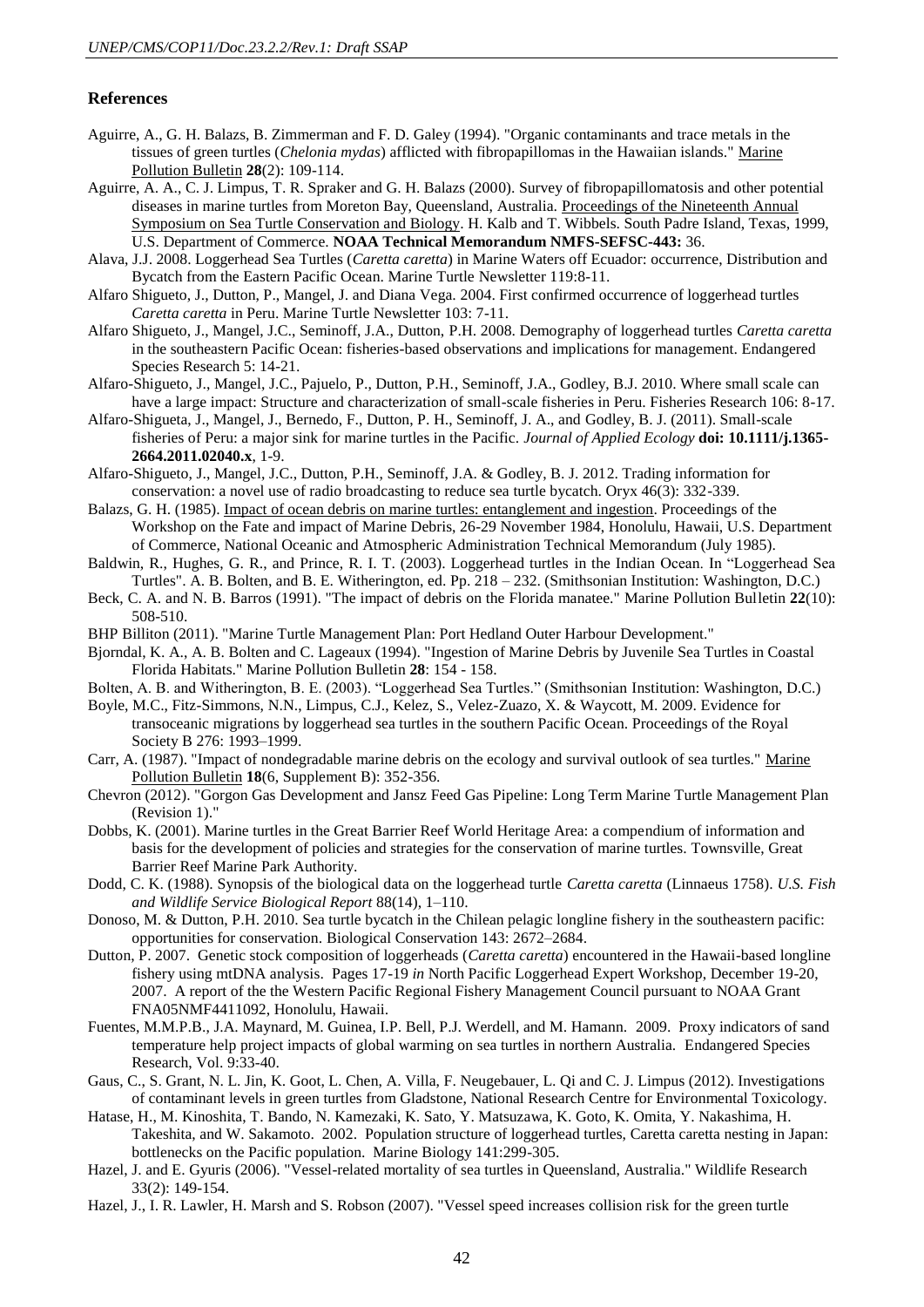Chelonia mydas." Endangered Species Research 3: 105-113.

- <span id="page-42-3"></span>Hermanussen, S., C. J. Limpus, O. Paepke, D. W. Connell and C. Gaus (2006). "Foraging habitat contamination determines green sea turtle PCDD/F exposure." Organohalogen Compounds **68**: 592-595.
- <span id="page-42-4"></span>Hermanussen, S., V. Mathews, O. Paepke, C. J. Limpus and C. Gaus (2008). "Flame retardants (PBDEs) in marine turtles, dugongs and seafood from Queensland, Australia." Marine Pollution Bulletin **57**: 409-418.
- <span id="page-42-6"></span>Ikonomopoulou, M. P., H. Olszowy, C. J. Limpus, R. Francis and J. M. Whittier (2011). "Trace element concentrations in nesting flatback turtles (Natator depressus) from Curtis Island, Queensland, Australia." Marine Environmental Research **71**: 10-16.
- Kelez, S., Mamrique,C. and Velez-Zuazo, X (2005). Conservation of sea turtles along the coast of Peru. Unpublished report to UNEP/CMS from Asociación Peruana para la Conservación de la Naturaleza y Grupo de Tortugas Marinas – Perú.
- Largacha, E., Parrales, M., Rendon, L., Velasquez, V., Orozco, M. & Hall, M. 2005. Working with the Ecuadorian fishing community to reduce the mortality of sea turtles in longlines: the first year March 2004 – March 2005. Report to the World Wild Fund, pp 66.
- Limpus, C. J. and Limpus, D. J. (2003). Loggerhead turtles in the Equatorial and Southern Pacific Ocean: a species in decline. In "Loggerhead Sea Turtles." A.B. Bolten and B.E. Witherington ed. Pp. 199–209. (Smithsonian Institution: Washington, D.C.)
- Limpus, C.J., M. Boyle, and T. Sunderland. 2006. New Caledonian loggerhead turtle population assessment: 2005 Pilot Study. *In* Kinan. I. (editor) 2006. Proceedings of the Second Western Pacific Sea Turtle Cooperative Research and Management Workshop. Volume II: North Pacific Loggerhead Sea Turtles. March 2-3, 2005, Honolulu, HI. Western Pacific Regional Fishery Management Council: Honolulu, HI, USA.
- Limpus, C. J. (2008). A biological review of Australian marine turtles. 1. Loggerhead turtle *Caretta caretta* (Linneaus). (Queensland Environmental Protection Agency: Brisbane.)
- Mangel, J.C., Alfaro-Shigueto, J., Witt, M.J., Dutton, P.H., Seminoff, J.A. & Godley, B.J. 2011 press. Post-capture movements of loggerhead turtles in the southeastern Pacific assessed by satellite tracking. Marine Ecology Progress Series 433: 261-272.
- National Marine Fisheries Service and U.S. Fish and Wildlife Service. 2008. Recovery plan for the Northwest Atlantic population of the loggerhead sea turtle (*Caretta caretta*), Second Revision. National Marine Fisheries Service, Silver Spring, Maryland
- Pajuelo, M., Bjorndal, K., Alfaro-Shigueto, J., Seminoff, J.A., Mangel, J.C., and Bolten, A.B. 2010. Stable isotope variation in loggerhead turtles reveals Pacific-Atlantic oceanographic differences. Marine Ecology Progress Series 417: 277–285.
- Pendoley, K. (2005). Sea turtles and the environment management of industrial activities in north western Australia. Doctor of Philosophy, Murdoch University.
- <span id="page-42-1"></span>Philibosian, R. (1976). "Disorientation of hawksbill turtle hatchlings, *Eretmochelys imbricata*, by stadium lights." Copeia **1976**(4): 824.
- <span id="page-42-8"></span>Quackenbush, S. L., R. N. Casey, R. J. Murcek, T. A. Paul, T. M. Work, C. J. Limpus, A. Chaves, L. duToit, J. V. Perez, A. A. Aguirre, T. R. Spraker, J. A. Horrocks, L. A. Vermeer, G. H. Balazs and J. W. Casey (2001). "Quantitative analysis of herpesvirus sequences from normal tissue and fibropapillomas of marine turtles with real-time PCR." Virology **287**(1): 105-111.
- <span id="page-42-7"></span>Quackenbush, S. L., T. M. Work, G. H. Balazs, R. N. Casey, J. Rovnak, A. Chaves, L. duToit, J. D. Baines, C. R. Parrish, P. R. Bowser and J. W. Casey (1998). "Three closely related herpesviruses are associated with fibropapillomatosis in marine turtles." Virology **246**(2): 392-399.
- Reece, J.S., D. Passeri, L. Ehrhart, S.C. Hagen, A. Hays, C. Long, R.F. Noss, M. Bilskie, C. Sanchez, M.V. Schwoerer, B. Von Holle, J. Weishampel, and S. Wolf. 2013. Sea level rise, land use, and climate change influence the distribution of loggerhead turtle nests at the largest USA rookery (Melbourne Beach, Florida). Marine Ecology Progress Series. Vol. 493: 259-274.
- Robins, C.M., A.M. Goodspeed, I.R. Poiner, and B.D. Harch. 2002. Monitoring the catch of turtles in the northern prawn fishery. Fisheries Research and Development Corporation Final Report, Canberra, Australia.
- <span id="page-42-0"></span>Salmon, M. (2003). "Artificial night lighting and sea turtles." Biologist **50**: 163-168.
- Sloan, S., B. Wallner and R. Mounsey (1998). Fishing debris around Groote Eylandt in the Western Gulf of Carpentaria. A report on the Groote Eylandt Fishing Gear Debris Project 1998, Australian Fisheries Management Authority.
- Snover, M.L. 2002. Growth and ontogeny of sea turtles using skeletochronology: methods, validation, and application to conservation. Unpublished Ph.D dissertation. Duke University, Durham, North Carolina. 144 pages
- <span id="page-42-2"></span>Teuten, E. L., J. M. Saquing, D. R. U. Knappe, M. A. Barlaz, S. Jonsson, A. Björn, S. J. Rowland, R. C. Thompson, T. S. Galloway, R. Yamashita, D. Ochi, Y. Watanuki, C. Moore, P. H. Viet, T. S. Tana, M. Prudente, R. Boonyatumanond, M. P. Zakaria, K. Akkhavong, Y. Ogata, H. Hirai, S. Iwasa, K. Mizukawa, Y. Hagino, A. Imamura, M. Saha and H. Takada (2009). "Transport and release of chemicals from plastics to the environment and to wildlife." Philosophical Transactions of the Royal Society B: Biological Sciences **364**(1526): 2027-2045.
- <span id="page-42-5"></span>van de Merwe, J. P., M. Hodge, H. A. Olszowy, J. M. Whittier and S. Y. Lee (2010). "Using blood samples to estimate persistent organic pollutants and metals in green sea turtles (*Chelonia mydas*)." Marine Pollution Bulletin **60**: 579-588.